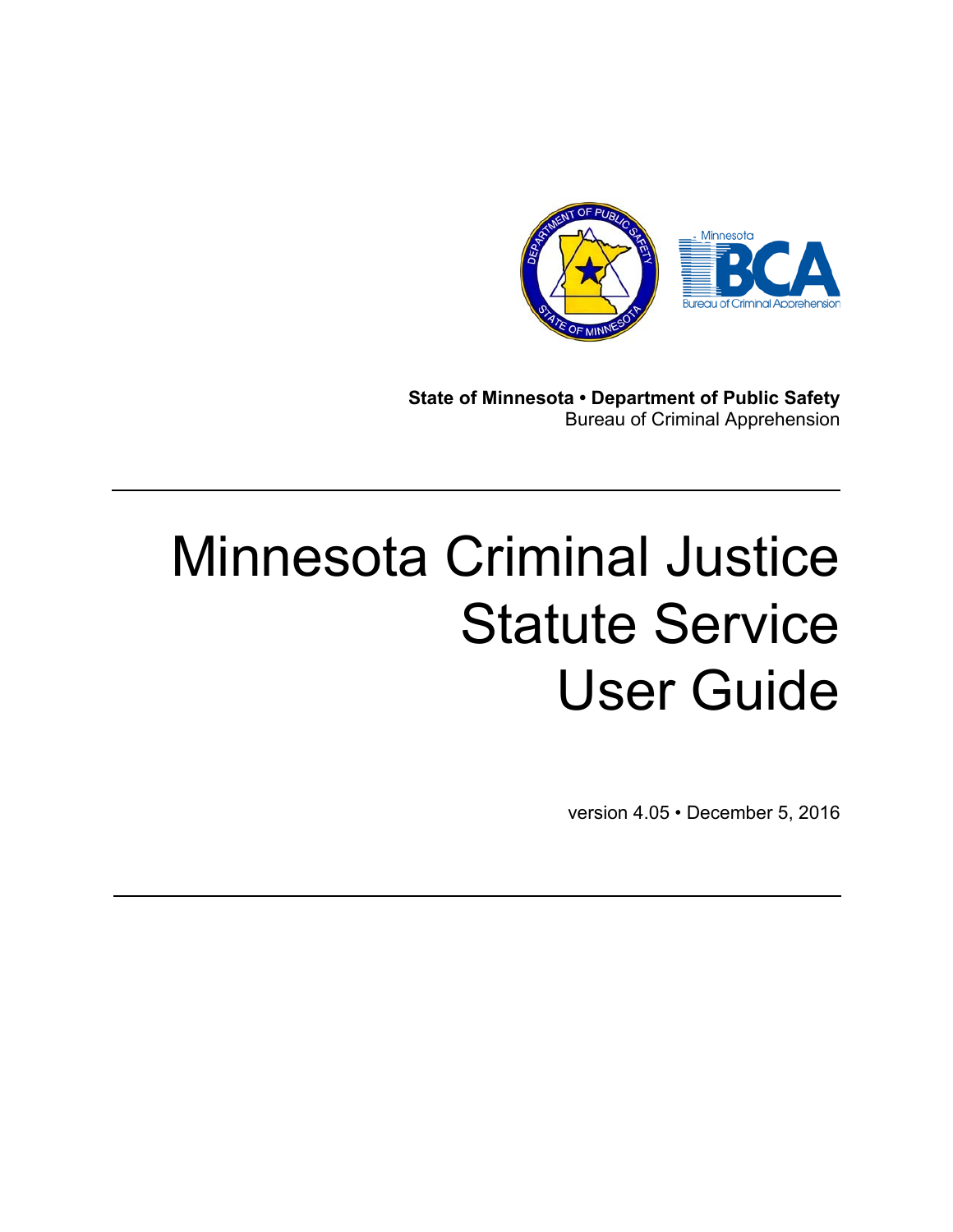Copyright © 2013, 2014, 2015, 2016 by the State of Minnesota, all rights reserved.

All trademarks are the property of their respective owners.

The examples depicted herein are fictitious. No association with any real company, organization, product, domain name, email address, logo, person, place or event is intended or should be inferred.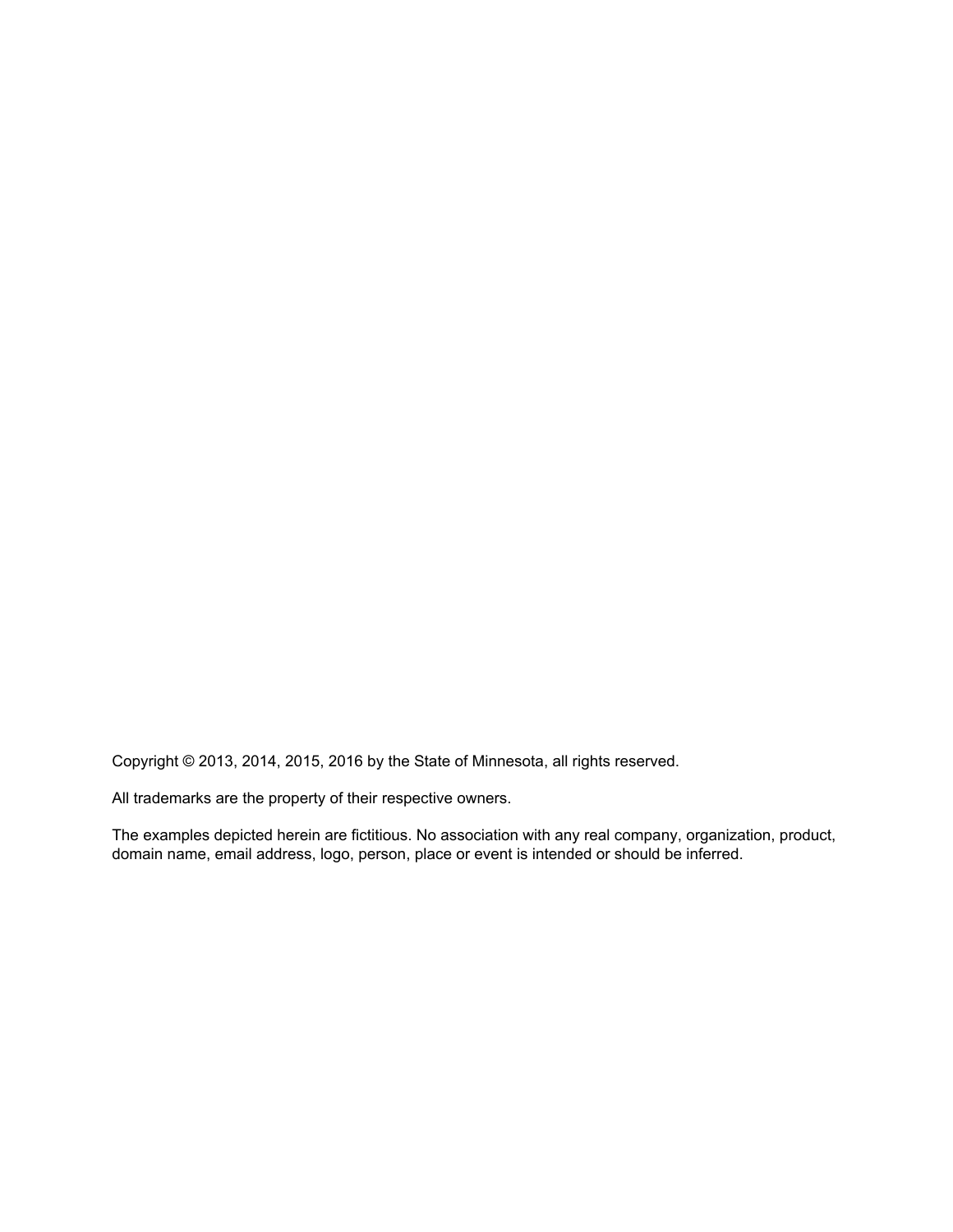

1

 $\overline{\mathbf{3}}$ 

# **Table of Contents**

#### **Chapter 1 Introduction to the Statute Service**

#### **Chapter 2 User Interface**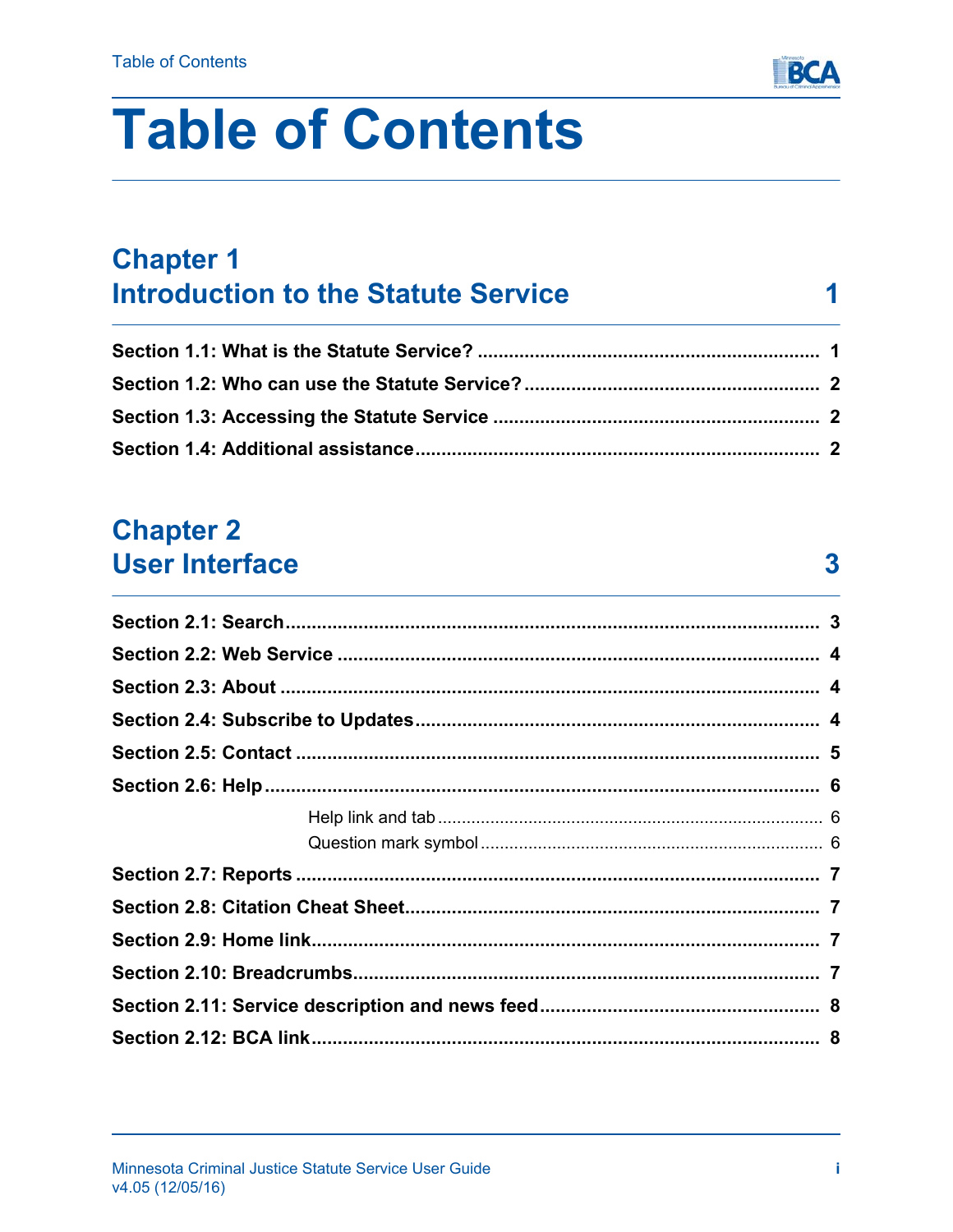9

23



### **Chapter 3 Search**

#### **Chapter 4 Search Results**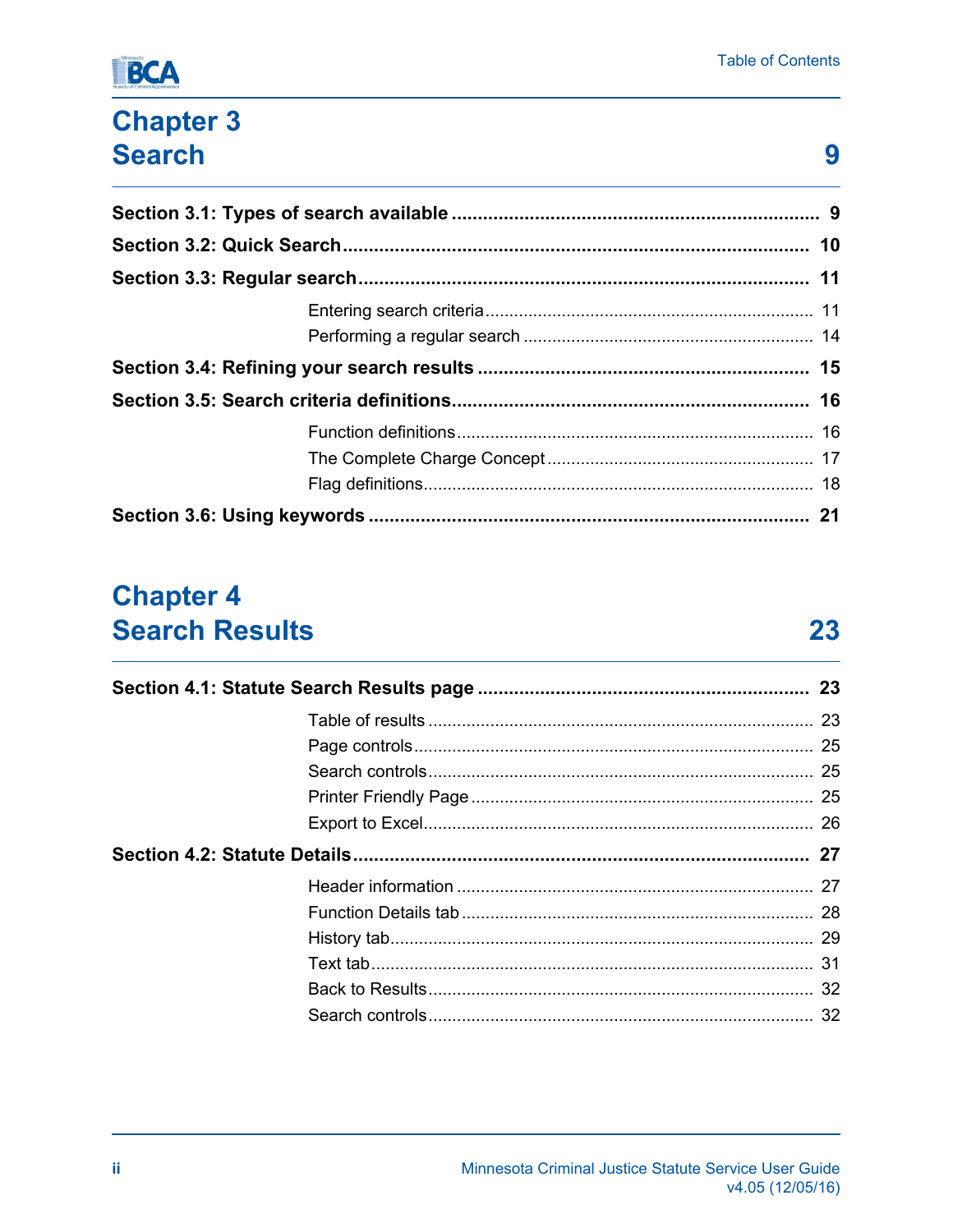#### **Chapter 5 [Subscribe to Updates 33](#page-38-0)**

#### **Chapter 6 Reports**

| Appendix F: Predatory Offender Registration Review 63     |  |  |  |  |  |  |  |
|-----------------------------------------------------------|--|--|--|--|--|--|--|
| Appendix G: Qualified Domestic Violence Related Review 67 |  |  |  |  |  |  |  |
|                                                           |  |  |  |  |  |  |  |

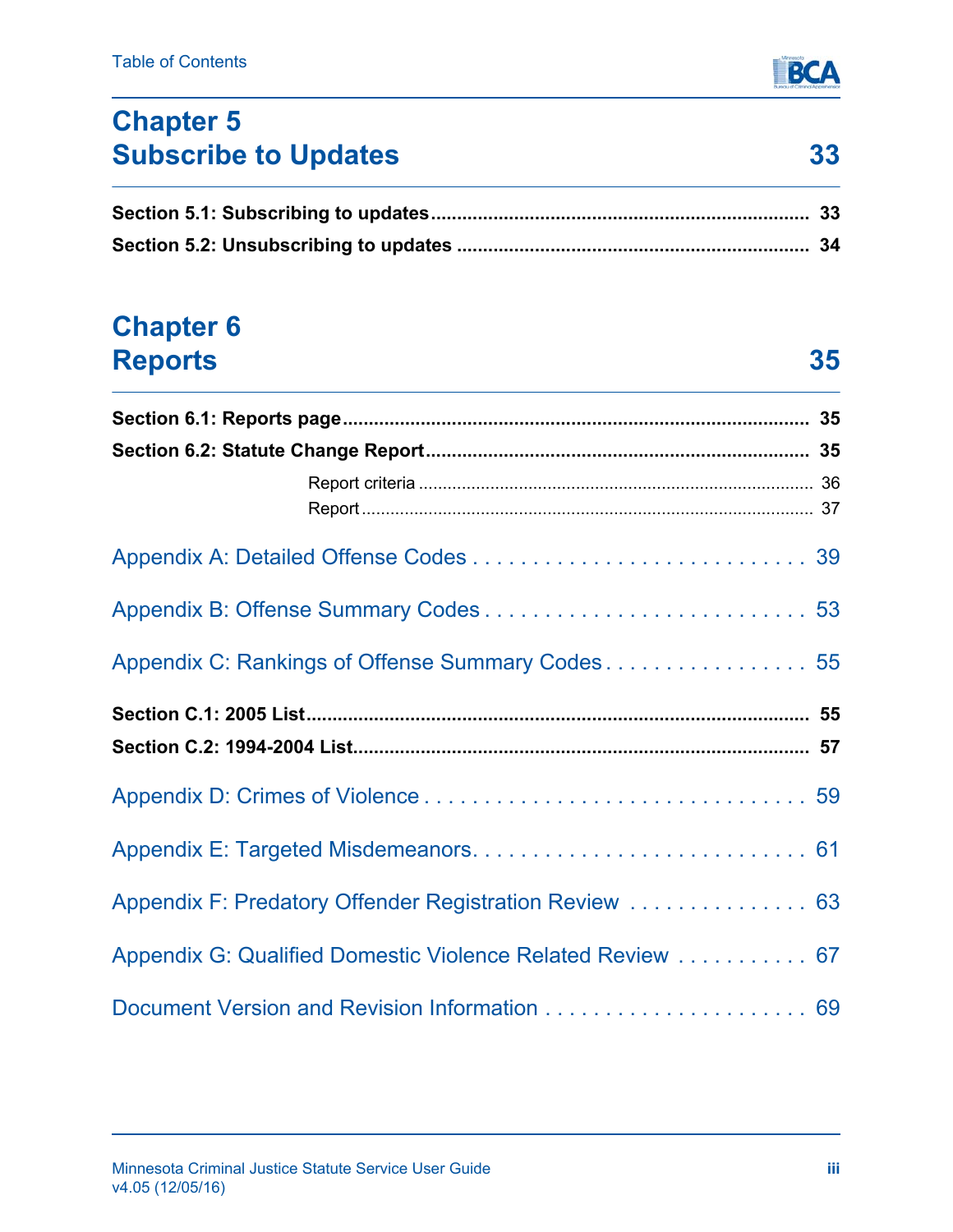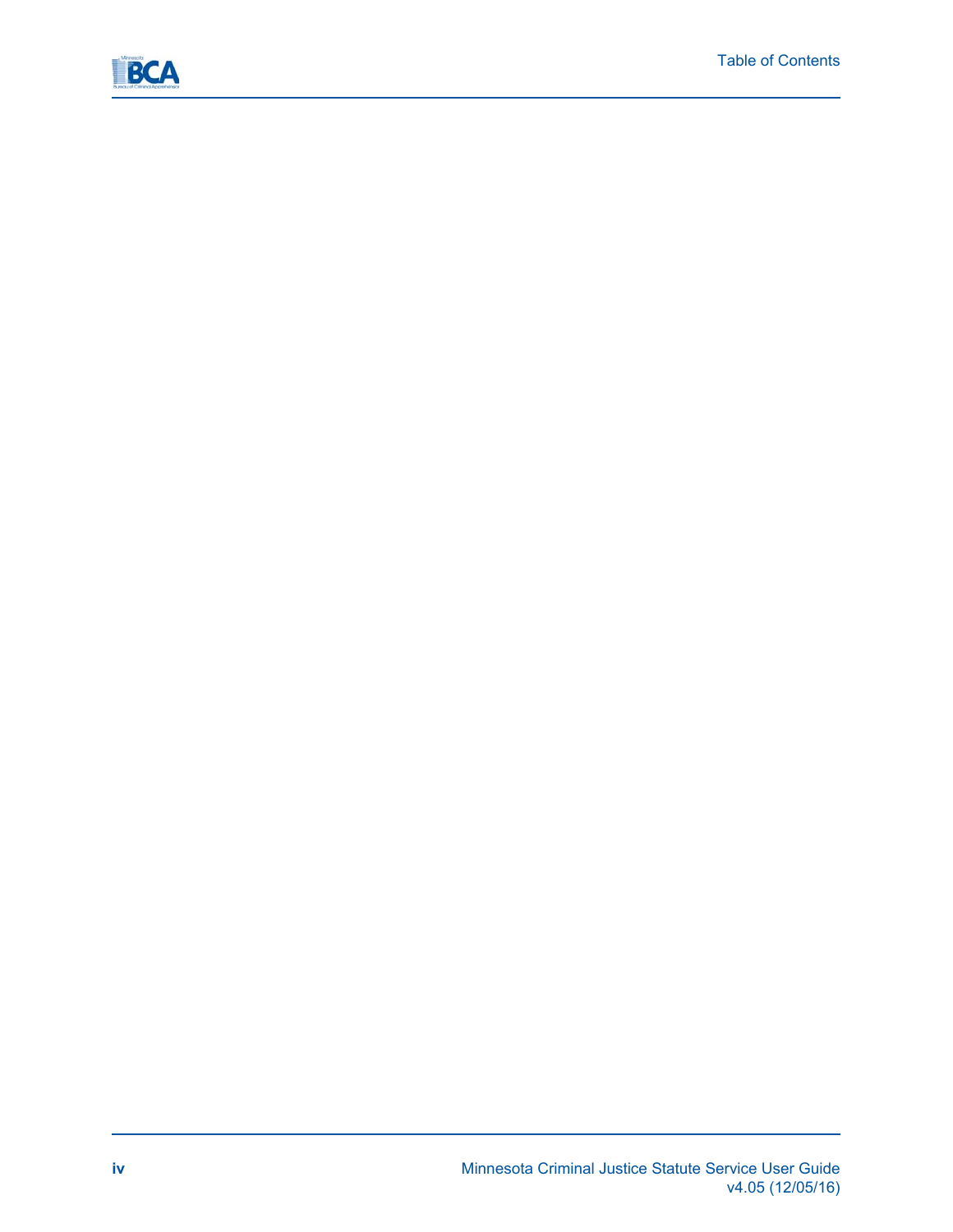<span id="page-6-0"></span>

# **Introduction to the Statute Service**

The Minnesota Criminal Justice Statute Service provides criminal justice professionals a means of searching for specific Minnesota criminal justice statutes for charging and sentencing purposes.

# <span id="page-6-1"></span>**1.1 What is the Statute Service?**

The Minnesota Criminal Justice Statute Service is a publicly accessible Internet-based application and web service that provides the following:

- a complete list of criminal justice charging statutes, including misdemeanors and petty misdemeanors
- access to legacy statutes for tracking obsolete and repealed criminal justice statutes
- access to citations and full-text for criminal justice statutes, including all levels from petty misdemeanors to felonies
- concise and consistent text descriptions for statutory references
- the ability to capture statute information and transfer it to an agency's records management system (RMS) - helping to avoid error and duplication
- timely updates and accurate statutory information
- a source of electronic statute information (including unique identification numbers for each), for purposes of e-filing with the courts, eCharging, and other applications
- the ability to search by statute ID
- flags to distinguish which statutes are Petty Misdemeanor Only if Prosecutor Certifies, Payable, Report to DNR, and Certify to DPS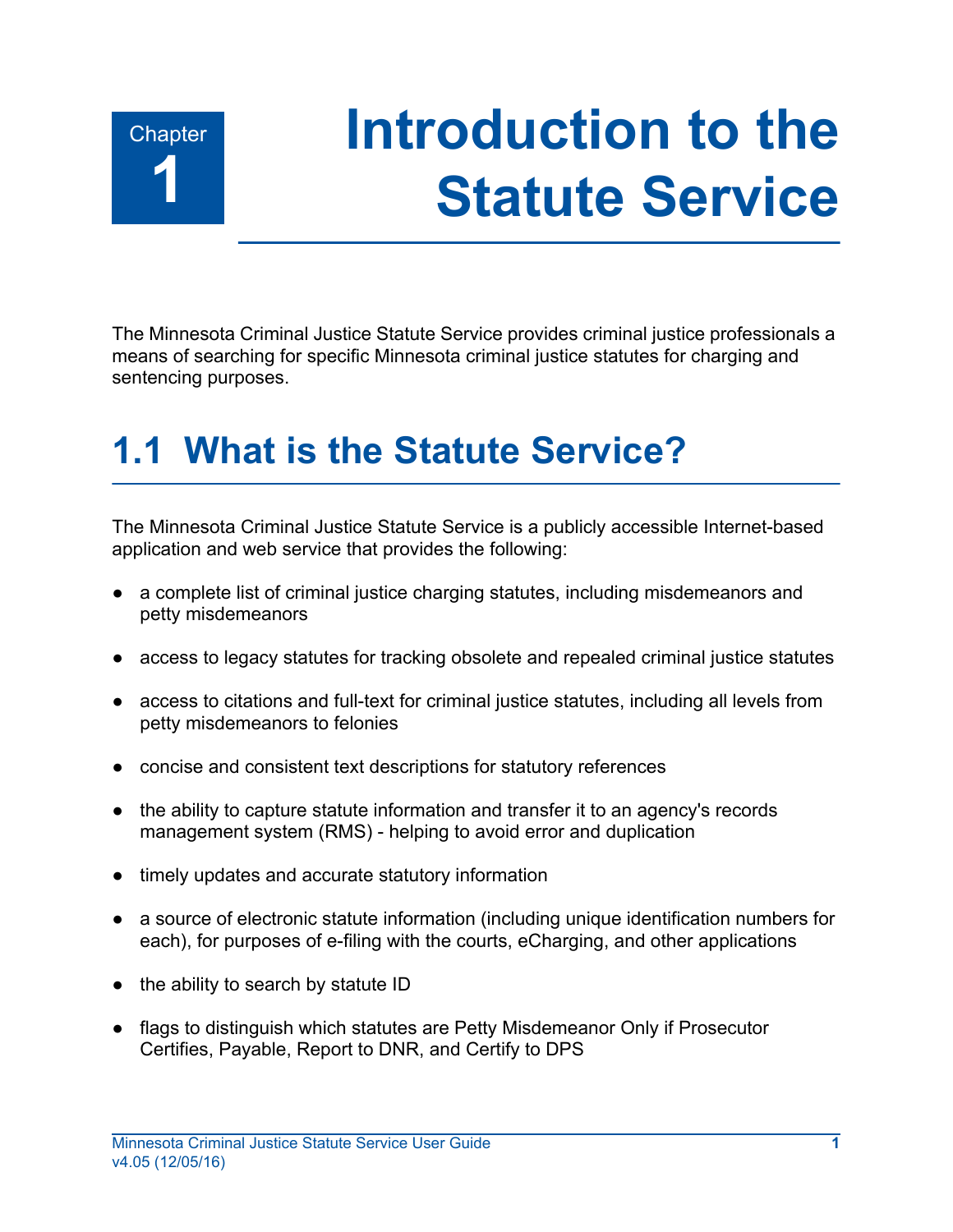

# <span id="page-7-0"></span>**1.2 Who can use the Statute Service?**

The statute information provided by the Minnesota Criminal Justice Statute Service is public and may be shared with criminal justice agency personnel and the general public as needed.

# <span id="page-7-1"></span>**1.3 Accessing the Statute Service**

You can access the Minnesota Criminal Justice Statute Service by using this URL:

<https://www.mncjss.state.mn.us/>

# <span id="page-7-2"></span>**1.4 Additional assistance**

If you have problems accessing the Statute Service website, contact the BCA Service Desk:

- Hours of Operation: **7:00 a.m. to 4:30 p.m., Monday through Friday (excluding State holidays)**
- Email: **bca.servicedesk@state.mn.us**
- Phone: **(651) 793-2500 or (888) 234-1119**

If you are writing an email or leaving a phone message for the Service Desk, be as detailed as possible in the information you provide. Include the page you were working on, the steps you took before encountering your issue and any messages generated at the time. This allows the Service Desk to better duplicate what you experienced and provide a solution.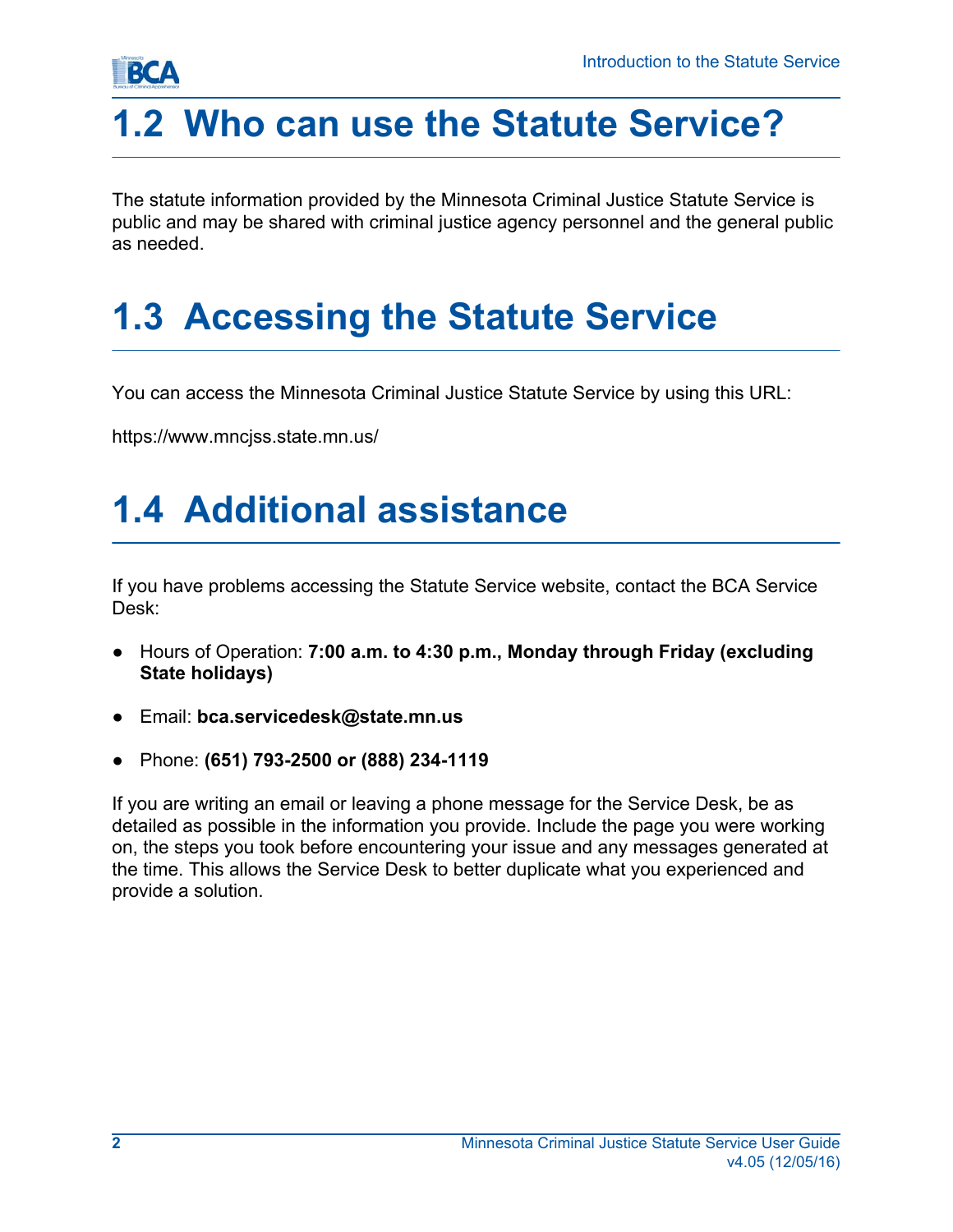<span id="page-8-0"></span>

# **User Interface**

This chapter describes the operation of the Statute Service user interface.

| Minnesota     | <b>Report of Criminal Annexhance</b>                                                                                                                                                                                                                                                                                                                                                                                                                                                                                                                                                                                                       |       | Minnesota Criminal Justice Statute Service<br><b>Bureau of Criminal Apprehension</b>                                                                                                                           |                                                                       |                                                                                                                    |                                                 |                                                                                                                                                                           |                     |                       |  |                                                                                                                                                                                                                                                                                                                     | Monday, September 30, 2013 | Home   Help |
|---------------|--------------------------------------------------------------------------------------------------------------------------------------------------------------------------------------------------------------------------------------------------------------------------------------------------------------------------------------------------------------------------------------------------------------------------------------------------------------------------------------------------------------------------------------------------------------------------------------------------------------------------------------------|-------|----------------------------------------------------------------------------------------------------------------------------------------------------------------------------------------------------------------|-----------------------------------------------------------------------|--------------------------------------------------------------------------------------------------------------------|-------------------------------------------------|---------------------------------------------------------------------------------------------------------------------------------------------------------------------------|---------------------|-----------------------|--|---------------------------------------------------------------------------------------------------------------------------------------------------------------------------------------------------------------------------------------------------------------------------------------------------------------------|----------------------------|-------------|
| Home          |                                                                                                                                                                                                                                                                                                                                                                                                                                                                                                                                                                                                                                            |       |                                                                                                                                                                                                                |                                                                       |                                                                                                                    |                                                 |                                                                                                                                                                           |                     |                       |  | Quick Search                                                                                                                                                                                                                                                                                                        |                            | Q           |
| <b>Search</b> | <b>Web Service</b>                                                                                                                                                                                                                                                                                                                                                                                                                                                                                                                                                                                                                         | About | <b>Subscribe to Updates</b>                                                                                                                                                                                    |                                                                       | Contact<br><b>Help</b>                                                                                             | <b>Reports</b>                                  | <b>Citation Cheat Sheet</b>                                                                                                                                               |                     |                       |  |                                                                                                                                                                                                                                                                                                                     |                            |             |
|               | Welcome to the Minnesota Criminal Justice<br><b>Statute Service.</b><br>The Statute Service provides a search tool<br>intended for use by criminal justice<br>professionals and the Public for finding specific<br>and sentencing purposes.<br>The Statute Service also provides a computer to<br>computer web service interface for criminal<br>justice agencies to consume and integrate<br>Web Service tab for more information.<br>The statute information provided by the Statute<br>with criminal justice agency personnel and the<br>non-criminal justice purposes.<br>Statute database was last updated on<br>9/27/2013 9:48:42 AM |       | Minnesota Criminal Justice Statutes for charging<br>statute information with other products. Click the<br>Service is public information and may be shared<br>general public as needed for criminal justice and | Chapter:<br>Section:<br>Function:<br>Kewword:<br>Flag:<br>Statute ID: | Please enter a search criteria<br>Subdivision:<br>Offense Level:<br>Effective Date:<br>Keyword Found In:<br>Submit | <b>Statute Search Criteria</b><br>None<br>Reset | $\overline{\phantom{a}}$<br>Any Offense Level<br>$\vert \mathbf{v} \vert$<br><b>Any Function</b><br><b>Statutes Currently In Effect</b><br>Summary and Legislative Text - | $\vert \cdot \vert$ | $\vert \bullet \vert$ |  | <b>MNCJSS News</b><br>. Welcome to the MNCJSS News!<br>• Newest Version of the Statute<br>Service went live February 14,<br>2013<br>• New features include ability to<br>search by statue ID and flags.<br>. JPO offense level has been<br>determined as not a valid offense<br>level. Do not use as offense level. |                            |             |
|               | <b>Bureau of Criminal Apprehension</b><br>Department of Public Safety                                                                                                                                                                                                                                                                                                                                                                                                                                                                                                                                                                      |       |                                                                                                                                                                                                                |                                                                       |                                                                                                                    |                                                 |                                                                                                                                                                           |                     |                       |  | This site is best viewed with 1024X768 and with Internet Explorer 6.0 or greater.                                                                                                                                                                                                                                   |                            | v5.0        |

**Figure 2.1: Home Page (Statute Search Criteria Page)**

# <span id="page-8-1"></span>**2.1 Search**

There are two search options provided on the Statute Service website: regular search and **Quick Search**.

- **Quick Search** is available from within the blue bar below the BCA logo, date, and the Home and Help links.
- The regular search functionality is available on the **Home** page, which is also the **Statute Search Criteria** page. This page is available through the **Search** tab. It is also available through the **Home** link at the upper right-hand corner of every page of the Statute Service website.

The use of both search options are described in detail in [Chapter 3, "Search"](#page-14-2).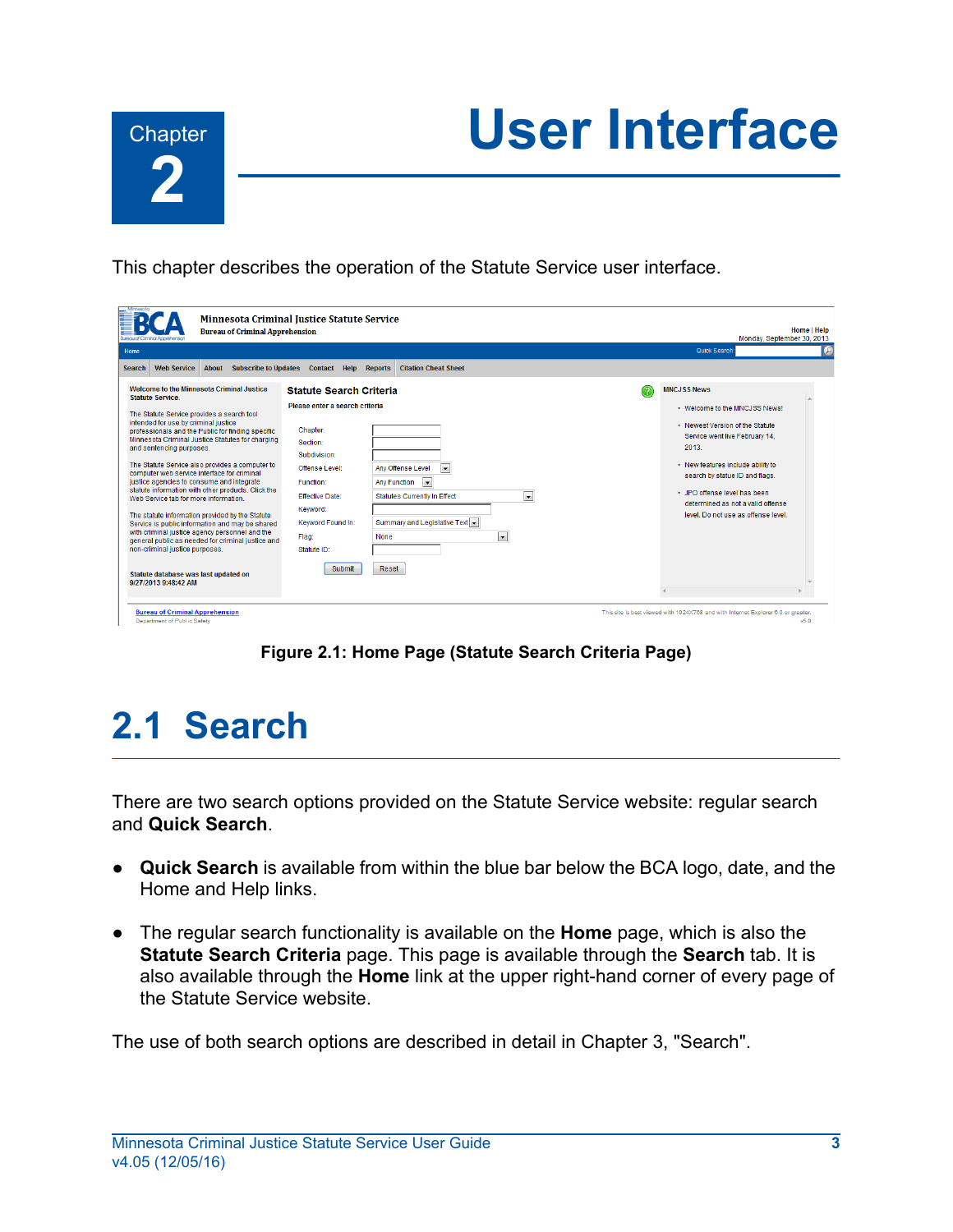## <span id="page-9-0"></span>**BCA 2.2 Web Service**

In addition to its publicly accessible website, the Statute Service also provides a computer-to-computer web service interface for criminal justice agencies that want to consume and integrate statute information with other applications. The interface provides technical users and developers with the Web Service Definition Language (WSDL) files and the associated Extensible Markup Language (XML) schemas necessary to consume the service.

Click the **Web Service** tab for more information. This takes you to the **MNCJSS Web Service Interface** page. To request access to the web service interface, click the provided link. This opens a separate browser instance taking you to the MNJIS Catalog of Services website. A request for access to the *MNCJSS Web Service Interface* can then be made from that website.



**Figure 2.2: MNCJSS Web Service Interface Page**

# <span id="page-9-1"></span>**2.3 About**

Clicking the **About** tab takes you to the **About Us** page. This page provides background information on the origins of the Statute Service. It also provides an email link for submitting requests for additions, corrections, and suggestions.

# <span id="page-9-2"></span>**2.4 Subscribe to Updates**

Clicking the **Subscribe to Updates** tab takes you to the **Subscribe** page. This page is where users of the Statute Service website can receive notification of statute changes by registering their email address. The operation of this page is described in [Chapter 5,](#page-38-2)  ["Subscribe to Updates"](#page-38-2).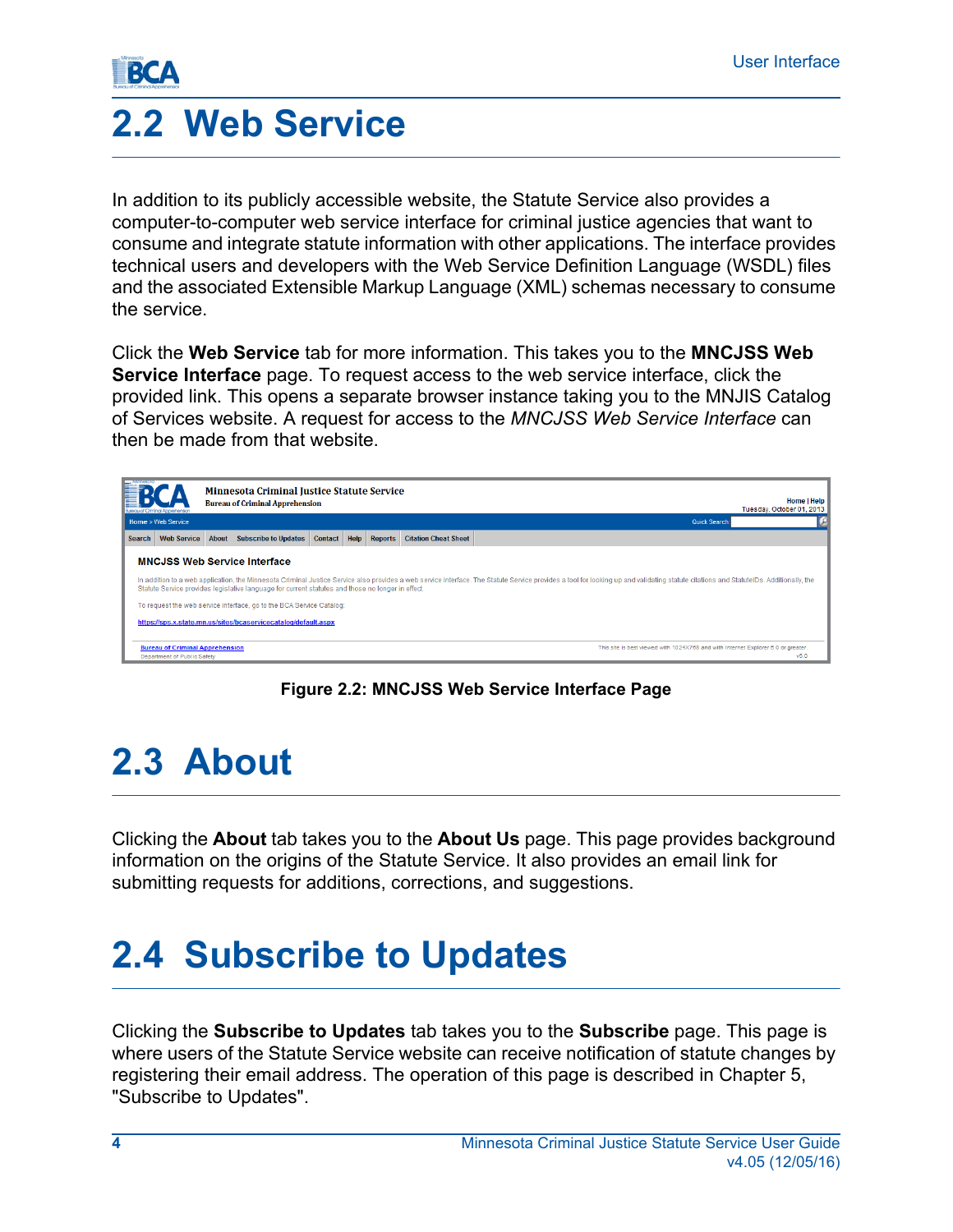

# <span id="page-10-0"></span>**2.5 Contact**

Clicking the **Contact** tab takes you to the **Contact** page. This page provides contact information for the BCA and the legal analyst assigned to work on the Statute Service. It also lists the application's maintenance schedule.

| <b>inquof Criminal Apprehension</b>     |                                        |       | Minnesota Criminal Justice Statute Service<br><b>Bureau of Criminal Apprehension</b> |                |             |                |                             |  |                                                                                   | Home   Help<br>Tuesday, October 01, 2013 |
|-----------------------------------------|----------------------------------------|-------|--------------------------------------------------------------------------------------|----------------|-------------|----------------|-----------------------------|--|-----------------------------------------------------------------------------------|------------------------------------------|
| Home > Contact                          |                                        |       |                                                                                      |                |             |                |                             |  | Quick Search:                                                                     | Ω                                        |
| Search                                  | Web Service                            | About | <b>Subscribe to Updates</b>                                                          | <b>Contact</b> | <b>Help</b> | <b>Reports</b> | <b>Citation Cheat Sheet</b> |  |                                                                                   |                                          |
| <b>MNCJSS Contact Page</b>              |                                        |       |                                                                                      |                |             |                |                             |  |                                                                                   |                                          |
| <b>BCA Service Desk</b>                 |                                        |       |                                                                                      |                |             |                |                             |  |                                                                                   |                                          |
| (651) 793-2500 or (888) 234-1119        |                                        |       |                                                                                      |                |             |                |                             |  |                                                                                   |                                          |
| E-Mail: bca.servicedesk@state.mn.us     |                                        |       |                                                                                      |                |             |                |                             |  |                                                                                   |                                          |
| <b>14 M MARINAL MINUS Legal Analyst</b> |                                        |       |                                                                                      |                |             |                |                             |  |                                                                                   |                                          |
| Phone: (651) 793                        |                                        |       |                                                                                      |                |             |                |                             |  |                                                                                   |                                          |
|                                         |                                        |       | E-Mail: MNJIS.Legal.Analyst@state.mn.us                                              |                |             |                |                             |  |                                                                                   |                                          |
|                                         |                                        |       |                                                                                      |                |             |                |                             |  |                                                                                   |                                          |
| <b>Maintenance Schedule</b>             |                                        |       |                                                                                      |                |             |                |                             |  |                                                                                   |                                          |
| <b>Every Thursday</b>                   |                                        |       |                                                                                      |                |             |                |                             |  |                                                                                   |                                          |
| Noon - 1:00 p.m.                        |                                        |       |                                                                                      |                |             |                |                             |  |                                                                                   |                                          |
|                                         |                                        |       |                                                                                      |                |             |                |                             |  |                                                                                   |                                          |
|                                         | <b>Bureau of Criminal Apprehension</b> |       |                                                                                      |                |             |                |                             |  | This site is best viewed with 1024X768 and with Internet Explorer 6.0 or greater. |                                          |
|                                         | Department of Public Safety            |       |                                                                                      |                |             |                |                             |  |                                                                                   | v5.0                                     |

**Figure 2.3: Contact Page**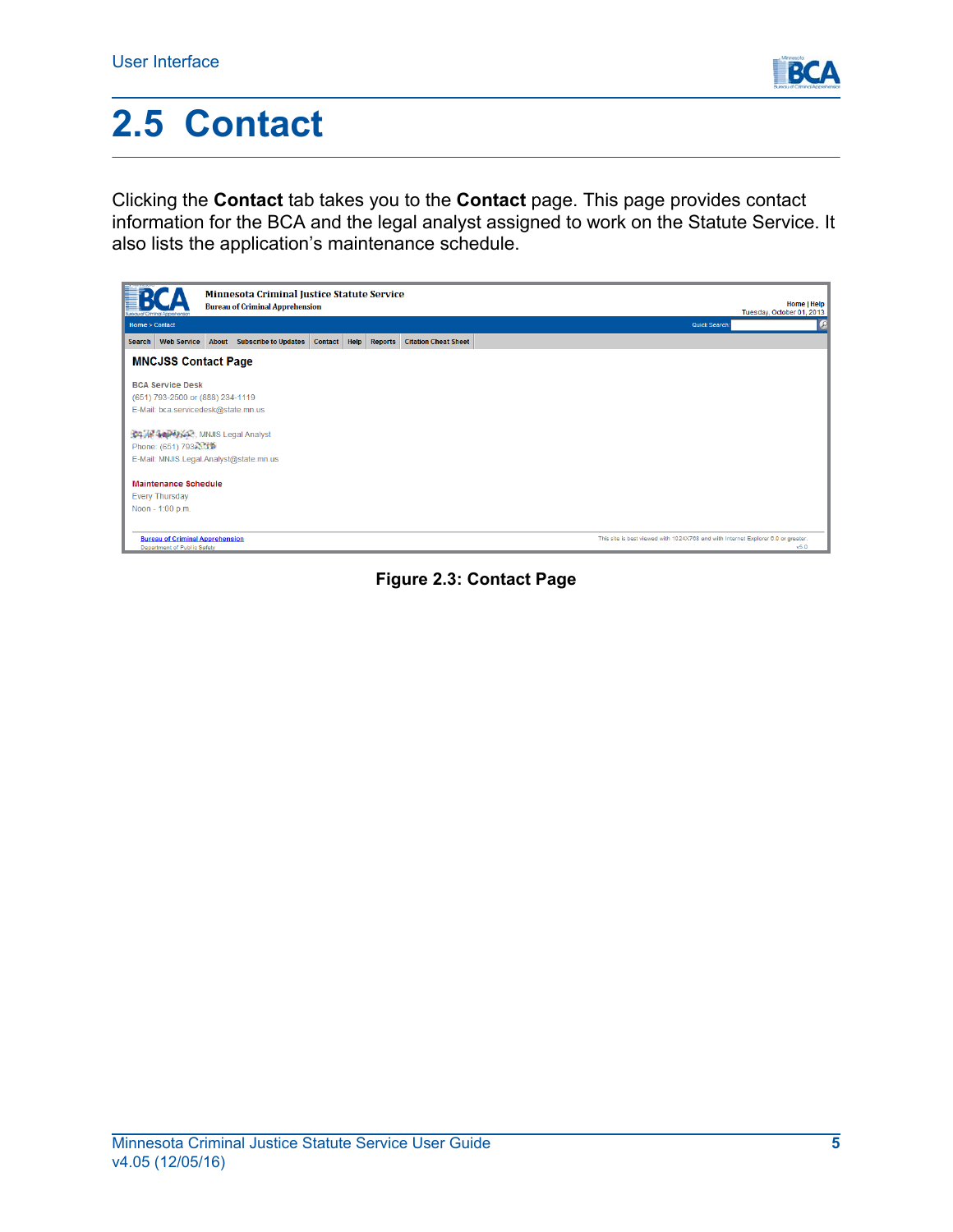<span id="page-11-0"></span>

#### **Figure 2.4: Home Page with Help Link, Tab and Question Mark Symbol Highlighted**

The Statute Service provides its users with both two forms of online assistance.

### <span id="page-11-1"></span>**2.6.1 Help link and tab**

There are two locations labeled **Help** on each page of the Statute Service website:

- a **Help** link in the upper right-hand corner of each page
- the **Help** tab

Clicking either option displays this document in a separate browser instance.

#### <span id="page-11-2"></span>**2.6.2 Question mark symbol**

Three pages on the Statute Service website have a green question mark symbol on them:

- **Home** / **Statute Search Criteria** page
- **Statute Search Results** page
- **Statute Details** page

Clicking the symbol launches a separate browser instance with additional help about how to use that page of the Statute Service website.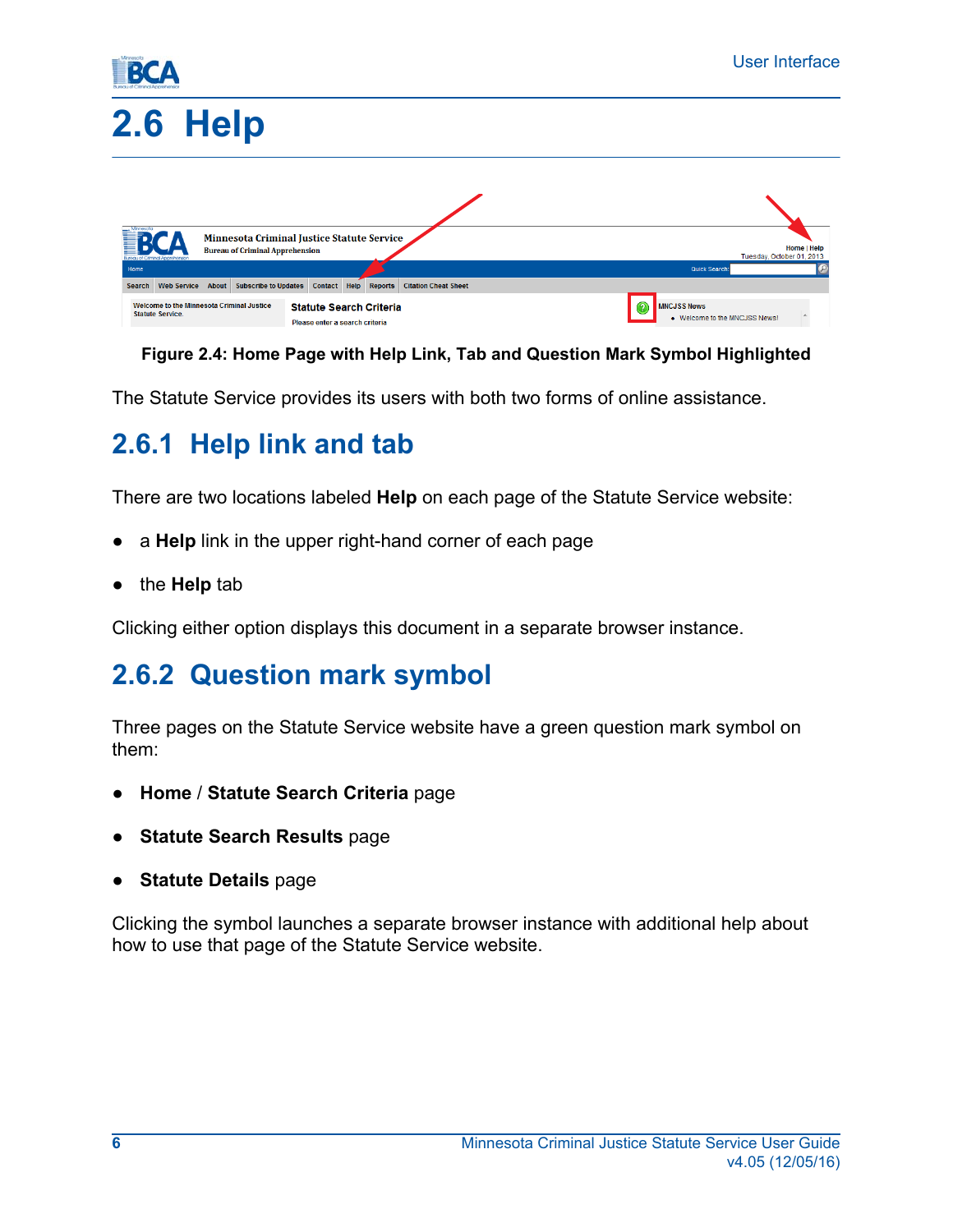

# <span id="page-12-0"></span>**2.7 Reports**

Clicking the **Reports** tab takes you to the Reports page. The operation of the **Reports** page is described in [Chapter 6, "Reports".](#page-40-3)

# <span id="page-12-1"></span>**2.8 Citation Cheat Sheet**

Click the **Citation Cheat Sheet** tab to download a printable file listing common citations and the statute format used to charge the citation. A message asks you about the download:

- click **Open** to open the download without first specifying where it is to be saved
- click **Save** to save the download to a specific location
- click **Cancel** to abort the download

# <span id="page-12-2"></span>**2.9 Home link**

The **Home** link is located in the upper right-hand corner of each page of the Statute Service website. Clicking the **Home** link takes you to the **Home** page, which is also the **Statute Search Criteria** page.

# <span id="page-12-3"></span>**2.10 Breadcrumbs**

The upper left-hand corner of a page can contain "breadcrumbs". These provide links back to pages you accessed to reach your current page.



**Figure 2.5: Example of Breadcrumbs**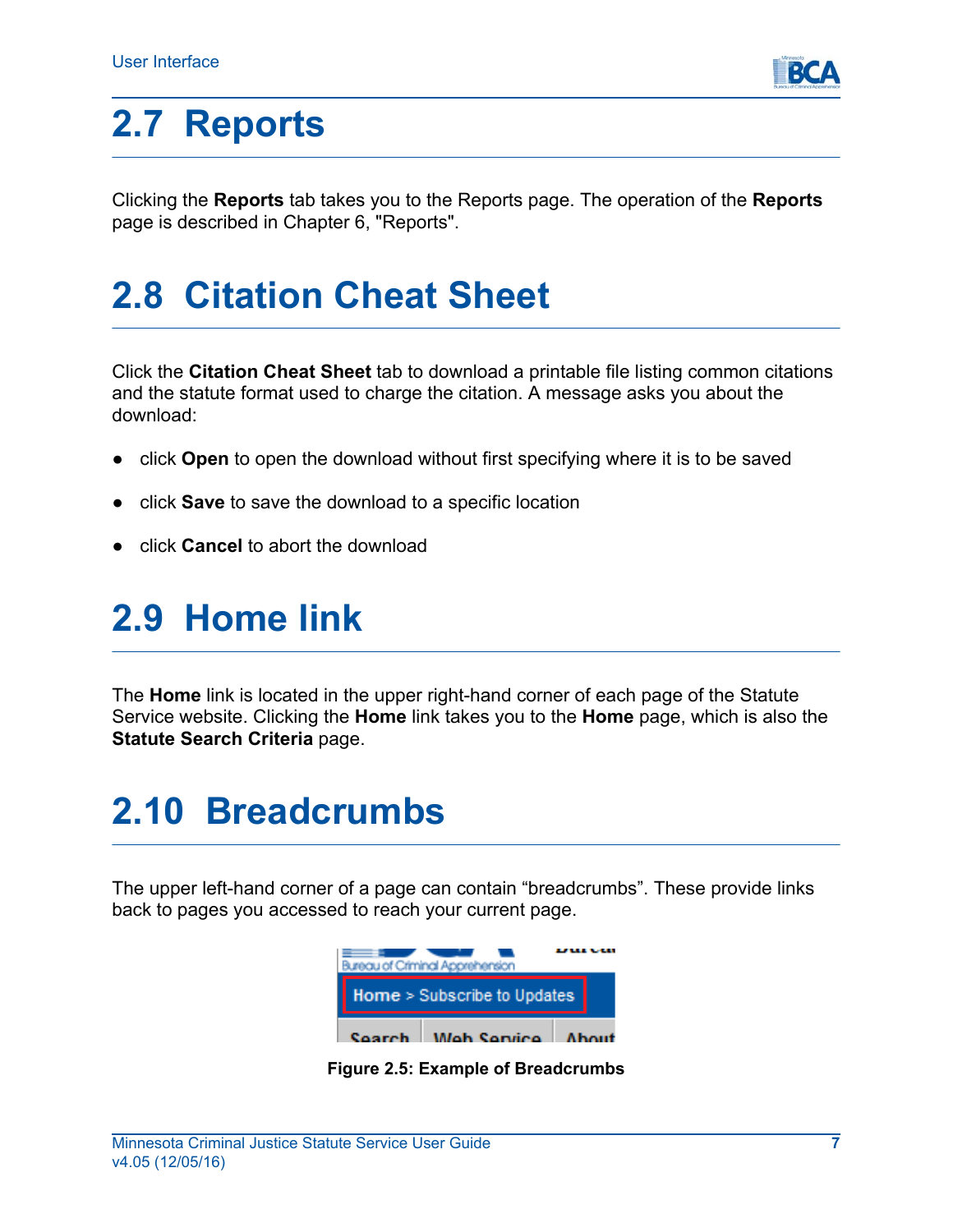

# <span id="page-13-0"></span>**2.11 Service description and news feed**

The left-hand side of the **Home** page provides a description of the Statute Service, including the date and time its database was last updated. The right-hand side of the Home page provides a news feed of recent events on the Statute Service website.

| Minnesota<br><b>Bureau of Criminal Apprehension</b><br>Bureau of Criminal Apprehensic                                                                                                                                                                                                                                                                                                                                                                                                                                                                                                                                                                                                                                                                                                                                                                               | Minnesota Criminal Justice Statute Service                                                                                                                                                                                                                                                                                                                                                                                                             | Home   Help<br>Monday, September 30, 2013                                                                                                                                                                                                                                                                                                       |
|---------------------------------------------------------------------------------------------------------------------------------------------------------------------------------------------------------------------------------------------------------------------------------------------------------------------------------------------------------------------------------------------------------------------------------------------------------------------------------------------------------------------------------------------------------------------------------------------------------------------------------------------------------------------------------------------------------------------------------------------------------------------------------------------------------------------------------------------------------------------|--------------------------------------------------------------------------------------------------------------------------------------------------------------------------------------------------------------------------------------------------------------------------------------------------------------------------------------------------------------------------------------------------------------------------------------------------------|-------------------------------------------------------------------------------------------------------------------------------------------------------------------------------------------------------------------------------------------------------------------------------------------------------------------------------------------------|
| Home                                                                                                                                                                                                                                                                                                                                                                                                                                                                                                                                                                                                                                                                                                                                                                                                                                                                |                                                                                                                                                                                                                                                                                                                                                                                                                                                        | Quick Search                                                                                                                                                                                                                                                                                                                                    |
| <b>Web Service</b><br><b>About</b><br><b>Subscribe to Updates</b><br><b>Search</b>                                                                                                                                                                                                                                                                                                                                                                                                                                                                                                                                                                                                                                                                                                                                                                                  | <b>Citation Cheat Sheet</b><br>Contact Help<br><b>Reports</b>                                                                                                                                                                                                                                                                                                                                                                                          |                                                                                                                                                                                                                                                                                                                                                 |
| <b>Welcome to the Minnesota Criminal Justice</b><br><b>Statute Service.</b><br>The Statute Service provides a search tool<br>intended for use by criminal justice<br>professionals and the Public for finding specific<br>Minnesota Criminal Justice Statutes for charging<br>and sentencing purposes.<br>The Statute Service also provides a computer to<br>computer web service interface for criminal<br>justice agencies to consume and integrate<br>statute information with other products. Click the<br>Web Service tab for more information.<br>The statute information provided by the Statute<br>Service is public information and may be shared<br>with criminal justice agency personnel and the<br>general public as needed for criminal justice and<br>non-criminal justice purposes.<br>Statute database was last updated on<br>9/27/2013 9:48:42 AM | <b>Statute Search Criteria</b><br>Please enter a search criteria<br>Chapter:<br>Section:<br>Subdivision:<br>Any Offense Level<br>$\overline{\phantom{a}}$<br>Offense Level:<br>$\vert \cdot \vert$<br>Function:<br><b>Any Function</b><br><b>Effective Date:</b><br><b>Statutes Currently In Effect</b><br>Kewword:<br>Summary and Legislative Text -<br>Keyword Found In:<br>$\blacksquare$<br>Flag:<br>None<br>Statute ID:<br><b>Submit</b><br>Reset | <b>MNCJSS News</b><br>. Welcome to the MNCJSS News!<br>. Newest Version of the Statute<br>Service went live February 14.<br>2013<br>• New features include ability to<br>search by statue ID and flags.<br>. JPO offense level has been<br>$\overline{\phantom{a}}$<br>determined as not a valid offense<br>level. Do not use as offense level. |
| <b>Bureau of Criminal Apprehension</b><br>Department of Public Safety                                                                                                                                                                                                                                                                                                                                                                                                                                                                                                                                                                                                                                                                                                                                                                                               |                                                                                                                                                                                                                                                                                                                                                                                                                                                        | This site is best viewed with 1024X768 and with Internet Explorer 6.0 or greater.<br>v5.0                                                                                                                                                                                                                                                       |

**Figure 2.6: Home Page (Service Description and News Feed Highlighted)**

# <span id="page-13-1"></span>**2.12 BCA link**

The bottom left-hand corner of each page has a link to the Bureau of Criminal Apprehension's website. Clicking the link opens a separate browser instance to that site.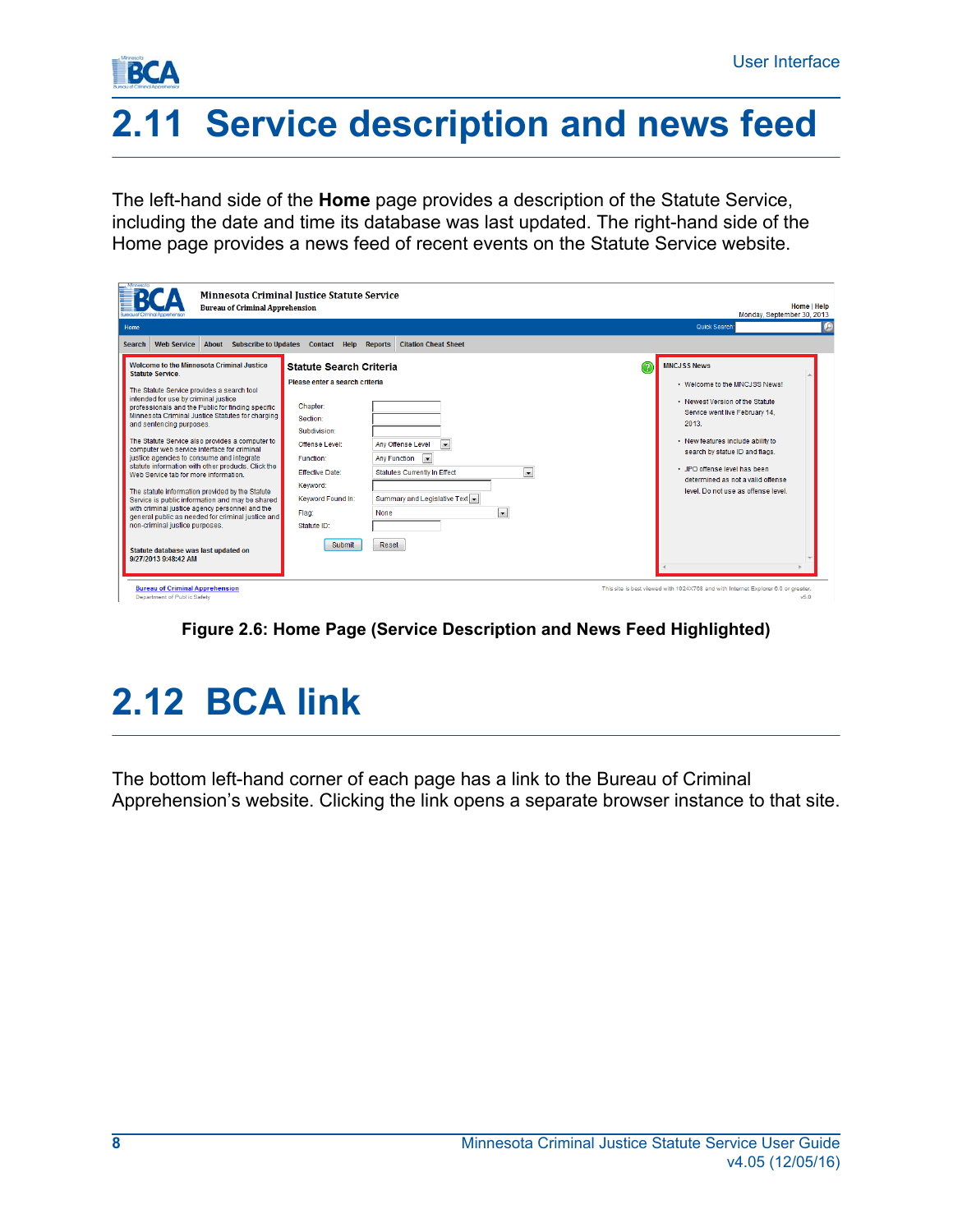<span id="page-14-0"></span>

<span id="page-14-2"></span>

This chapter describes the various kinds of searches you can perform through the Statute Service website. It also describes techniques for making your searches more effective.

| <b>Bureau of Criminal Apprehension</b><br>uncu of Criminal Apprehensi                                                                                                                                                                       | Minnesota Criminal Justice Statute Service                                                                                                                                        | Home   Help<br>Monday, Contambor 20, 2012.                                                          |
|---------------------------------------------------------------------------------------------------------------------------------------------------------------------------------------------------------------------------------------------|-----------------------------------------------------------------------------------------------------------------------------------------------------------------------------------|-----------------------------------------------------------------------------------------------------|
| Home                                                                                                                                                                                                                                        |                                                                                                                                                                                   | Quick Search:                                                                                       |
| <b>Subscribe to Updates</b><br><b>Web Service</b><br>About  <br><b>Search</b>                                                                                                                                                               | <b>Help</b><br><b>Citation Cheat Sheet</b><br><b>Contact</b><br><b>Reports</b>                                                                                                    |                                                                                                     |
| <b>Welcome to the Minnesota Criminal Justice</b><br><b>Statute Service.</b><br>The Statute Service provides a search tool<br>intended for use by criminal justice                                                                           | <b>Statute Search Criteria</b><br>$\left( 2\right)$<br>Please enter a search criteria                                                                                             | <b>MNCJSS News</b><br>. Welcome to the MNCJSS News!                                                 |
| professionals and the Public for finding specific<br>Minnesota Criminal Justice Statutes for charging<br>and sentencing purposes.                                                                                                           | Chapter:<br>Section:<br>Subdivision:                                                                                                                                              | . Newest Version of the Statute<br>Service went live February 14,<br>2013.                          |
| The Statute Service also provides a computer to<br>computer web service interface for criminal<br>justice agencies to consume and integrate<br>statute information with other products. Click the<br>Web Service tab for more information.  | $\blacksquare$<br>Offense Level:<br>Any Offense Level<br>Any Function -<br>Function:<br>$\overline{\phantom{a}}$<br><b>Effective Date:</b><br><b>Statutes Currently In Effect</b> | • New features include ability to<br>search by statue ID and flags.<br>· JPO offense level has been |
| The statute information provided by the Statute<br>Service is public information and may be shared<br>with criminal justice agency personnel and the<br>general public as needed for criminal justice and<br>non-criminal justice purposes. | Keyword:<br>Summary and Legislative Text -<br>Keyword Found In:<br>$\overline{\phantom{a}}$<br>Flag:<br>None<br>Statute ID:                                                       | determined as not a valid offense<br>level. Do not use as offense level.                            |
| Statute database was last updated on<br>9/27/2013 9:48:42 AM                                                                                                                                                                                | Submit<br>Reset                                                                                                                                                                   |                                                                                                     |
| <b>Bureau of Criminal Apprehension</b><br>Department of Public Safety                                                                                                                                                                       |                                                                                                                                                                                   | This site is best viewed with 1024X768 and with Internet Explorer 6.0 or greater.<br>v5.0           |

**Figure 3.1: Home Page (Statute Search Criteria) with Search Functions Highlighted**

# <span id="page-14-1"></span>**3.1 Types of search available**

There are two types of search available through the Statute Service website:

- **Quick Search**
- regular search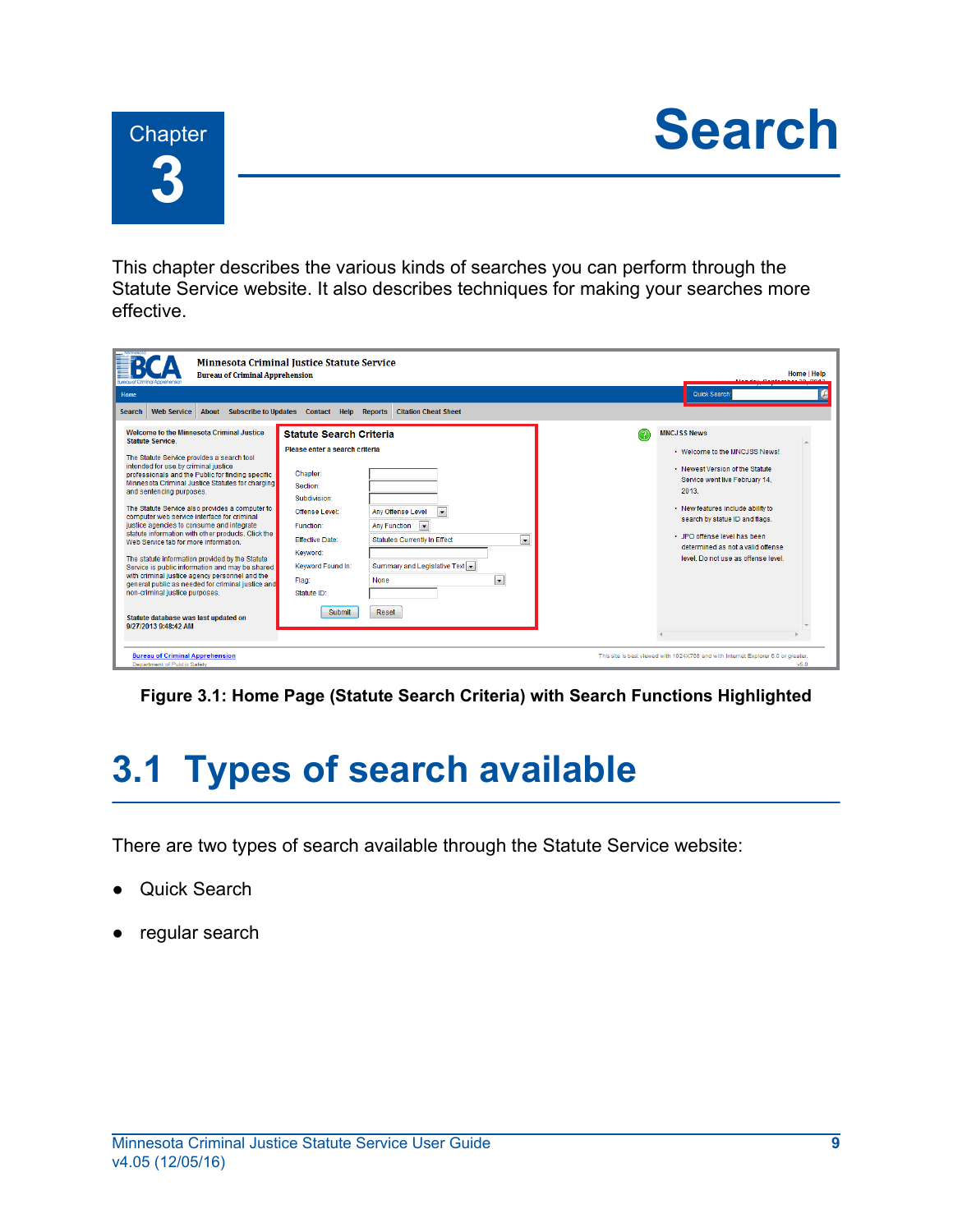<span id="page-15-0"></span>

**BCA** 

The **Quick Search** function allows you to quickly search for the statute you seek. For example, you could enter a partial or complete statute number (chapter, section, and subdivision) in the **Quick Search** field (e.g., 609.582.1).

The **Quick Search** field is available in the upper right-hand corner of each page of the Statute Service website.

To perform a **Quick Search** of the Statute Service database:

- **1.** Enter a word, phrase, or statute number (up to 50 characters) in the **Quick Search** text field.
- **2.** Click the **Quick Search** button (the magnifying glass symbol).

The system searches the database and returns only active records of statutes that meet your criteria. **Quick Search** always searches through the legislative text.

See [Section 3.6, "Using keywords",](#page-26-0) for examples of different methods you can use to make your searches more effective.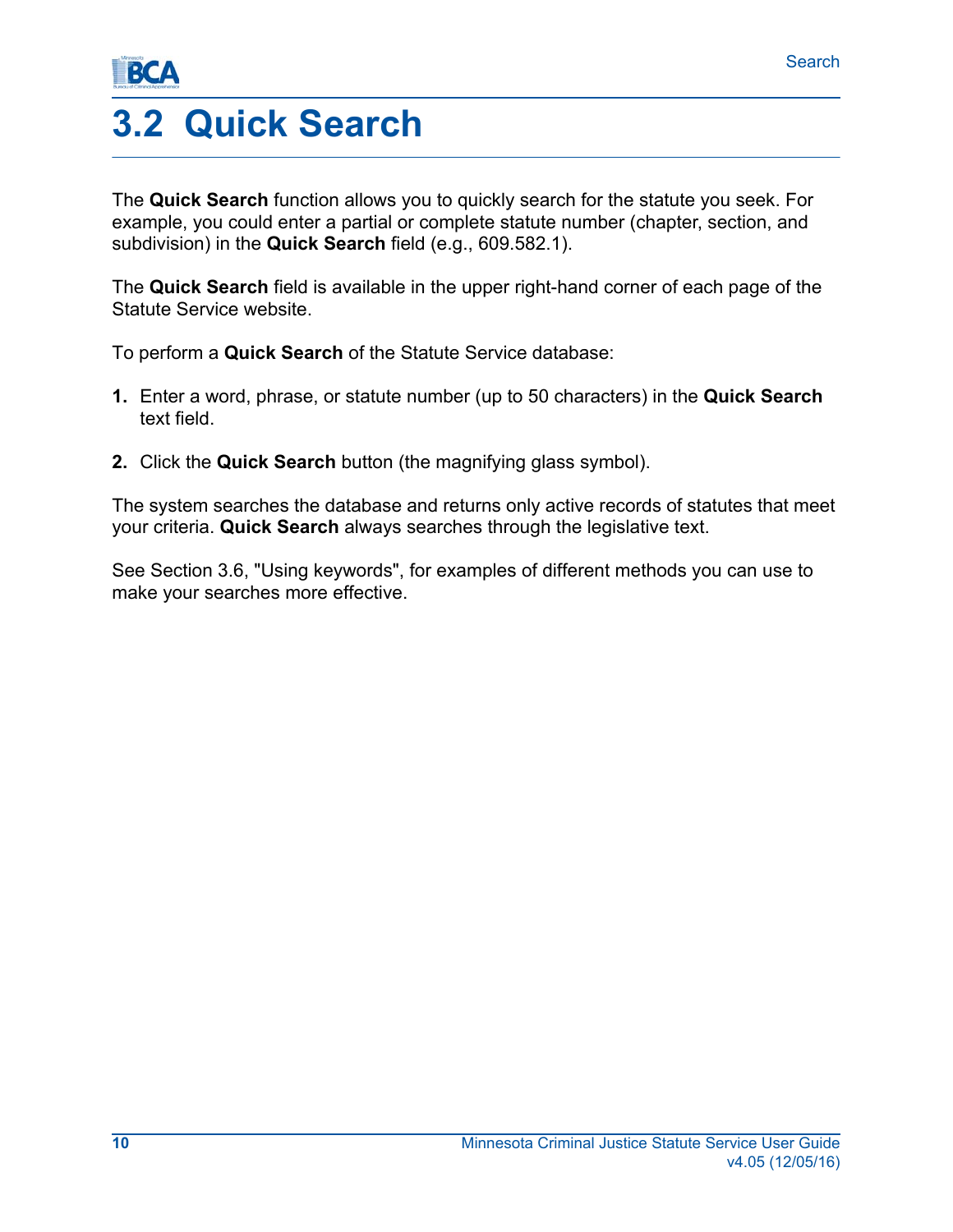

## <span id="page-16-0"></span>**3.3 Regular search**

The regular search functionality available on the **Home** / **Statute Search Criteria** page provides you with more options for your statute search.

There are many ways to find a particular statute or group of statutes. The best method for your search depends on how much information you have and what you are looking for. You might be looking for a particular statute number, or you might be looking for all statutes that became effective on a particular date.

#### <span id="page-16-1"></span>**3.3.1 Entering search criteria**

This section explains how to set the Statute Search Criteria fields for your search.

| <b>Chapter, Section,</b><br>and Subdivision | You can search by using a combination of the Chapter, Section,<br>and <b>Subdivision</b> of the statute you are seeking.                                           |
|---------------------------------------------|--------------------------------------------------------------------------------------------------------------------------------------------------------------------|
|                                             | If you provide only the Chapter, the response lists all statutes<br>beginning with that chapter number.                                                            |
|                                             | • If you provide the Chapter and Section, or Chapter,<br><b>Section, and Subdivision, the response lists only those</b><br>statutes exactly matching those fields. |
| <b>Offense Level</b>                        | <b>Offense Level</b> indicates the level of the crime:                                                                                                             |
|                                             | Any Offense Level (default)                                                                                                                                        |
|                                             | Felony                                                                                                                                                             |
|                                             | Gross Misdemeanor                                                                                                                                                  |
|                                             | Misdemeanor                                                                                                                                                        |
|                                             | <b>Petty Misdemeanor</b>                                                                                                                                           |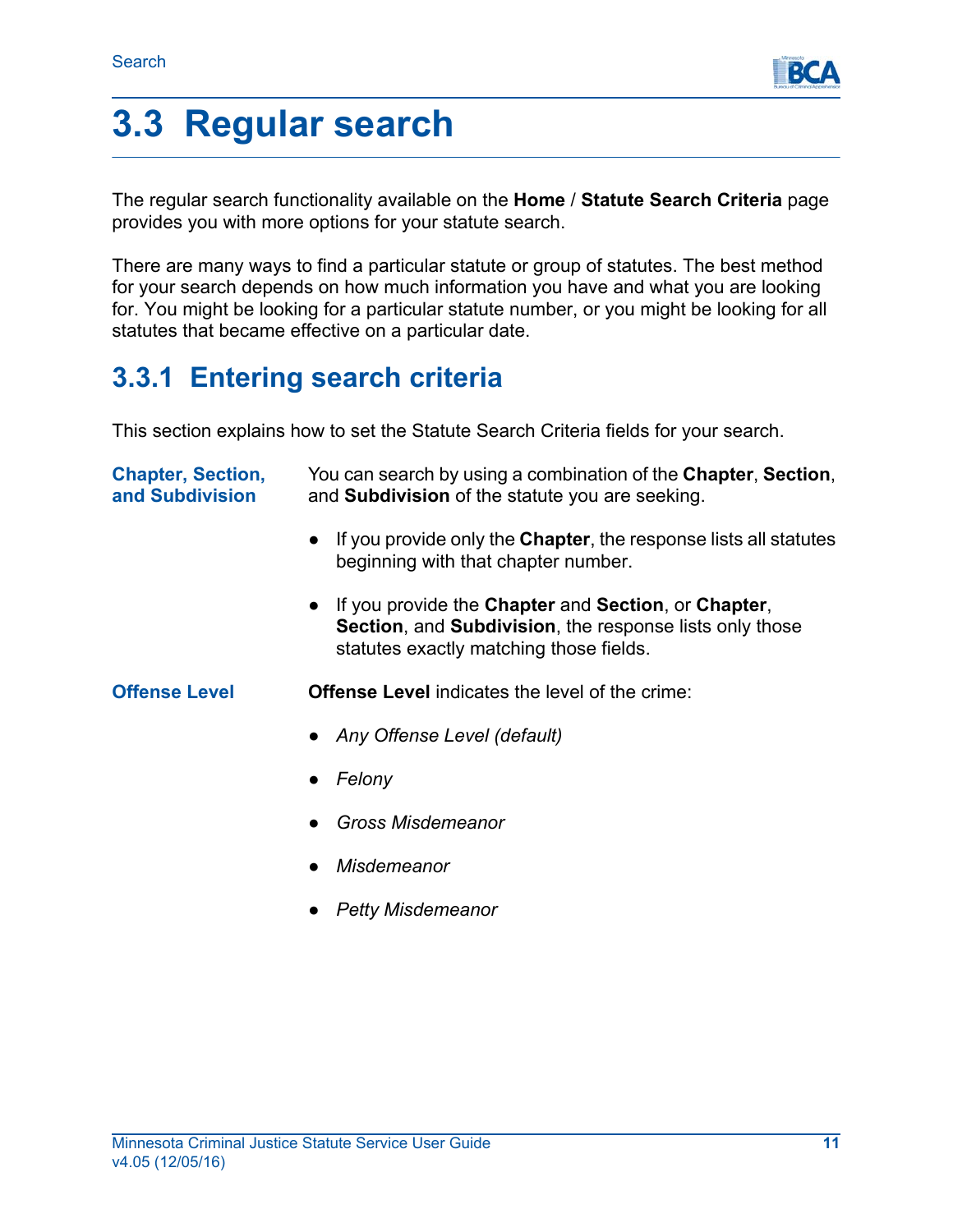

**Function Function** indicates how a specific statute chapter, section and/or subdivision should be applied. At least one charge and one penalty must be used to allege, charge, or sentence a crime. One or more other functions may also be used.

> If you know how the statute you are seeking should be applied, you can filter your results by selecting its function:

- *Any Function* (default)
- *● Charge*
- *● Criminal Rule*
- *● Definition*
- *● Enhancement*
- *● Incomplete*
- *● Modifier*
- *● Penalty*
- *● Penalty (Other)*

See [Section 3.5.1, "Function definitions"](#page-21-1), for more information.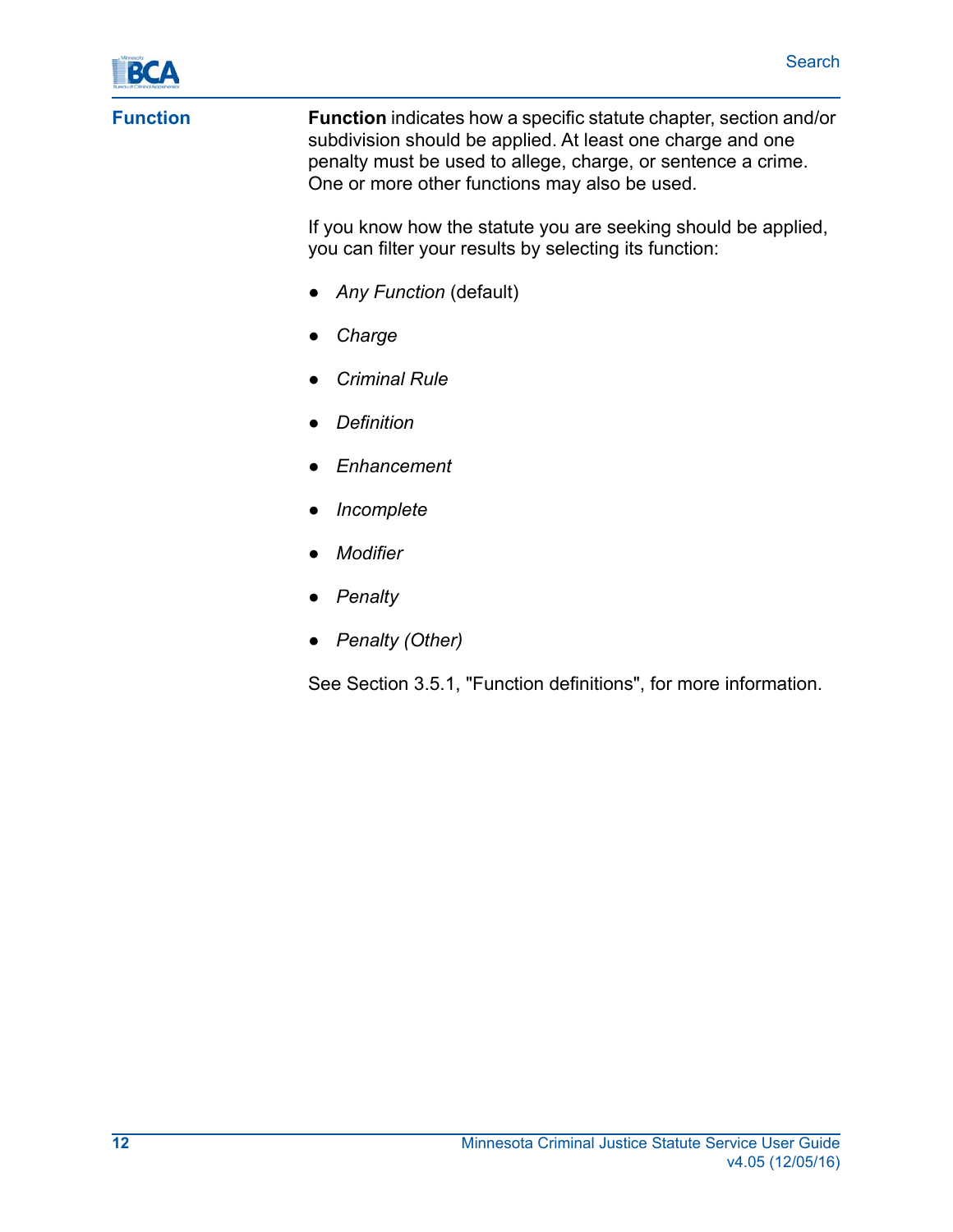

|  | <b>Searching by</b><br><b>Effective Date</b> | Select an effective date for the statute(s) you are seeking:                                                                                                                                |  |  |  |  |  |  |
|--|----------------------------------------------|---------------------------------------------------------------------------------------------------------------------------------------------------------------------------------------------|--|--|--|--|--|--|
|  |                                              | <b>Statutes Currently in Effect</b>                                                                                                                                                         |  |  |  |  |  |  |
|  |                                              | Statutes In Effect on a Specific Date - searches for all<br>statutes in effect on a specific date (e.g. offense date)                                                                       |  |  |  |  |  |  |
|  |                                              | ● Statutes That Went Into Effect on a Specific Date - searches<br>for all statutes that went into effect on a specific date                                                                 |  |  |  |  |  |  |
|  |                                              | All Statutes Regardless of Effective Date                                                                                                                                                   |  |  |  |  |  |  |
|  |                                              | If a specific date is required, the <b>Statutes In Effect On</b> field<br>appears. Enter the date, using the MM/DD/YYYY format. You<br>can also use the calendar symbol to select the date. |  |  |  |  |  |  |
|  | <b>Effective Date:</b>                       | Statutes In Effect on a Specific Date                                                                                                                                                       |  |  |  |  |  |  |
|  | Statutes In Effect On:                       | 10/01/2013<br>Please use MM/DD/YYY                                                                                                                                                          |  |  |  |  |  |  |
|  |                                              |                                                                                                                                                                                             |  |  |  |  |  |  |

#### **Figure 3.2: Example of Statutes In Effect On Field**

| <b>Keyword</b>          | Type a word or short phrase (up to 50 characters) in the<br><b>Keyword</b> field to perform a keyword search.             |  |  |  |  |
|-------------------------|---------------------------------------------------------------------------------------------------------------------------|--|--|--|--|
| <b>Keyword Found In</b> | From the Keyword Found In list, select one of these options:                                                              |  |  |  |  |
|                         | • Summary Text Only to search through only the summary text<br>in the chapter, section, and subdivision sections          |  |  |  |  |
|                         | Summary and Legislative Text to search through the<br>$\bullet$<br>summary text in the chapter, section, subdivision, and |  |  |  |  |

legislative text sections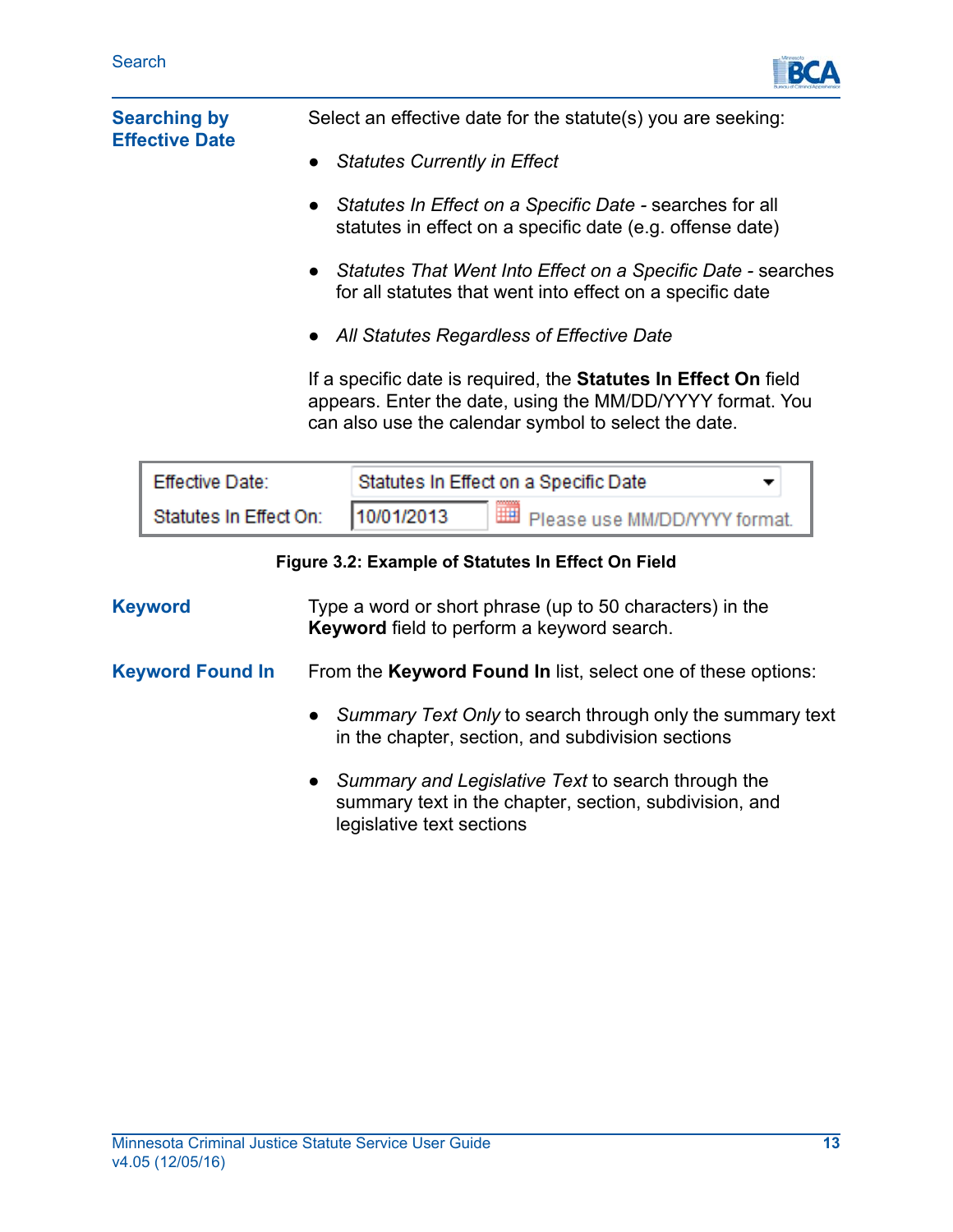

**Flags** If the statute you are seeking has a certain flag, you can select it from the **Flag** list to narrow your results:

- **● None**
- **● Crime of Violence**
- **● Enhanceable**
- **● Targeted Misdemeanor**
- **● Predatory Offender Registration Review**
- **● Certify to DPS**
- **● Report to DNR**
- **● DPS Group**
- **● Conditional Release**
- **● Payable**
- **● Petty Misd. Only if Prosecutor Certifies**
- **● Third Violation Indicator**
- **● Qualified Domestic Violence Related**

See [Section 3.5.3, "Flag definitions",](#page-23-0) for more information.

**Statute ID** If you know the unique identifying number (i.e., the Odyssey Legacy ID) for the statute you are seeking, enter it in this field.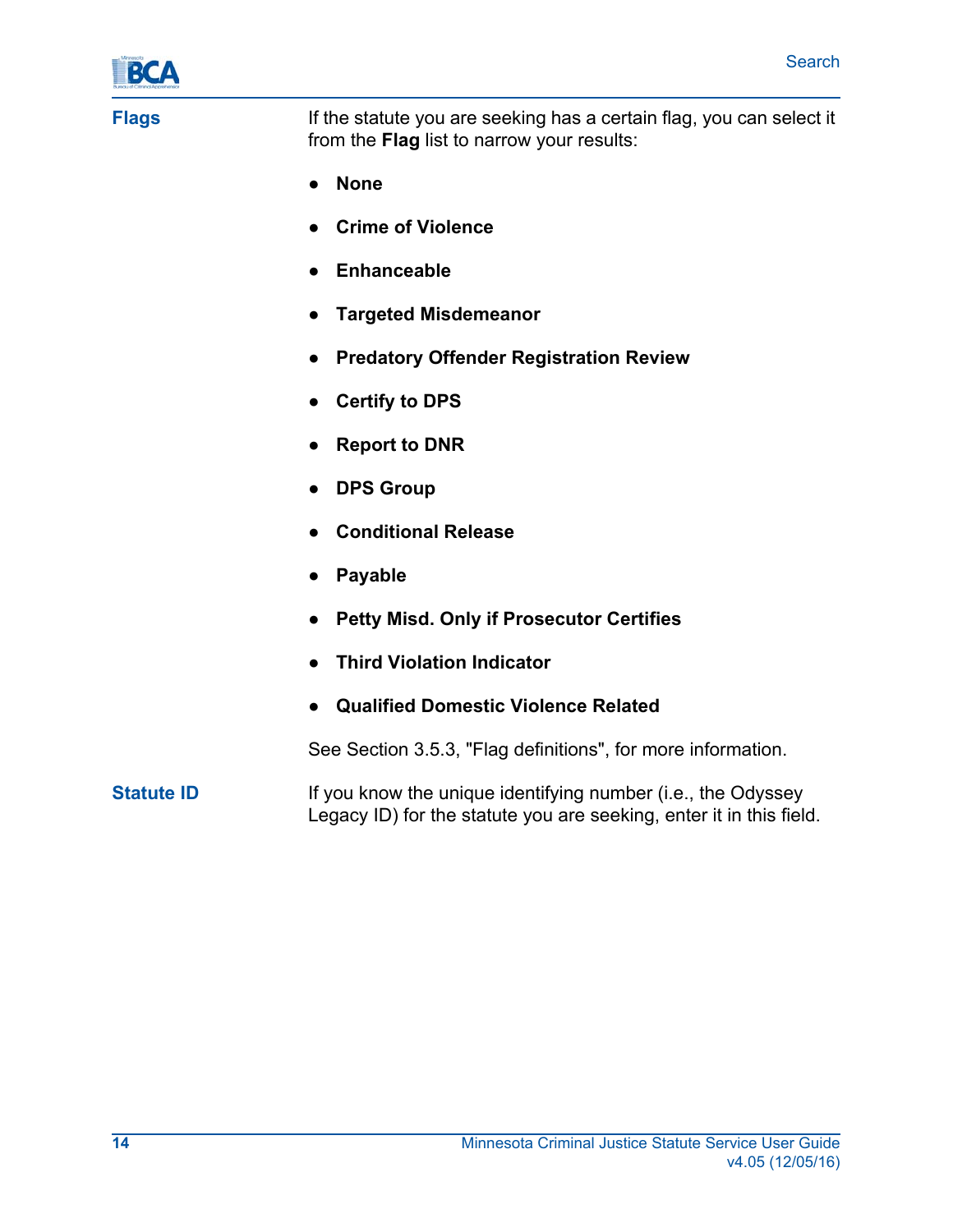

#### <span id="page-20-0"></span>**3.3.2 Performing a regular search**

To perform a regular statute search:

- **1.** Go to the **Home** / **Statute Search Criteria** page. This can be done by:
	- **a.** clicking the **Home** link in the upper right-hand corner of any page
	- **b.** clicking the **Search** tab
- **2.** Enter your search criteria.
- **3.** Click **Submit** to start your search. Click **Reset** to clear your previously entered search criteria.

# <span id="page-20-1"></span>**3.4 Refining your search results**

Once you initiate a search, you are taken to the **Statute Search Results** page to view your results.

| Minnesota     |                                                                                                                                                                                                                                                                                                                                                                                                                                                                                                                                                     |              | Minnesota Criminal Justice Statute Service<br><b>Bureau of Criminal Apprehension</b> |              |                      |                       |                                 |                                  |                         |                   |                                                                                   |               | Home   Help                            |
|---------------|-----------------------------------------------------------------------------------------------------------------------------------------------------------------------------------------------------------------------------------------------------------------------------------------------------------------------------------------------------------------------------------------------------------------------------------------------------------------------------------------------------------------------------------------------------|--------------|--------------------------------------------------------------------------------------|--------------|----------------------|-----------------------|---------------------------------|----------------------------------|-------------------------|-------------------|-----------------------------------------------------------------------------------|---------------|----------------------------------------|
|               | <b>kingu of Criminal Apprehension</b>                                                                                                                                                                                                                                                                                                                                                                                                                                                                                                               |              |                                                                                      |              |                      |                       |                                 |                                  |                         |                   |                                                                                   |               | Tuesday, October 01, 2013<br>$\bullet$ |
| Home          |                                                                                                                                                                                                                                                                                                                                                                                                                                                                                                                                                     |              |                                                                                      |              |                      |                       |                                 |                                  |                         |                   |                                                                                   | Quick Search: |                                        |
| <b>Search</b> | Web Service                                                                                                                                                                                                                                                                                                                                                                                                                                                                                                                                         |              | About Subscribe to Updates                                                           | Contact Help |                      | <b>Reports</b>        | <b>Citation Cheat Sheet</b>     |                                  |                         |                   |                                                                                   |               |                                        |
|               | <b>Statute Search Results</b><br>162 Statutes found. Displaying Page 1 of 17.<br>$\begin{smallmatrix} \textcircled{\tiny{H}} & \textcircled{\tiny{H}} & \textcircled{\tiny{H}} & \textcircled{\tiny{H}} \\ \textcircled{\tiny{H}} & \textcircled{\tiny{H}} & \textcircled{\tiny{H}} & \textcircled{\tiny{H}} & \textcircled{\tiny{H}} \end{smallmatrix} \begin{smallmatrix} \textcircled{\tiny{H}} & \textcircled{\tiny{H}} & \textcircled{\tiny{H}} \\ \textcircled{\tiny{H}} & \textcircled{\tiny{H}} & \textcircled{\tiny{H}} \end{smallmatrix}$ |              | New Search                                                                           |              | Refine Search        |                       | Printer Friendly Page           |                                  |                         |                   |                                                                                   |               | ல                                      |
|               | <b>Statute Number</b>                                                                                                                                                                                                                                                                                                                                                                                                                                                                                                                               |              | <b>Summary Text</b>                                                                  |              |                      | <b>Effective Date</b> | <b>Current</b><br><b>Status</b> | <b>Offense</b><br><b>Summary</b> | <b>Offense</b><br>Level | <b>Function</b>   |                                                                                   |               |                                        |
| 169A.03       |                                                                                                                                                                                                                                                                                                                                                                                                                                                                                                                                                     | Definitions. |                                                                                      |              |                      | Jan 1, 1859           | In Effect                       |                                  |                         | <b>Head Note</b>  |                                                                                   |               |                                        |
|               | 169A03.1                                                                                                                                                                                                                                                                                                                                                                                                                                                                                                                                            | DWI: Scope.  |                                                                                      |              |                      | Aug 1, 2000           | In Effect                       |                                  |                         | <b>Definition</b> |                                                                                   |               |                                        |
|               | 169A03.2                                                                                                                                                                                                                                                                                                                                                                                                                                                                                                                                            |              | DWI: Alcohol concentration.                                                          |              |                      | Aug 1, 2000           | In Effect                       |                                  |                         | <b>Definition</b> |                                                                                   |               |                                        |
|               | 169A03.3                                                                                                                                                                                                                                                                                                                                                                                                                                                                                                                                            |              | DWI; Aggravating factor.                                                             |              |                      | Aug 1, 2000           | In Effect                       |                                  |                         | <b>Definition</b> |                                                                                   |               |                                        |
|               | 169A03.4                                                                                                                                                                                                                                                                                                                                                                                                                                                                                                                                            |              | DWI: Commercial motor vehicle.                                                       |              |                      | Aug 1, 2000           | In Effect                       |                                  |                         | <b>Definition</b> |                                                                                   |               |                                        |
|               | 169A03.5                                                                                                                                                                                                                                                                                                                                                                                                                                                                                                                                            |              | DWI: Commissioner.                                                                   |              |                      | Aug 1, 2000           | In Effect                       |                                  |                         | <b>Definition</b> |                                                                                   |               |                                        |
|               | 169A03.6                                                                                                                                                                                                                                                                                                                                                                                                                                                                                                                                            |              | DWI: Controlled substance.                                                           |              |                      | Aug 1, 2000           | In Effect                       |                                  |                         | <b>Definition</b> |                                                                                   |               |                                        |
|               | 169A.03.7                                                                                                                                                                                                                                                                                                                                                                                                                                                                                                                                           | DWI: Driver. |                                                                                      |              |                      | Aug 1, 2000           | In Effect                       |                                  |                         | <b>Definition</b> |                                                                                   |               |                                        |
|               | 169A03.8                                                                                                                                                                                                                                                                                                                                                                                                                                                                                                                                            |              | DWI: Gross misdemeanor.                                                              |              |                      | Aug 1, 2000           | In Effect                       |                                  |                         | <b>Definition</b> |                                                                                   |               |                                        |
|               | 169A03.9                                                                                                                                                                                                                                                                                                                                                                                                                                                                                                                                            |              | DWI: Hazardous substance.                                                            |              |                      | Aug 1, 2000           | In Effect                       |                                  |                         | <b>Definition</b> |                                                                                   |               |                                        |
|               | 162 Statutes found. Displaying Page 1 of 17.<br>$\begin{array}{cccccccccccccc} \textbf{(8)} & \textbf{(9)} & \textbf{(9)} & \textbf{123456789} & \textbf{(9)} & \textbf{(9)} & \textbf{(9)} \end{array}$<br><b>Export to Excel</b>                                                                                                                                                                                                                                                                                                                  |              | New Search                                                                           |              | <b>Refine Search</b> |                       |                                 |                                  |                         |                   |                                                                                   |               |                                        |
|               | <b>Bureau of Criminal Apprehension</b><br>Department of Public Safety                                                                                                                                                                                                                                                                                                                                                                                                                                                                               |              |                                                                                      |              |                      |                       |                                 |                                  |                         |                   | This site is best viewed with 1024X768 and with Internet Explorer 6.0 or greater. |               | v5.0                                   |

**Figure 3.3: Statute Search Results Page (Refine Search Button Highlighted)**

Click the **Refine Search** button to broaden or narrow the scope of your search.This takes you to the **Home** / **Statute Search Criteria** page. The criteria from your last search (**Quick Search** or regular) will be populated in the appropriate fields. You can then adjust your criteria and **Submit** the refined search, as described in [Section 3.3](#page-16-0).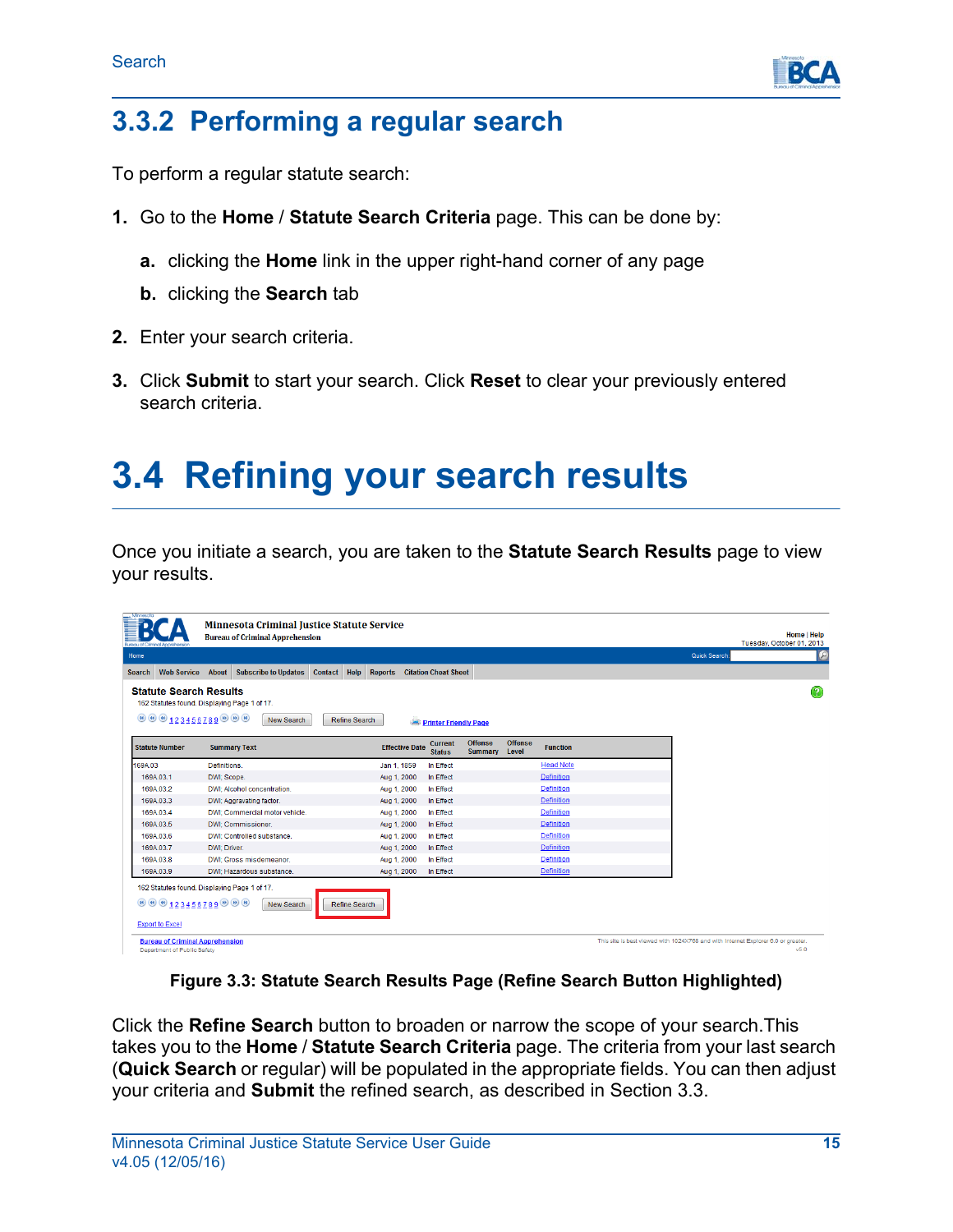

The **Statute Search Results** page is discussed in more detail in [Chapter 4, "Search](#page-28-3)  [Results"](#page-28-3).

# <span id="page-21-0"></span>**3.5 Search criteria definitions**

<span id="page-21-2"></span>The following definitions are intended to assist you in setting your statute search criteria.

#### <span id="page-21-1"></span>**3.5.1 Function definitions**

The following definitions for the function types on the **Function** list were adopted by the MNCJSS Advisory Board in 2007:

| <b>Charge</b>            | Charge identifies the part(s) of the statute that describe the<br>crime. A crime may be described using the chapter and section<br>of a statute or it may be described more precisely by requiring<br>specific subdivisions, paragraphs, or clauses of the statute to be<br>used. The degree of precision required for each statute is<br>determined by the MNCJSS legal analyst in collaboration with<br>the MNCJSS Advisory and the MNCJSS Legal Review Boards. |
|--------------------------|-------------------------------------------------------------------------------------------------------------------------------------------------------------------------------------------------------------------------------------------------------------------------------------------------------------------------------------------------------------------------------------------------------------------------------------------------------------------|
| <b>Criminal Rule</b>     | Criminal Rule is an administrative rule adopted by an agency to<br>make the law it enforces or administers more specific, or govern<br>the agency's organization or procedure.                                                                                                                                                                                                                                                                                    |
| <b>Definition</b>        | Definition identifies provisions that define certain terms used in<br>charge or penalty provisions.                                                                                                                                                                                                                                                                                                                                                               |
| <b>Enhancement</b>       | Enhancement identifies the part(s) of the statute that increase<br>the penalty or offense level of the crime.                                                                                                                                                                                                                                                                                                                                                     |
| <b>Incomplete Charge</b> | Incomplete Charge identifies a non-specific provision for a crime<br>or crime group and should not be used by prosecutors for<br>charging, but can be useful for review as they contain additional<br>statutes to cite or helpful information.                                                                                                                                                                                                                    |
| <b>Modifier</b>          | Modifier identifies a statute as somehow modifying a charge/<br>allegation (e.g., attempt, conspiracy, mandatory minimum).                                                                                                                                                                                                                                                                                                                                        |
| <b>Penalty</b>           | Penalty identifies the level of a charge/allegation. The provision<br>may directly identify the level using the words petty<br>misdemeanor, misdemeanor, gross misdemeanor, or felony; or,<br>indirectly identify the level by listing components of the penalty<br>that indicate the level of the charge.                                                                                                                                                        |
|                          |                                                                                                                                                                                                                                                                                                                                                                                                                                                                   |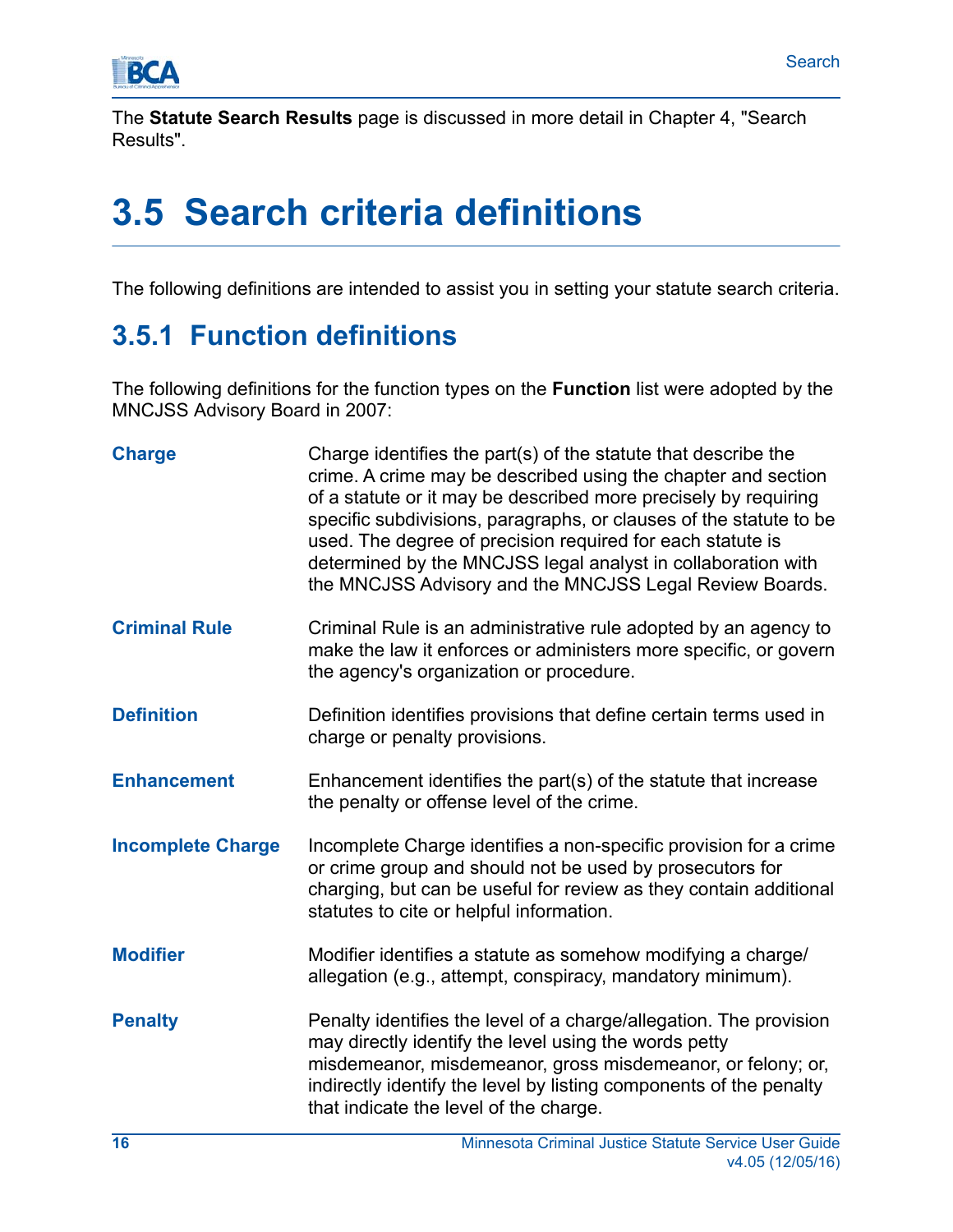

**Penalty (Other)** Penalty (Other) identifies penalty provisions that identify collateral consequences of a crime that are not indicators of the level of the crime, such as forfeitures and license suspensions.

#### <span id="page-22-0"></span>**3.5.2 The Complete Charge Concept**

Part of what the MNCJSS Advisory Board's charter included was the promotion of a common citation base for the description and charging of criminal offenses, consistent and uniform use of the Statute Service, and accurate communication across criminal justice communities.

The complete charge concept defines how much information is needed to complete a charge and how parts of a charge are defined.

Different specificity is required by different systems for a complete charge. The source of the charge could be a complaint or a citation. Multiple statutory citations may be required for one charge. Prosecutors must pull together different pieces of a statute and create one charge.

The concept behind a complete charge is that a minimum level of expectation be developed and defined for consistency amongst all the criminal justice agencies in Minnesota; a "best practice" approach.

These additional function definitions were adopted by the Advisory Board in April of 2007. This is the board's - as a collective group representing stakeholders in the criminal justice community - finalized proposal as the complete charge concept:

| <b>Function</b>                               | <b>Definition</b>                                                                                                                                                                                                                                                                                                                                                                                                                   |
|-----------------------------------------------|-------------------------------------------------------------------------------------------------------------------------------------------------------------------------------------------------------------------------------------------------------------------------------------------------------------------------------------------------------------------------------------------------------------------------------------|
| Complete Charge<br>(Petitions and Complaints) | All offense elements of charge; all penalty elements and<br>modifiers.                                                                                                                                                                                                                                                                                                                                                              |
| Complete Charge<br>(Citations)                | All offense elements of charge. Penalty elements and modifiers<br>are optional.                                                                                                                                                                                                                                                                                                                                                     |
| <b>Offense Elements</b>                       | Identifies the specific provision to use to charge a particular<br>offense. Entries should be marked as Offense Elements if the<br>reference all elements of the offense. For formal complaints and<br>petitions, only the most specific division of text (section,<br>subdivisions, paragraphs, clause or item), which identifies all the<br>elements of the corresponding offense should be marked as<br><b>Offense Elements.</b> |
| Headnote                                      | Identifies a heading provision.                                                                                                                                                                                                                                                                                                                                                                                                     |

**Table 3.1: Additional Function Definitions as Adopted by the MNCJSS Advisory Board**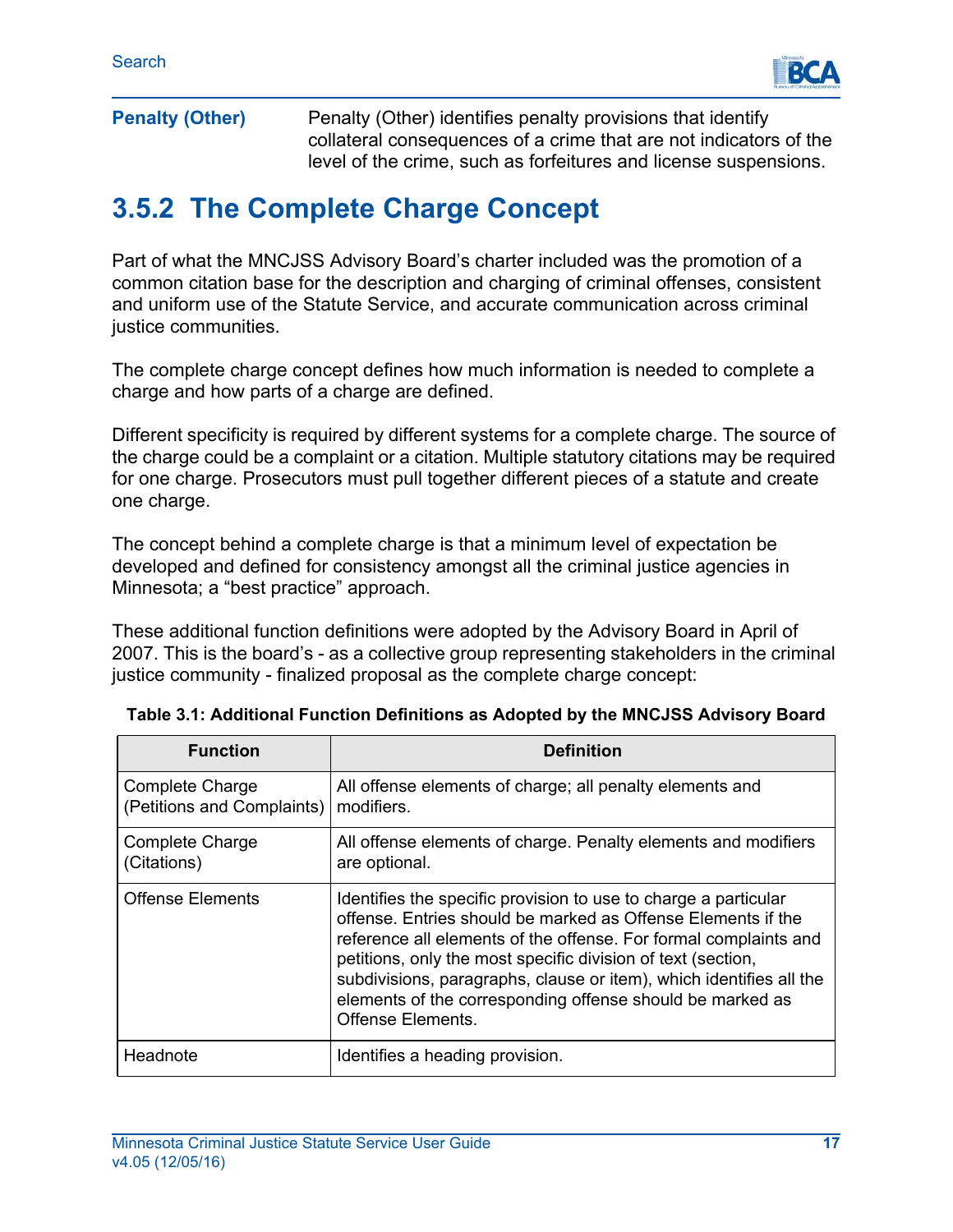

### <span id="page-23-1"></span><span id="page-23-0"></span>**3.5.3 Flag definitions**

| <b>Crime of Violence</b>                                                          | This flag indicates "Yes" for all felony offenses listed as a crime<br>of violence in Minn. Stat. §624.712 Subd. 5. A person convicted<br>or adjudicated delinquent of a crime of violence may not ship,<br>transport, possess, or receive a firearm according to Minn. Stat.<br>§624.713, Subd. 2 and §609.165, Subd. 1a. Adopted 4/20/2007.<br>See Appendix D, "Crimes of Violence".                                                                                                                                                                                                                                |
|-----------------------------------------------------------------------------------|-----------------------------------------------------------------------------------------------------------------------------------------------------------------------------------------------------------------------------------------------------------------------------------------------------------------------------------------------------------------------------------------------------------------------------------------------------------------------------------------------------------------------------------------------------------------------------------------------------------------------|
| <b>Enhanceable</b>                                                                | This flag is not currently defined or maintained in the Statute<br>Service.                                                                                                                                                                                                                                                                                                                                                                                                                                                                                                                                           |
| <b>Targeted</b><br><b>Misdemeanor</b>                                             | This flag is set to "Yes" for all misdemeanor offenses listed in<br>Minn. Stat. §299C.10, Subd. 1(d). See Appendix E, "Targeted<br>Misdemeanors".                                                                                                                                                                                                                                                                                                                                                                                                                                                                     |
|                                                                                   | One additional offense, Minn. Stat. § 169A.27, subd. 1, is<br>flagged because a violation of Minn. Stat. § 169A.20 is a<br>targeted misdemeanor offense only if charged as a 4th Degree<br>DWI offense (Minn. Stat. § 169A.27 subd. 1). This flag indicates<br>"No" in all other circumstances. Adopted 4/20/2007. Note: Minn.<br>Stat. § 299C.10, subd 1(d) became (e) in 2008.                                                                                                                                                                                                                                      |
|                                                                                   | "Interfere with Privacy (Minn. Stat. § 609.746) was a targeted<br>misdemeanor from 7/1/1995 to 7/31/2005. There are no longer<br>misdemeanor level offenses in effect for crimes committed on or<br>after 8/1/2005, they are now gross misdemeanors. 2005 c 136<br>art 17 s 43." Adopted 4/20/2007.                                                                                                                                                                                                                                                                                                                   |
| <b>Predatory</b><br><b>Offender</b><br><b>Registration</b><br><b>Review (POR)</b> | <b>Predatory Offender Registration Review (POR): Predatory</b><br>Offender Registration should be reviewed for applicability under<br>Minn. Stat. §243.166 and Minn. Stat. §243.167. See Appendix F,<br>"Predatory Offender Registration Review".                                                                                                                                                                                                                                                                                                                                                                     |
|                                                                                   | Minn. Stat. §243.166 and Minn. Stat. §243.167 have been<br>amended on a number of occasions since their enactment in<br>1991 and 2000 respectively. This flag indicates "Yes" for all<br>offenses that occurred on or after 08/01/2006 for which<br>registration review is required. This flag indicates "No" in all other<br>circumstances. If the date of the offense is prior to 08/01/2006,<br>additional research is necessary to determine if registration for<br>this offense is required. This flag is maintained and revised as<br>necessary to reflect future statutory amendments. Adopted 08/<br>16/2007. |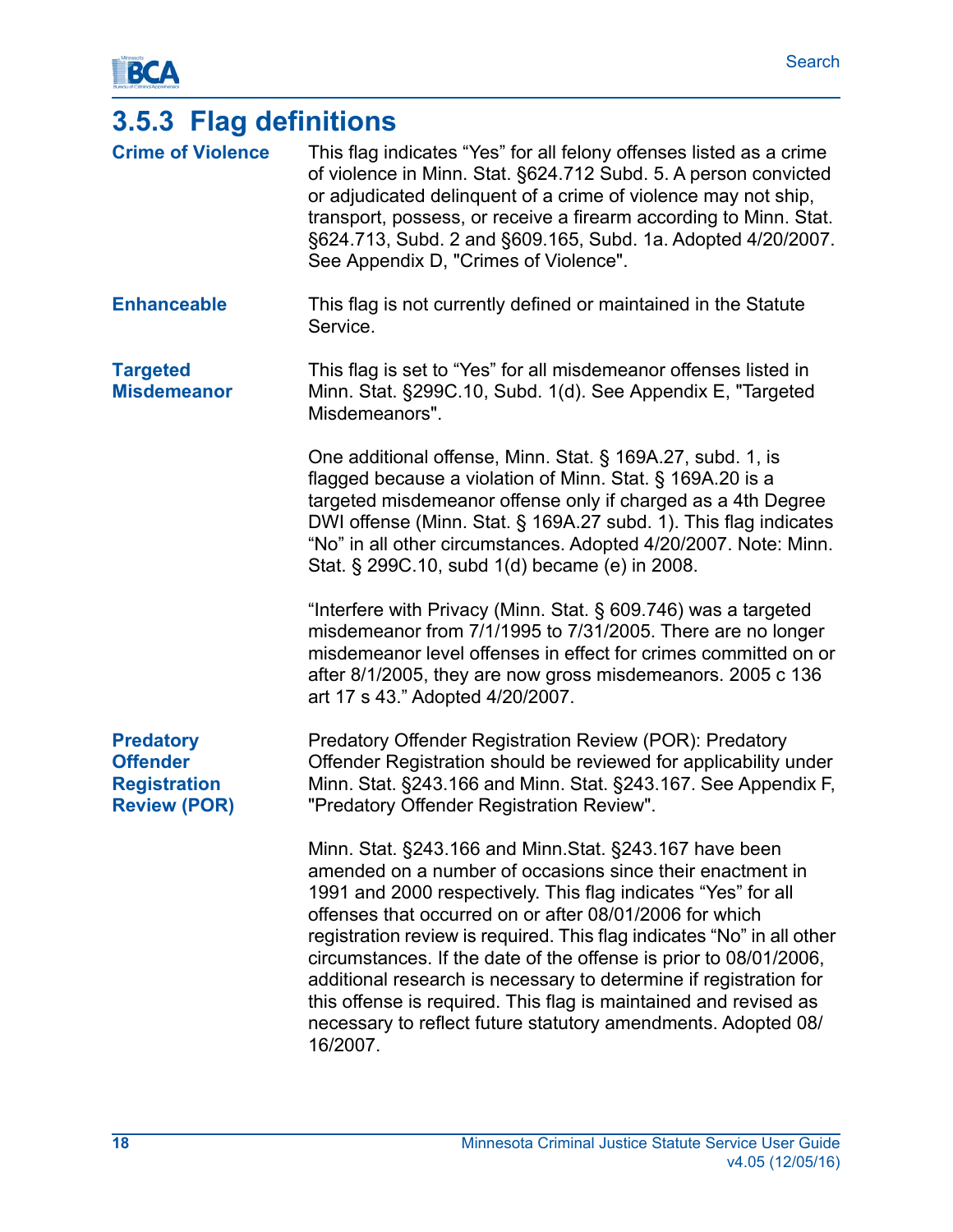

| <b>Certify to DPS</b>                | This flag indicates "Yes" for offenses that always must be<br>reported to the Department of Public Safety, Driver and Vehicle<br>Services Division (DVS), upon conviction or adjudication as a<br>juvenile offender under Minn. Stat. § 171.16, Subd. 1 and 5.                                                  |
|--------------------------------------|-----------------------------------------------------------------------------------------------------------------------------------------------------------------------------------------------------------------------------------------------------------------------------------------------------------------|
| <b>Report to DNR</b>                 | This flag indicates "Yes" for offenses that are reported to<br>Department of Natural Resources (DNR) upon conviction or<br>adjudication as a juvenile offender.                                                                                                                                                 |
| <b>DPS Group</b>                     | This flag indicates "Yes" for offenses listed in Minn. Stat. §<br>171.12, Subd 2a. These are offenses in which a person's alcohol<br>concentration may be determined from a breath, urine or blood<br>test.                                                                                                     |
|                                      | Test results are submitted to Department of Public Safety, Driver<br>and Vehicle Service Division (DVS), upon conviction or<br>adjudication as a juvenile offender for inclusion on a person's<br>driving record.                                                                                               |
| <b>Conditional</b><br><b>Release</b> | This flag indicates "Yes" for offenses for which a person is<br>subject to conditional release under Minn. Stat. §§ 169A.276;<br>243.166; 609.2231; 609.3455; 617.246; or 617.247.                                                                                                                              |
| <b>Payable</b>                       | This flag indicates "Yes" for misdemeanor and petty<br>misdemeanor offenses for which a person may choose to appear<br>in court or pay a fine set by the Judicial Council instead of<br>appearing in court.                                                                                                     |
|                                      | The Statewide Payables Lists set forth the statutory offenses for<br>which an individual can choose to pay a set fine amount instead<br>of making a court appearance. The statewide lists are authorized<br>by Minn. Stat. § 609.101, Subd. 4 and Minn. R. Crim. P. 23.03.<br>See Statewide Payable Lists here: |
|                                      | http://www.mncourts.gov/?page=1774                                                                                                                                                                                                                                                                              |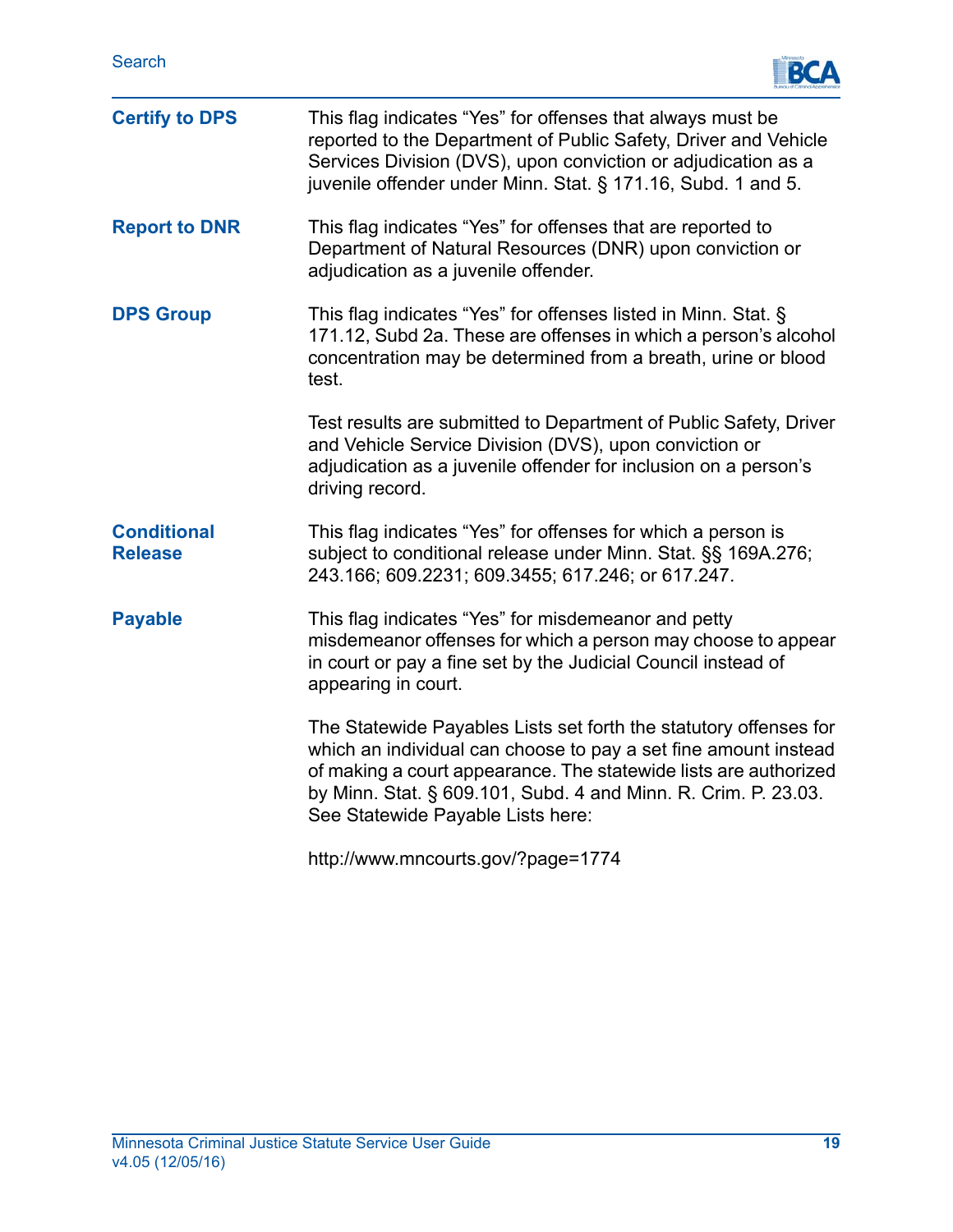

| <b>Petty</b><br><b>Misdemeanor Only</b><br>if Prosecutor<br><b>Certifies</b> | This flag indicates "Yes" when the petty offense level is included.<br>For use only when a misdemeanor offense is certified by the<br>prosecutor and approved by the court as a petty misdemeanor<br>under Minn. R. Crim. P. 23.04 and Minn. Stat. § 609.131.                                                                                                                                                                                                                                                                              |
|------------------------------------------------------------------------------|--------------------------------------------------------------------------------------------------------------------------------------------------------------------------------------------------------------------------------------------------------------------------------------------------------------------------------------------------------------------------------------------------------------------------------------------------------------------------------------------------------------------------------------------|
|                                                                              | The flag indicates that the legislature designated a violation of<br>this statute to be a misdemeanor. When this flag indicates "Yes",<br>the petty misdemeanor offense level should not be used when<br>first charging a violation of the offense. For example, Minn. Stat.<br>§ 171.24, Subd. 2, states that it is a misdemeanor offense to<br>drive after revocation of the person's driving privileges. The<br>"Petty Misdemeanor Only if Certified" flag indicates "Yes" for the<br>petty misdemeanor offense level for this offense. |
|                                                                              | If this flag indicates "No", it means that the legislature designated<br>a violation to be a petty misdemeanor offense. For example,<br>Minn. Stat. § 152.027, Subd. 4, provides that a person who<br>unlawfully sells or possesses a small amount of marijuana is<br>guilty of a petty misdemeanor. The "Petty Misdemeanor Only if<br>Certified" flag indicates "No" for the petty misdemeanor offense<br>level for this offense                                                                                                          |
| <b>Third Violation</b><br><b>Indicator</b>                                   | This flag indicates "yes" if the offense is a petty misdemeanor<br>that may be enhanced to a misdemeanor when preceded by two<br>or more petty misdemeanor convictions within the immediate<br>preceding 12-month period under Minn. Stat. § 169.89, subd.<br>1(2). [The misdemeanor offense is payable at the fine amount<br>set for the petty misdemeanor.]                                                                                                                                                                              |
| <b>Qualified</b><br><b>Domestic Violence</b><br><b>Related</b>               | This flag indicates the offense should be reviewed for Qualified<br>Domestic Violence Related Review applicability under Minn.<br>Stat. §609.02.16. See Appendix G, "Qualified Domestic Violence<br><b>Related Review".</b>                                                                                                                                                                                                                                                                                                                |
|                                                                              | This flag indicates "yes" for all offenses listed under Minn. Stat.<br>§609.02.16 for which predicate convictions may be used to<br>enhance the crimes of domestic assault, assault in the fifth<br>degree, stalking, and violating a restraining order, order for<br>protection, or no-contact order. This flag indicates "No" in all<br>other circumstances. This flag will be maintained and revised as<br>necessary to reflect future statutory amendments.                                                                            |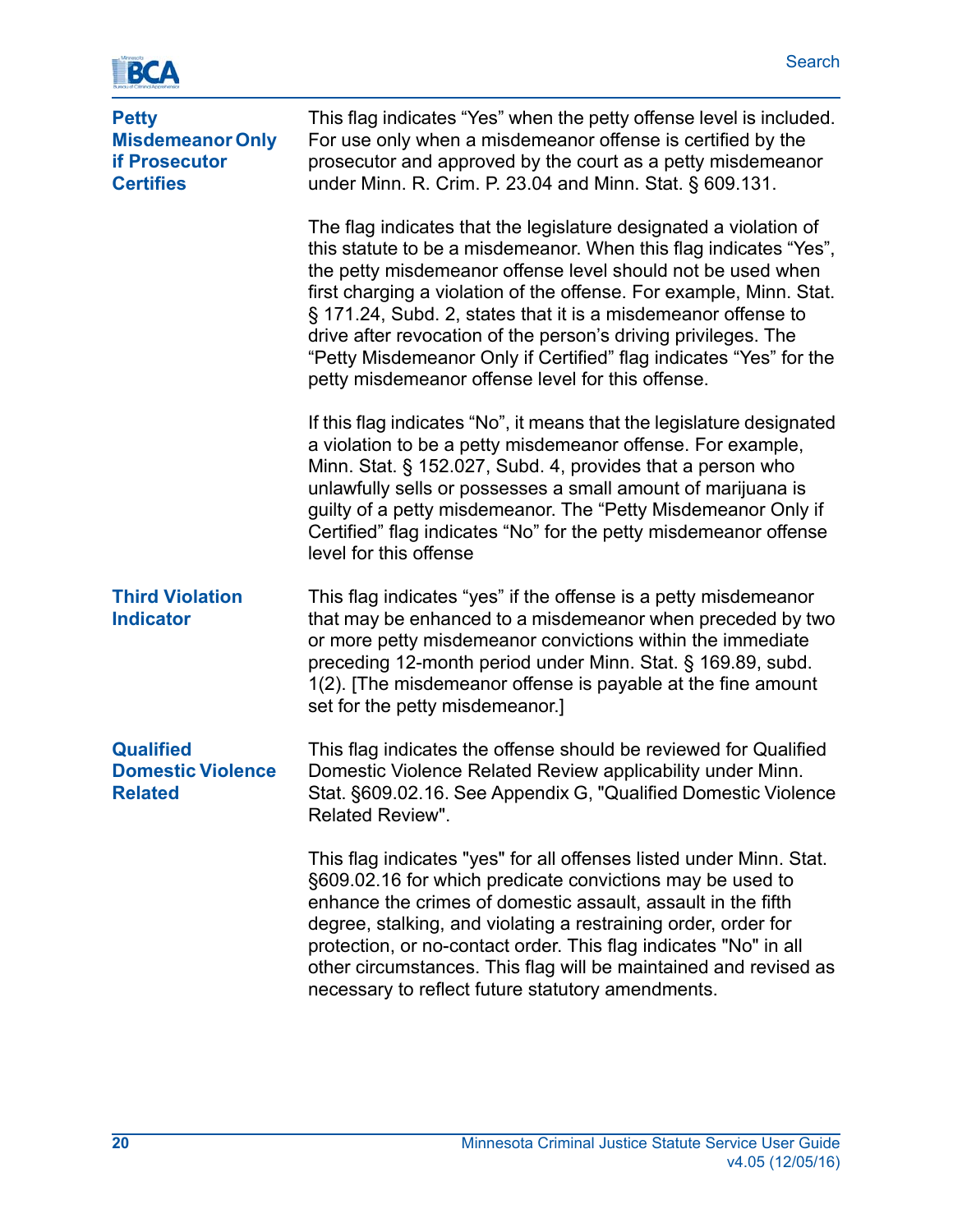

# <span id="page-26-0"></span>**3.6 Using keywords**

Use keywords or a short phrase (up to 50 characters) in the **Quick Search** or **Keyword** fields to target the statute or statutes you are seeking.

The table below lists different methods you can use to make your keywords more effective:

| <b>Results to expect</b>                                                                                                                                                                                                                                                                                                 | <b>Example</b>                                                                                                                                                                       | <b>Location</b>             |
|--------------------------------------------------------------------------------------------------------------------------------------------------------------------------------------------------------------------------------------------------------------------------------------------------------------------------|--------------------------------------------------------------------------------------------------------------------------------------------------------------------------------------|-----------------------------|
| This returns all statutes containing<br>the exact word you typed in the<br>search field.                                                                                                                                                                                                                                 | juvenile                                                                                                                                                                             | Quick Search<br>and Keyword |
| Select a Keyword Found In option<br>to refine your results.                                                                                                                                                                                                                                                              |                                                                                                                                                                                      |                             |
| Search for a phrase of two or more<br>words. This returns all statutes that<br>contain the exact phrase.                                                                                                                                                                                                                 | controlled substance                                                                                                                                                                 | Quick Search<br>and Keyword |
| Select a Keyword Found In option<br>to refine your results.                                                                                                                                                                                                                                                              |                                                                                                                                                                                      |                             |
| Search for a phrase of two or more<br>words that contains one or more<br>"noise" words, (words such as and,<br>to, or, in, etc.). This returns all<br>statutes that contain any<br>combination where the phrase<br>words appear with a noise word<br>between them.                                                       | aid and abet                                                                                                                                                                         | Quick Search<br>and Keyword |
| Select a Keyword Found In option<br>to refine your results.                                                                                                                                                                                                                                                              |                                                                                                                                                                                      |                             |
| To search using a wildcard, insert<br>an asterisk (*) at the beginning, end,<br>or between characters in the word<br>or number you are seeking. The *<br>represents one or more characters<br>that fall before, after, or between<br>your wildcard/s, depending on its<br>placement.<br>Select a Keyword Found In option | • 169* returns anything<br>that contains 169<br>*169 returns anything<br>$\bullet$<br>that contains 169<br>1*9 return anything<br>$\bullet$<br>that begins with 1 and<br>ends with 9 | Quick Search                |
|                                                                                                                                                                                                                                                                                                                          | to refine your results.                                                                                                                                                              |                             |

**Table 3.2: Quick Searches and Keyword Searches**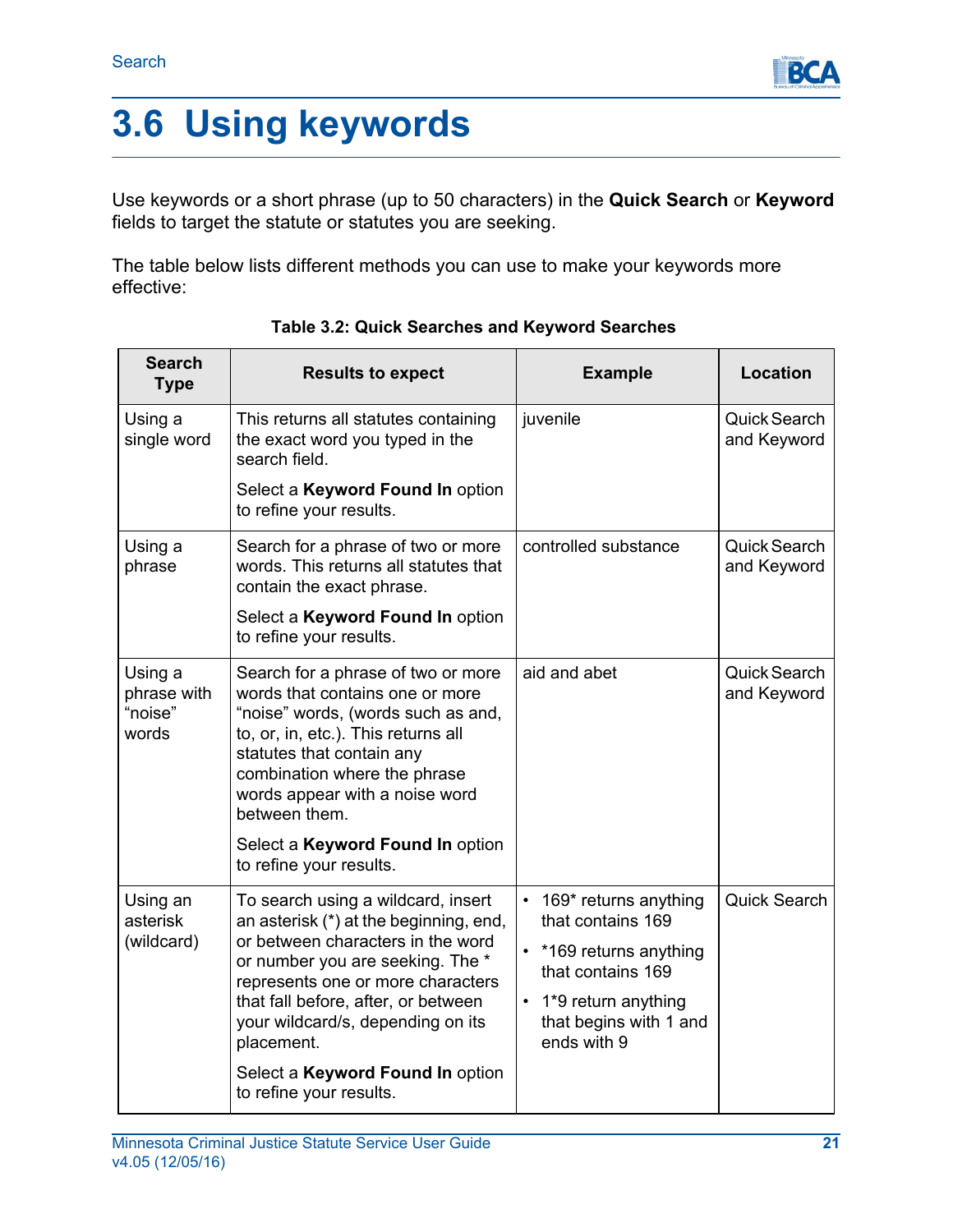

| <b>Search</b><br><b>Type</b>               | <b>Results to expect</b>                                                                                                                                                                                                                                                                                                                                   | <b>Example</b>                                                                                                                                                                                                                               | Location                                                 |
|--------------------------------------------|------------------------------------------------------------------------------------------------------------------------------------------------------------------------------------------------------------------------------------------------------------------------------------------------------------------------------------------------------------|----------------------------------------------------------------------------------------------------------------------------------------------------------------------------------------------------------------------------------------------|----------------------------------------------------------|
| Using an<br>asterisk<br>(wildcard)         | To search using a wildcard, insert<br>an asterisk (*) at the beginning, end,<br>or between characters in the word<br>or number you are seeking. The *<br>represents one or more characters<br>that fall before, after, or between<br>your wildcard/s, depending on its<br>placement.<br>Select a <b>Keyword Found In</b> option<br>to refine your results. | • 169* returns anything<br>that starts with 169<br>• *169 returns anything<br>that contains any<br>characters directly<br>preceding 169<br>• 1*9 returns anything<br>that begins with 1 and<br>ends with 9, no matter<br>how many characters | Keyword                                                  |
| Using a<br><b>Statute</b><br><b>Number</b> | Fill the Chapter, Section, and<br><b>Subdivision</b> fields (as many as you<br>have) and click <b>Submit</b> to locate the<br>statute you want. You can use<br>additional search fields to refine<br>your results.                                                                                                                                         | Chapter: 609<br>Section: 582<br>Subdivision: 1                                                                                                                                                                                               | Chapter,<br>Section, and<br><b>Subdivision</b><br>fields |
| Using a<br><b>Statute</b><br>Number        | You can enter a statute number in<br>the Quick Search field as well.                                                                                                                                                                                                                                                                                       | 609.582.1                                                                                                                                                                                                                                    | <b>Quick Search</b>                                      |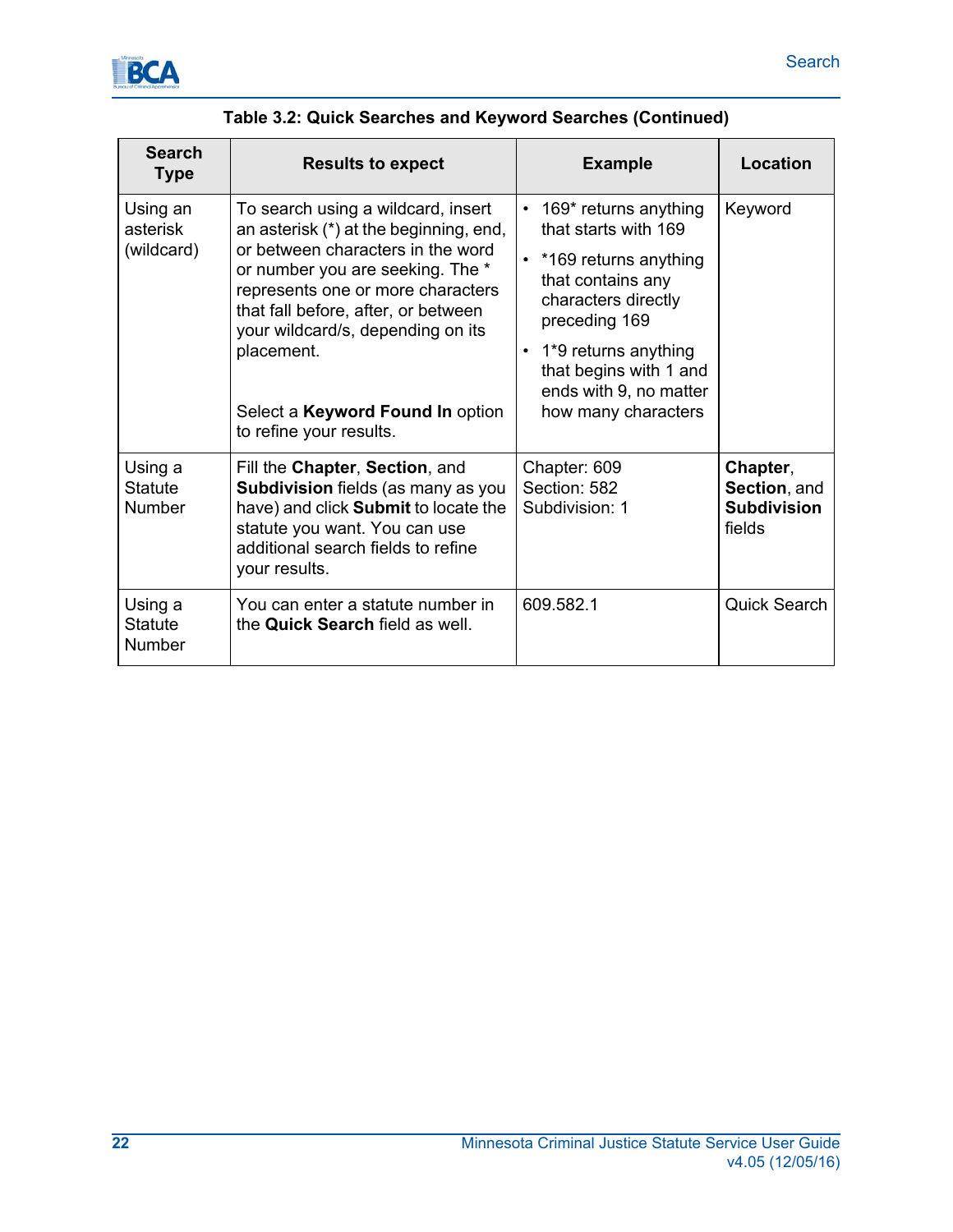<span id="page-28-3"></span><span id="page-28-0"></span>

This chapter explains how to work with your statute search results.

| tau of Criminal Apprehensia                                                        | Minnesota Criminal Justice Statute Service<br><b>Bureau of Criminal Apprehension</b>                                                                                                                                                                                                                                                                                                                                                                                                                                                                                                                                                                        |                               |                                                   |                |                   |               | Home   Help<br>Wednesday, October 02, 2013                                        |  |  |  |
|------------------------------------------------------------------------------------|-------------------------------------------------------------------------------------------------------------------------------------------------------------------------------------------------------------------------------------------------------------------------------------------------------------------------------------------------------------------------------------------------------------------------------------------------------------------------------------------------------------------------------------------------------------------------------------------------------------------------------------------------------------|-------------------------------|---------------------------------------------------|----------------|-------------------|---------------|-----------------------------------------------------------------------------------|--|--|--|
| Home                                                                               |                                                                                                                                                                                                                                                                                                                                                                                                                                                                                                                                                                                                                                                             |                               |                                                   |                |                   | Quick Search: | S                                                                                 |  |  |  |
| <b>Web Service</b><br><b>Search</b>                                                | <b>Subscribe to Updates Contact</b><br><b>About</b>                                                                                                                                                                                                                                                                                                                                                                                                                                                                                                                                                                                                         | <b>Help</b><br><b>Reports</b> | <b>Citation Cheat Sheet</b>                       |                |                   |               |                                                                                   |  |  |  |
|                                                                                    |                                                                                                                                                                                                                                                                                                                                                                                                                                                                                                                                                                                                                                                             |                               |                                                   |                |                   |               |                                                                                   |  |  |  |
| ⋒<br><b>Statute Search Results</b><br>162 Statutes found. Displaying Page 1 of 17. |                                                                                                                                                                                                                                                                                                                                                                                                                                                                                                                                                                                                                                                             |                               |                                                   |                |                   |               |                                                                                   |  |  |  |
|                                                                                    |                                                                                                                                                                                                                                                                                                                                                                                                                                                                                                                                                                                                                                                             |                               |                                                   |                |                   |               |                                                                                   |  |  |  |
|                                                                                    | $\begin{smallmatrix} \textcolor{blue}{\bullet} & \textcolor{blue}{\bullet} & \textcolor{blue}{\bullet} & \textcolor{blue}{\bullet} & \textcolor{blue}{\bullet} & \textcolor{blue}{\bullet} & \textcolor{blue}{\bullet} & \textcolor{blue}{\bullet} & \textcolor{blue}{\bullet} & \textcolor{blue}{\bullet} & \textcolor{blue}{\bullet} & \textcolor{blue}{\bullet} & \textcolor{blue}{\bullet} & \textcolor{blue}{\bullet} & \textcolor{blue}{\bullet} & \textcolor{blue}{\bullet} & \textcolor{blue}{\bullet} & \textcolor{blue}{\bullet} & \textcolor{blue}{\bullet} & \textcolor{blue}{\bullet} & \textcolor{blue}{\bullet} & \textcolor{$<br>New Search | Refine Search                 | Printer Friendly Page                             |                |                   |               |                                                                                   |  |  |  |
|                                                                                    |                                                                                                                                                                                                                                                                                                                                                                                                                                                                                                                                                                                                                                                             |                               | <b>Offense</b>                                    | <b>Offense</b> |                   |               |                                                                                   |  |  |  |
| <b>Statute Number</b>                                                              | <b>Summary Text</b>                                                                                                                                                                                                                                                                                                                                                                                                                                                                                                                                                                                                                                         | <b>Effective Date</b>         | <b>Current</b><br><b>Summary</b><br><b>Status</b> | Level          | <b>Function</b>   |               |                                                                                   |  |  |  |
| 169A.03                                                                            | Definitions.                                                                                                                                                                                                                                                                                                                                                                                                                                                                                                                                                                                                                                                | Jan 1, 1859                   | In Effect                                         |                | <b>Head Note</b>  |               |                                                                                   |  |  |  |
| 169A03.1                                                                           | DWI; Scope.                                                                                                                                                                                                                                                                                                                                                                                                                                                                                                                                                                                                                                                 | Aug 1, 2000                   | In Effect                                         |                | <b>Definition</b> |               |                                                                                   |  |  |  |
| 169A03.2                                                                           | DWI: Alcohol concentration.                                                                                                                                                                                                                                                                                                                                                                                                                                                                                                                                                                                                                                 | Aug 1, 2000                   | In Effect                                         |                | <b>Definition</b> |               |                                                                                   |  |  |  |
| 169A03.3                                                                           | DWI; Aggravating factor.                                                                                                                                                                                                                                                                                                                                                                                                                                                                                                                                                                                                                                    | Aug 1, 2000                   | In Effect                                         |                | <b>Definition</b> |               |                                                                                   |  |  |  |
| 169A03.4                                                                           | DWI: Commercial motor vehicle.                                                                                                                                                                                                                                                                                                                                                                                                                                                                                                                                                                                                                              | Aug 1, 2000                   | In Effect                                         |                | <b>Definition</b> |               |                                                                                   |  |  |  |
| 169A03.5                                                                           | DWI: Commissioner.                                                                                                                                                                                                                                                                                                                                                                                                                                                                                                                                                                                                                                          | Aug 1, 2000                   | In Effect                                         |                | <b>Definition</b> |               |                                                                                   |  |  |  |
| 169A03.6                                                                           | DWI; Controlled substance.                                                                                                                                                                                                                                                                                                                                                                                                                                                                                                                                                                                                                                  | Aug 1, 2000                   | In Effect                                         |                | <b>Definition</b> |               |                                                                                   |  |  |  |
| 169A03.7                                                                           | DWI: Driver.                                                                                                                                                                                                                                                                                                                                                                                                                                                                                                                                                                                                                                                | Aug 1, 2000                   | In Effect                                         |                | <b>Definition</b> |               |                                                                                   |  |  |  |
| 169A03.8                                                                           | DWI: Gross misdemeanor.                                                                                                                                                                                                                                                                                                                                                                                                                                                                                                                                                                                                                                     | Aug 1, 2000                   | In Effect                                         |                | <b>Definition</b> |               |                                                                                   |  |  |  |
| 169A03.9                                                                           | DWI: Hazardous substance.                                                                                                                                                                                                                                                                                                                                                                                                                                                                                                                                                                                                                                   | Aug 1, 2000                   | In Effect                                         |                | <b>Definition</b> |               |                                                                                   |  |  |  |
|                                                                                    | 162 Statutes found. Displaying Page 1 of 17.                                                                                                                                                                                                                                                                                                                                                                                                                                                                                                                                                                                                                |                               |                                                   |                |                   |               |                                                                                   |  |  |  |
|                                                                                    |                                                                                                                                                                                                                                                                                                                                                                                                                                                                                                                                                                                                                                                             |                               |                                                   |                |                   |               |                                                                                   |  |  |  |
|                                                                                    | $\mathbf{H} \oplus \mathbf{H} \oplus \mathbf{H}$<br>New Search                                                                                                                                                                                                                                                                                                                                                                                                                                                                                                                                                                                              | Refine Search                 |                                                   |                |                   |               |                                                                                   |  |  |  |
| <b>Export to Excel</b>                                                             |                                                                                                                                                                                                                                                                                                                                                                                                                                                                                                                                                                                                                                                             |                               |                                                   |                |                   |               |                                                                                   |  |  |  |
| <b>Bureau of Criminal Apprehension</b>                                             |                                                                                                                                                                                                                                                                                                                                                                                                                                                                                                                                                                                                                                                             |                               |                                                   |                |                   |               | This site is best viewed with 1024X768 and with Internet Explorer 6.0 or greater. |  |  |  |
| Department of Public Safety                                                        |                                                                                                                                                                                                                                                                                                                                                                                                                                                                                                                                                                                                                                                             |                               |                                                   |                |                   |               | v5.0                                                                              |  |  |  |

**Figure 4.1: Statute Search Results Page**

# <span id="page-28-1"></span>**4.1 Statute Search Results page**

When you submit a regular or quick search, you are taken to the Statute Search Results page. This page lists the statutes meeting your search criteria.

#### <span id="page-28-2"></span>**4.1.1 Table of results**

The results of your search are displayed in a table that can be sorted by column header. By default, the table is sorted by **Statute Number** in ascending order.

| <b>Statute Number</b> | This column displays the statute's chapter, section and<br>subdivision.                          |
|-----------------------|--------------------------------------------------------------------------------------------------|
| <b>Summary Text</b>   | This column displays a summary description of the statute's<br>chapter, section and subdivision. |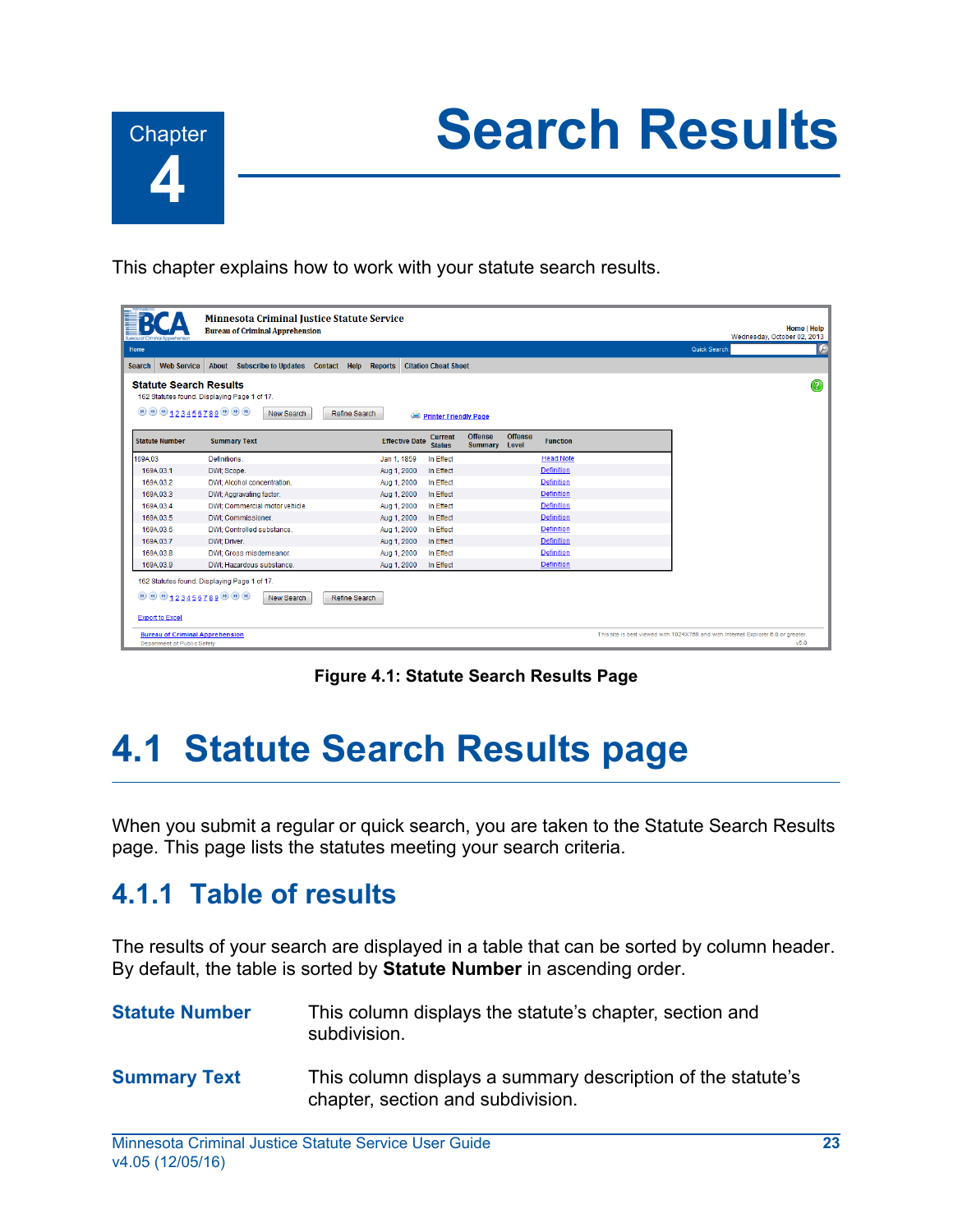

| <b>Effective Date</b>  | This column displays the date the statute became effective. The<br>statute may be used for crimes committed on or after this date.                                                                                                                   |  |
|------------------------|------------------------------------------------------------------------------------------------------------------------------------------------------------------------------------------------------------------------------------------------------|--|
| <b>Current Status</b>  | This column displays the status of the statute. There are three<br>statuses a statute can be in:                                                                                                                                                     |  |
|                        | In Effect – the statute may be used for crimes committed on<br>the date specified in the search request                                                                                                                                              |  |
|                        | • Expired – the statute may not be used for crimes committed<br>on the date specified in the search request                                                                                                                                          |  |
|                        | • Future – the statute may be used in the future, but not for<br>crimes committed on the date specified in the search request                                                                                                                        |  |
| <b>Offense Summary</b> | This column displays the Minnesota Offense Summary Code.<br>The Code is used by the Department of Corrections and other<br>agencies for a summary analysis of Minnesota Statutes. For the<br>complete list, see Appendix B, "Offense Summary Codes". |  |
| <b>Offense Level</b>   | This column indicates the level of the crime.                                                                                                                                                                                                        |  |
|                        | • $F -$ Felony                                                                                                                                                                                                                                       |  |
|                        | <b>GM</b> - Gross Misdemeanor                                                                                                                                                                                                                        |  |
|                        | $M -$ Misdemeanor                                                                                                                                                                                                                                    |  |
|                        | • $PM$ – Petty Misdemeanor                                                                                                                                                                                                                           |  |
| <b>Function</b>        | This column displays the function of the statute, as described in<br>Section 3.5.1, "Function definitions" in Chapter 3, Search.                                                                                                                     |  |
|                        | The function listed in this column is a link. Clicking on that link<br>takes you to that statute's Statute Details page. The Statute<br>Details page is described in Section 4.2, "Statute Details".                                                 |  |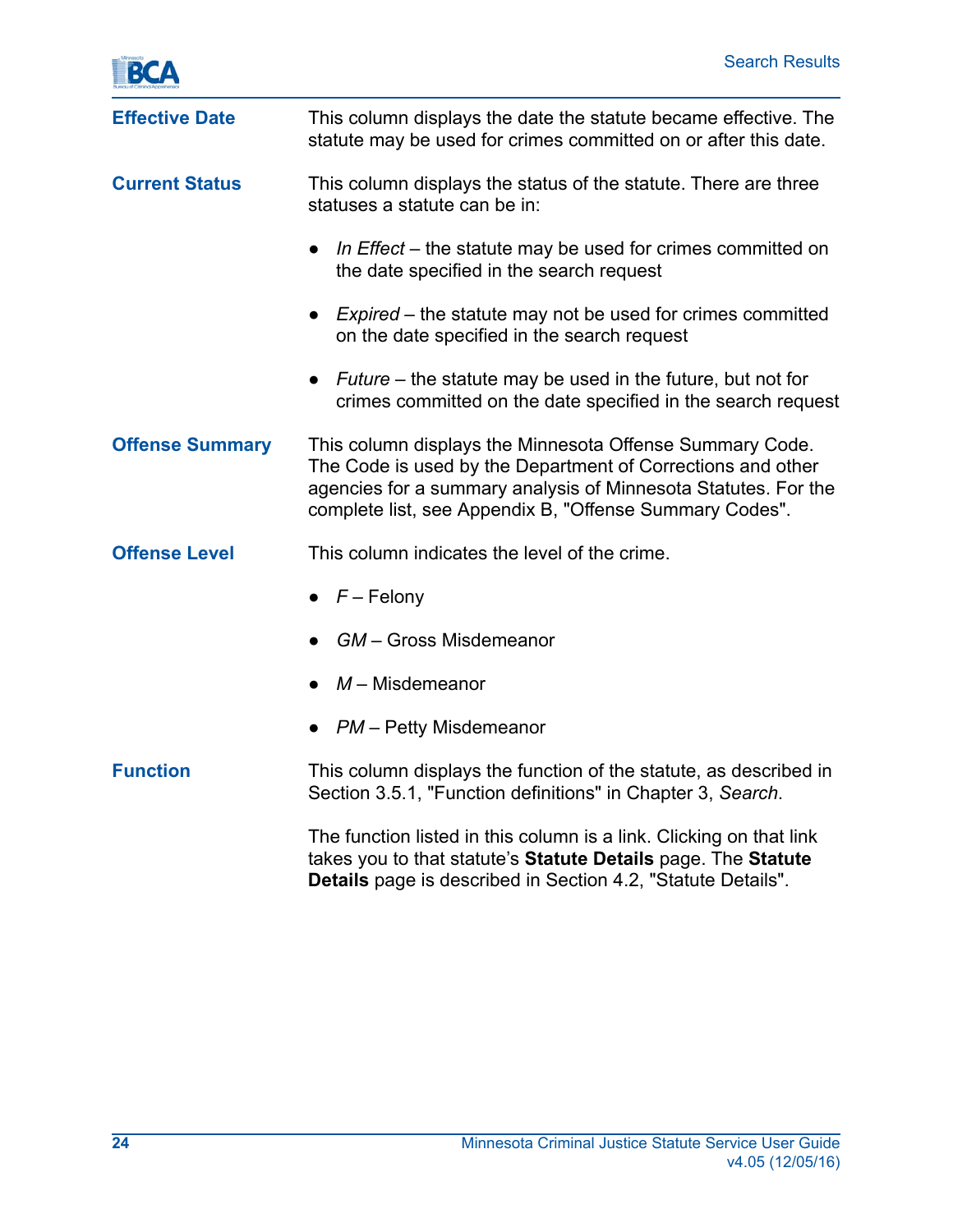

#### <span id="page-30-0"></span>**4.1.2 Page controls**



#### **Figure 4.2: Page Controls**

Above and below the search results table are controls allowing you to page through multiple pages of search results. There are two types of controls:

- links to up to nine pages clicking one of these links takes you to the selected page of search results
- controls allowing you to move in one and ten page increments, along with moving to the beginning and end of the search results

#### <span id="page-30-1"></span>**4.1.3 Search controls**

There are two search controls provided on the **Statute Search Results** page:

| <b>New Search</b>    | Click New Search to return to the Home / Statute Search<br>Criteria page. From here, you can perform a new regular or<br>Quick Search, as described in Chapter 3, "Search".                                                                                                                                                     |
|----------------------|---------------------------------------------------------------------------------------------------------------------------------------------------------------------------------------------------------------------------------------------------------------------------------------------------------------------------------|
| <b>Refine Search</b> | Click the Refine Search button to broaden or narrow the scope<br>of your search. This takes you to the Home / Statute Search<br>Criteria page. The criteria from your last search (Quick Search<br>or regular) will be populated in the appropriate fields. You can<br>then adjust your criteria and Submit the refined search. |

For more information, see [Chapter 3, "Search".](#page-14-2)

#### <span id="page-30-2"></span>**4.1.4 Printer Friendly Page**

Clicking **Printer Friendly Page** launches a separate browser instance. The page contains a complete listing of your search results in an easily printed format.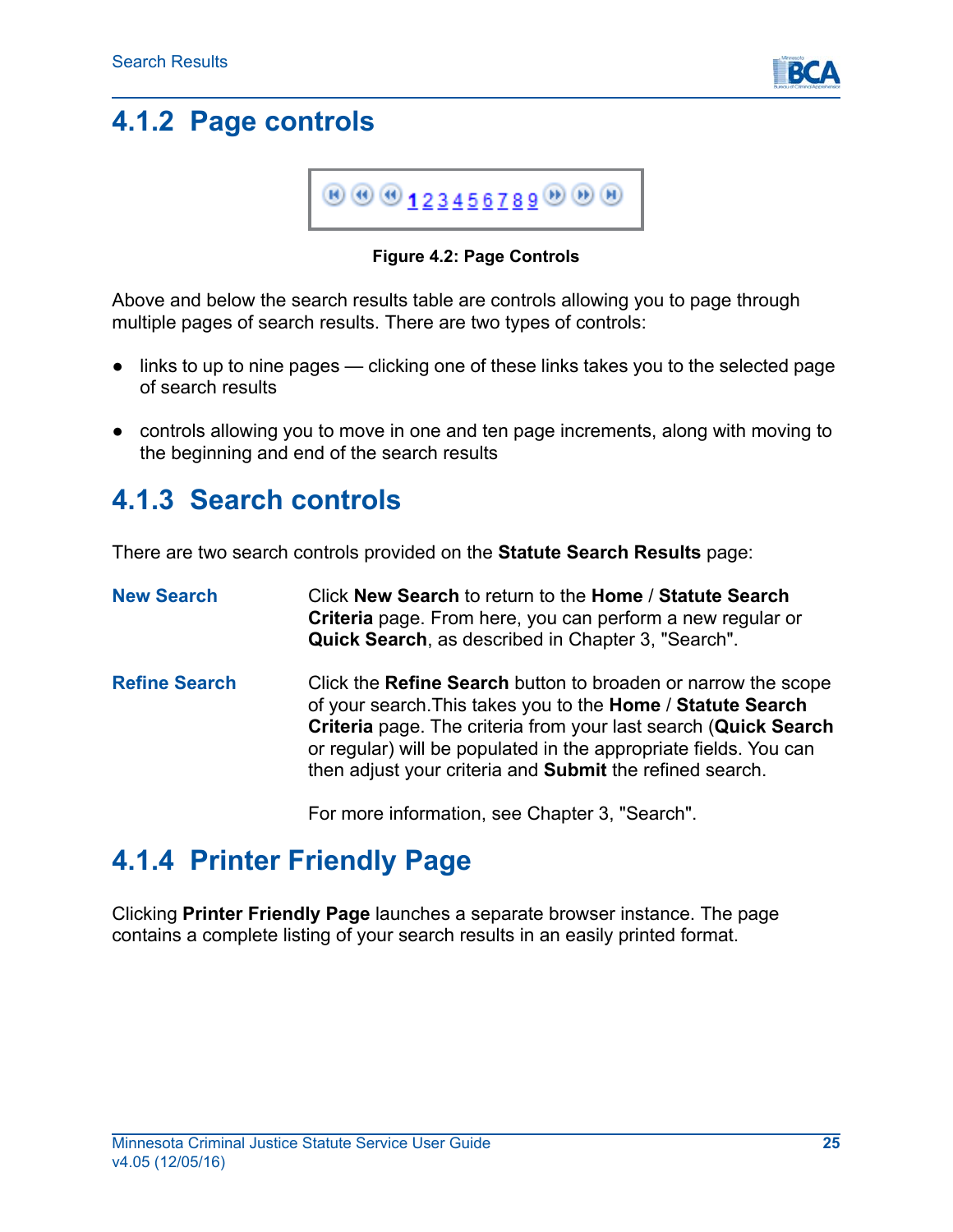

#### <span id="page-31-0"></span>**4.1.5 Export to Excel**

Click the **Export to Excel** link to download a Microsoft Excel file (.xls) containing your search results. A message asks you about the download:

- click **Open** to open the exported file without first specifying where it is to be saved
- click **Save** to save the exported file to a specific location
- click **Cancel** to abort the export process

# <span id="page-31-1"></span>**4.2 Statute Details**

Clicking on the **Function** of a statute listed on the **Statute Search Results** page takes you to that statute's **Statute Details** page.

| virence<br>Minnesota Criminal Justice Statute Service<br><b>Bureau of Criminal Apprehension</b><br>sau of Criminal Accordinancian<br>Home > Statute Details                                                                                                                                                                                                                                                                                                                                                                                                                                                                                                                                                                                                                                                    |                                                                                                                                            | Quick Search:                                                                     | Home   Help<br>Monday, December 05, 2016 |
|----------------------------------------------------------------------------------------------------------------------------------------------------------------------------------------------------------------------------------------------------------------------------------------------------------------------------------------------------------------------------------------------------------------------------------------------------------------------------------------------------------------------------------------------------------------------------------------------------------------------------------------------------------------------------------------------------------------------------------------------------------------------------------------------------------------|--------------------------------------------------------------------------------------------------------------------------------------------|-----------------------------------------------------------------------------------|------------------------------------------|
| <b>Citation Cheat Sheet</b><br><b>Subscribe to Updates</b><br>Contact Help<br><b>Reports</b><br><b>Web Service</b><br><b>About</b><br>Search                                                                                                                                                                                                                                                                                                                                                                                                                                                                                                                                                                                                                                                                   |                                                                                                                                            |                                                                                   |                                          |
| 609.185(a)(1)<br>Murder -1st Degree - Premeditated<br>Refine Search<br><b>Back to Results</b><br>New Search                                                                                                                                                                                                                                                                                                                                                                                                                                                                                                                                                                                                                                                                                                    | Statute ID: 15194<br>In Effect                                                                                                             | <b>Statute Function ID: 32728</b>                                                 | $\circ$                                  |
| <b>Function Details</b><br>History                                                                                                                                                                                                                                                                                                                                                                                                                                                                                                                                                                                                                                                                                                                                                                             | <b>Text</b>                                                                                                                                |                                                                                   |                                          |
| Charge<br><b>Classifications</b><br><b>Flags</b><br><b>Offense Level:</b><br>Felony (F)<br><b>Crime of Violence:</b><br><b>General Offense Code:</b><br>Person (1)<br><b>Targeted Misdemeanor:</b><br>Offense Summary Code & Rank: Homicide (H) (Rank 1)<br><b>Predatory Offender Registration Review:</b><br><b>Detailed Offense Code:</b><br>Murder 1 (120.1)<br>Enhanceable:<br><b>Offense Severity Level:</b><br><b>Certify to DPS:</b><br><b>Function Text:</b><br><b>Report to DNR:</b><br><b>DPS Group:</b><br><b>UCR Code</b><br><b>Description</b><br><b>Conditional Release:</b><br>Homicide Offenses-Murder and Nonnegligent Manslaughter<br>09A<br>Pavable:<br><b>Petty Misd Only if Prosecutor Certifies:</b><br><b>Third Violation Indicator:</b><br><b>Qualified Domestic Violence Related:</b> | Yes<br><b>No</b><br>Yes<br><b>No</b><br><b>No</b><br>N <sub>o</sub><br><b>No</b><br><b>No</b><br><b>No</b><br><b>No</b><br>No<br><b>No</b> |                                                                                   |                                          |
| <b>Back to Results</b><br>New Search<br>Refine Search                                                                                                                                                                                                                                                                                                                                                                                                                                                                                                                                                                                                                                                                                                                                                          |                                                                                                                                            |                                                                                   |                                          |
| <b>Bureau of Criminal Apprehension</b><br>Department of Public Safety                                                                                                                                                                                                                                                                                                                                                                                                                                                                                                                                                                                                                                                                                                                                          |                                                                                                                                            | This site is best viewed with 1024X768 and with Internet Explorer 6.0 or greater. | v5.0                                     |

**Figure 4.3: Statute Details Page (Function Details Tab)**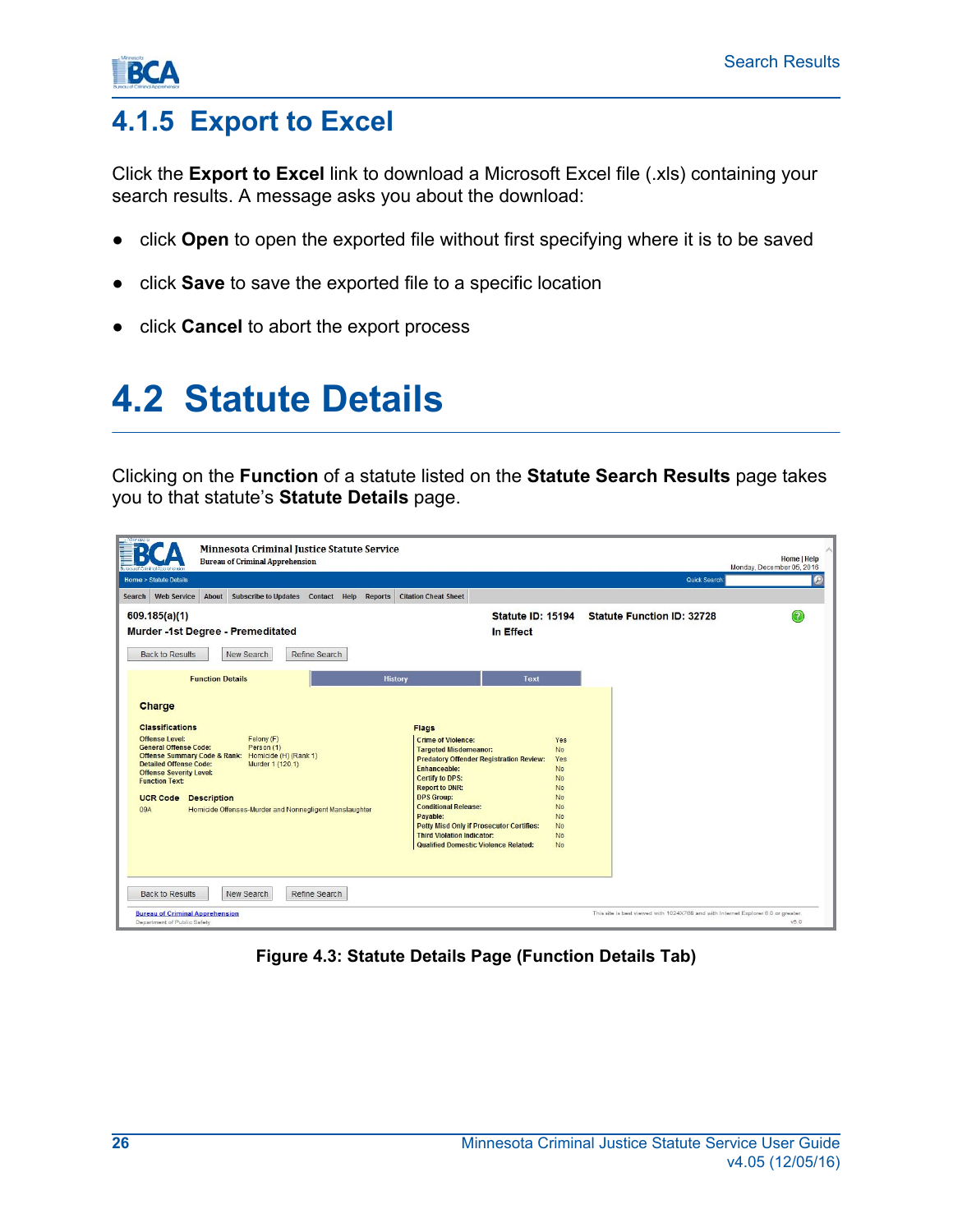

#### <span id="page-32-0"></span>**4.2.1 Header information**

The header of the **Statute Details** page contains the following information:

- the chapter, section, subdivision, and sequence information for the statute
- $\bullet$  the Statute ID for the statute's record this is a unique identifying number also referred to as the "Odyssey Legacy ID"
- the Statute Function ID for the statute's record this is a unique identifying number that associates the Statute ID with the function details (see [Section 4.2.2, "Function](#page-32-1)  [Details tab",](#page-32-1) below) for that statute
- the statute's summary text (as shown in the **Summary Text** column on the **Statute Search Results** page)
- the status of the statute (as shown in the **Status** column on the **Statute Search Results** page)

#### <span id="page-32-1"></span>**4.2.2 Function Details tab**

The **Function Details** tab is the tab that displays when you arrive on a statute's **Statute Detail** page. If the statute selected is a Charging or Penalty statute, the following details are shown under **Classifications**:

| <b>Offense Level</b>            | This indicates the level of the crime.                                                                                                                                             |
|---------------------------------|------------------------------------------------------------------------------------------------------------------------------------------------------------------------------------|
|                                 | $\bullet$ $F$ – Felony                                                                                                                                                             |
|                                 | <b>GM</b> – Gross Misdemeanor                                                                                                                                                      |
|                                 | $\bullet$ $M$ – Misdemeanor                                                                                                                                                        |
|                                 | • PM - Petty Misdemeanor                                                                                                                                                           |
| <b>General Offense</b><br>Code  | This indicates a numeric value and short description that can be<br>used for general analysis of Minnesota Statutes.                                                               |
| <b>Offense Summary</b>          | This indicates the Minnesota Offense Summary Code and Rank<br>(OSC) for the statute. For the complete lists, see Appendix C,<br>"Rankings of Offense Summary Codes".               |
| <b>Detailed Offense</b><br>Code | This indicates a numeric value and short description to be used<br>for details analysis of Minnesota Statutes. For the complete list,<br>see Appendix A, "Detailed Offense Codes". |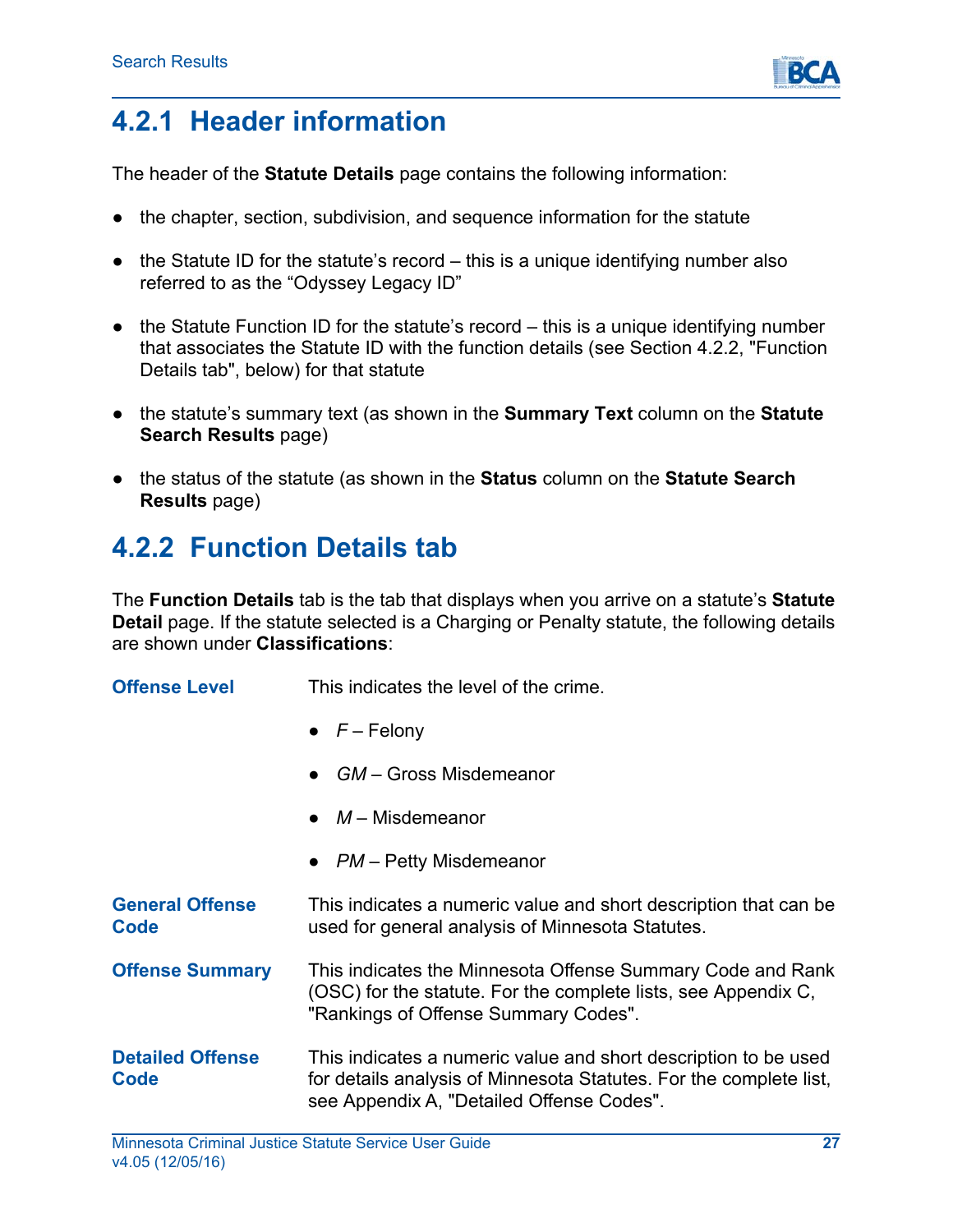

| <b>Offense Severity</b><br><b>Level</b>   | This indicates the severity level assigned to specific statutes.                                                                                                                                                                       |
|-------------------------------------------|----------------------------------------------------------------------------------------------------------------------------------------------------------------------------------------------------------------------------------------|
| <b>Function Text</b>                      | This text field may provide information provided by the legal<br>analyst about a particular function.                                                                                                                                  |
| <b>UCR Code and</b><br><b>Description</b> | This displays the FBI Uniform Crime Reporting (UCR) codes that<br>can be associated with the selected statute. If multiple codes are<br>listed, hovering over the code displays a tooltip, indicating when<br>the code should be used. |

There is also a **Flags** section on the right-hand side of the **Function Details** tab. This displays the status of each flag for the selected statute. For more information on flags, see [Section 3.5.3, "Flag definitions" in Chapter 3,](#page-23-1) *Search*.

#### <span id="page-33-0"></span>**4.2.3 History tab**

The middle tab on the **Statute Details** page is the **History** tab.

| <b>Function Details</b>                                                 |                                                                                        | <b>History</b>                                                                    | <b>Text</b> |  |
|-------------------------------------------------------------------------|----------------------------------------------------------------------------------------|-----------------------------------------------------------------------------------|-------------|--|
| <b>Statute Number:</b><br><b>Enactment Date:</b>                        | 169A.20.1(5)<br>May 15, 2009                                                           |                                                                                   |             |  |
| <b>Effective Date:</b><br><b>Expiration Date:</b>                       | Jul 1, 2009                                                                            |                                                                                   |             |  |
| <b>Repealed?:</b><br><b>Summary Text:</b>                               | <b>No</b>                                                                              | Traffic - DWI - Operate Motor Vehicle - Alcohol Concentration 0.08 Within 2 Hours |             |  |
| <b>Statute ID:</b><br><b>Created:</b>                                   | 12891<br>Jun 9, 2009 by $\blacktriangleright$ 17 $\blacktriangleright$ 2. @state.mn.us |                                                                                   |             |  |
| Updated:<br><b>Last Update Action:</b><br><b>Legal Analyst Comment:</b> | Jun 9, 2009 by A Market A A@state.mn.us<br>Updated<br>2009 c 83 art 2 s 9              |                                                                                   |             |  |
|                                                                         |                                                                                        |                                                                                   |             |  |
|                                                                         |                                                                                        |                                                                                   |             |  |
|                                                                         |                                                                                        |                                                                                   |             |  |

**Figure 4.4: Statute Details Page (History Tab)**

The **History** tab contains the following information:

| <b>Statute Number</b> | This is the chapter, section, and subdivision information for the<br>statute (as shown in the header).            |
|-----------------------|-------------------------------------------------------------------------------------------------------------------|
| <b>Enactment Date</b> | This is the date the statute was signed into law by the Governor<br>following legislative approval.               |
| <b>Effective Date</b> | This is the date the statute is effective. The statute may be used<br>for crimes committed on or after this date. |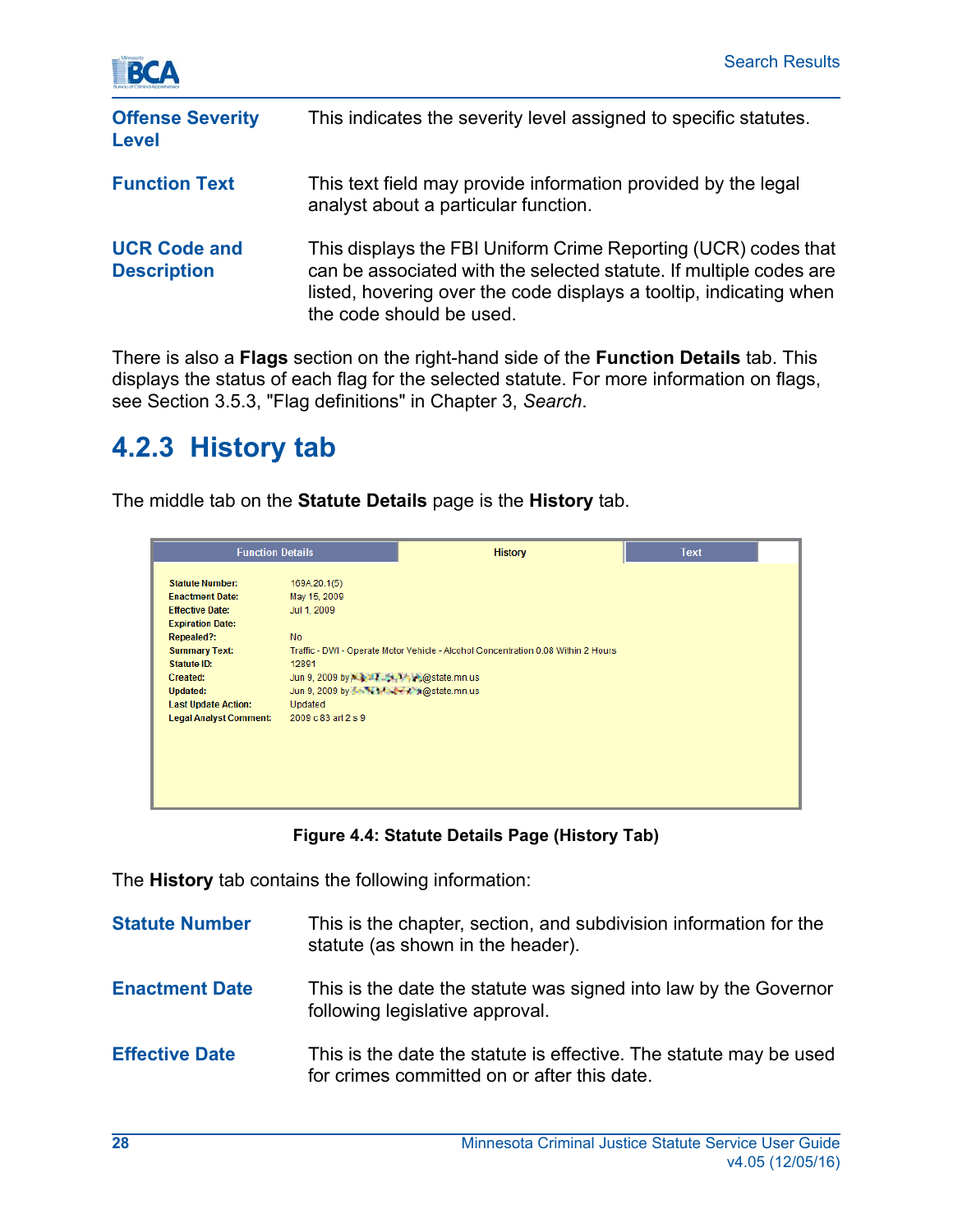

| <b>Expiration Date</b>                 | This is the date the statute was repealed, amended, or<br>renumbered by legislative action.                                                                     |
|----------------------------------------|-----------------------------------------------------------------------------------------------------------------------------------------------------------------|
| <b>Repealed?</b>                       | This indicates whether the statute was repealed.                                                                                                                |
| <b>Summary Text</b>                    | This is the statute's summary text (as shown in the <b>Summary</b><br>Text column on the Statute Search Results page).                                          |
| <b>Statute ID</b>                      | This is the statute's unique identifying number also referred to as<br>the "Odyssey Legacy ID".                                                                 |
| <b>Created</b>                         | This is the initial date and time the record was entered into the<br>Statute Service. The user who entered the statute also has their<br>user name listed here. |
| <b>Updated</b>                         | This is the date and time the record was last updated in the<br>Statute Service. The user who updated the statute also has their<br>user name listed here.      |
| <b>Last Update</b><br><b>Action</b>    | This indicates the type of edit that was last performed on this<br>record. The options for this field are: New, Amended, Repealed,<br>or Clerical.              |
| <b>Legal Analyst</b><br><b>Comment</b> | Any comments from the legal analyst explaining the reasons for<br>edits to the statute record and other helpful information are<br>provided in this field.      |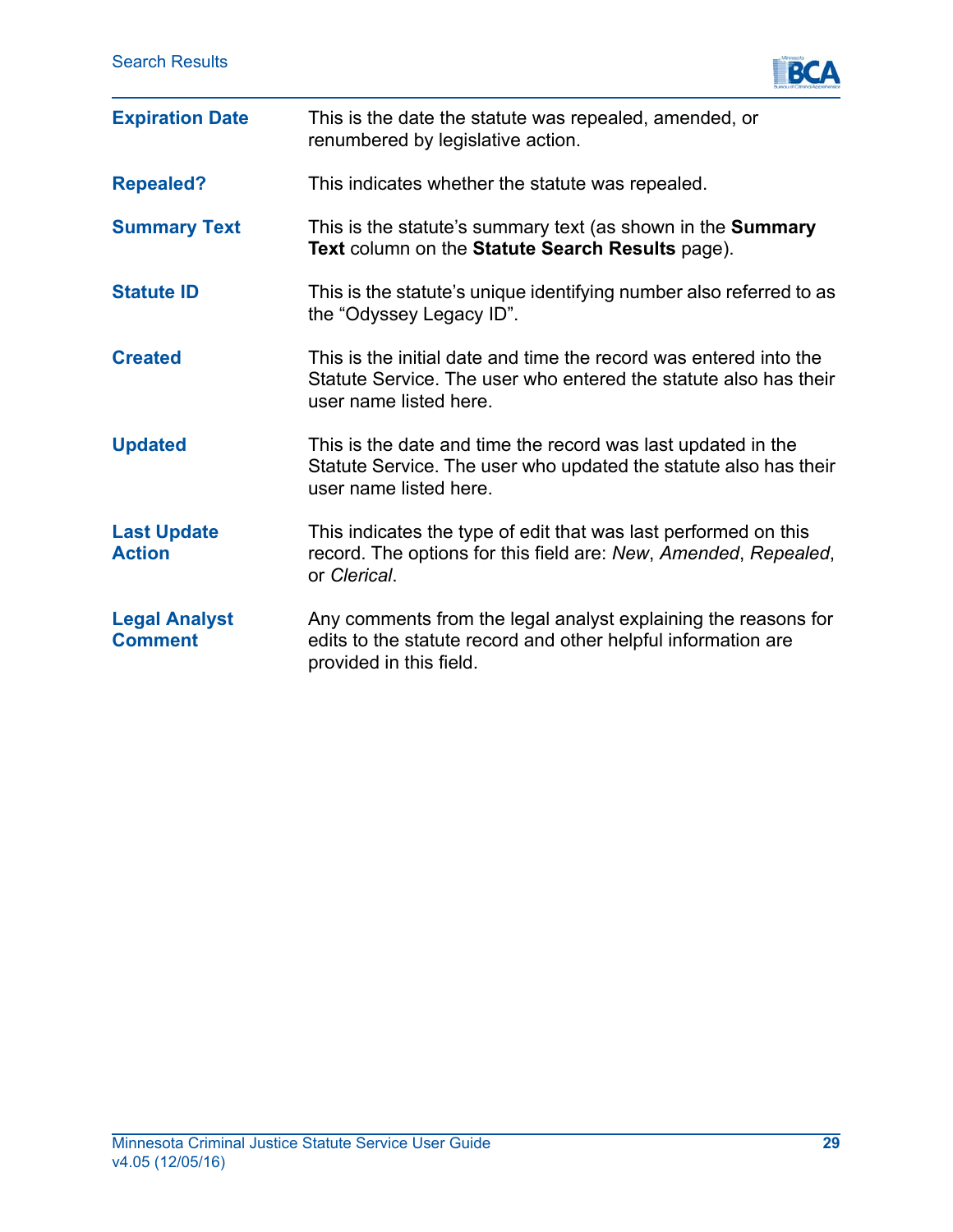

### <span id="page-35-0"></span>**4.2.4 Text tab**

The final tab on the **Statute Details** page is the **Text** tab.

| <b>Function Details</b>                                                                                                                                                                                                                                                                                                                                                                                                                                                                                                                                                                              | <b>History</b>                                                                    | Text |  |
|------------------------------------------------------------------------------------------------------------------------------------------------------------------------------------------------------------------------------------------------------------------------------------------------------------------------------------------------------------------------------------------------------------------------------------------------------------------------------------------------------------------------------------------------------------------------------------------------------|-----------------------------------------------------------------------------------|------|--|
| Summary Text:<br>Link to MN Statute Text:<br>http://www.revisor.leg.state.mn.us/stats/169A/20.html<br>Legislative Session: 2009 - Regular Session Law Text?: No<br>Statute text last updated on: Jun 9, 2009                                                                                                                                                                                                                                                                                                                                                                                         | Traffic - DWI - Operate Motor Vehicle - Alcohol Concentration 0.08 Within 2 Hours |      |  |
| It is a crime for<br>any person to drive, operate, or be in physical control of any motor vehicle, as defined<br>in section 169A.03, subdivision 15, except for motorboats in operation and off-road<br>recreational vehicles, within this state or on any boundary water of this state when:<br>(1) the person is under the influence of alcohol;<br>(2) the person is under the influence of a controlled substance;<br>(3) the person is knowingly under the influence of a hazardous substance that<br>affects the nervous system, brain, or muscles of the person so as to substantially impair |                                                                                   |      |  |
| the person's ability to drive or operate the motor vehicle;<br>(4) the person is under the influence of a combination of any two or more of<br>the elements named in clauses $(1)$ to $(3)$ ;<br>(5) the person's alcohol concentration at the time, or as measured within                                                                                                                                                                                                                                                                                                                           |                                                                                   |      |  |
| two hours of the time, of driving, operating, or being in physical control of the motor                                                                                                                                                                                                                                                                                                                                                                                                                                                                                                              |                                                                                   |      |  |

**Figure 4.5: Statute Details Page (Text Tab)**

The **Text** tab contains the following information:

| <b>Summary Text</b>       | This is the statute's summary text (as shown in the <b>Summary</b><br>Text column on the Statute Search Results page). |
|---------------------------|------------------------------------------------------------------------------------------------------------------------|
| <b>Link to MN Statute</b> | Click this link to access the statute on the Office of the Revisor of                                                  |
| <b>Text</b>               | Statutes' website. The link opens in a separate browser instance.                                                      |
| <b>Legislative</b>        | This indicates the specific legislative session a chapter was                                                          |
| <b>Session</b>            | enacted in.                                                                                                            |
| <b>Session Law Text?</b>  | This indicates whether the legislative text is taken from Session<br>Law.                                              |
| <b>Statute text last</b>  | This indicates the latest date that the statute was updated in                                                         |
| updated on                | Statute Service.                                                                                                       |
| <b>Legislative Text</b>   | The legislative text taken from Minnesota Statute appears in the<br>text box below the other fields.                   |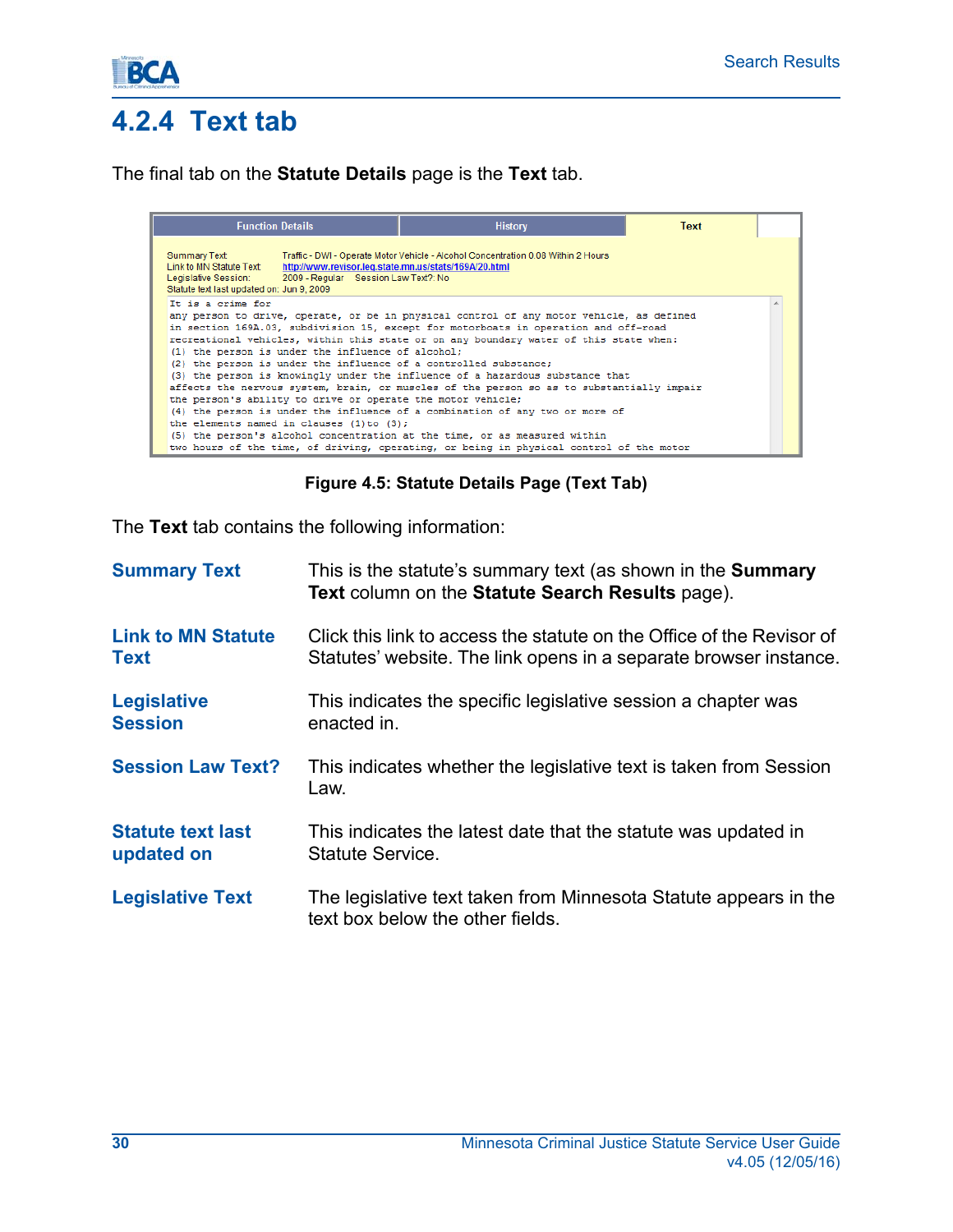

### **4.2.5 Back to Results**

Click **Back to Results** to return to your search results on the **Statute Search Results** page.

### **4.2.6 Search controls**

There are two search controls provided on the **Statute Details** page:

- **New Search** Click **New Search** to return to the **Home** / **Statute Search Criteria** page. From here, you can perform a new regular or **Quick Search**, as described in [Chapter 3, "Search"](#page-14-0).
- **Refine Search** Click the **Refine Search** button to broaden or narrow the scope of your search.This takes you to the **Home** / **Statute Search Criteria** page. The criteria from your last search (**Quick Search** or regular) will be populated in the appropriate fields. You can then adjust your criteria and **Submit** the refined search.

For more information, see [Chapter 3, "Search".](#page-14-0)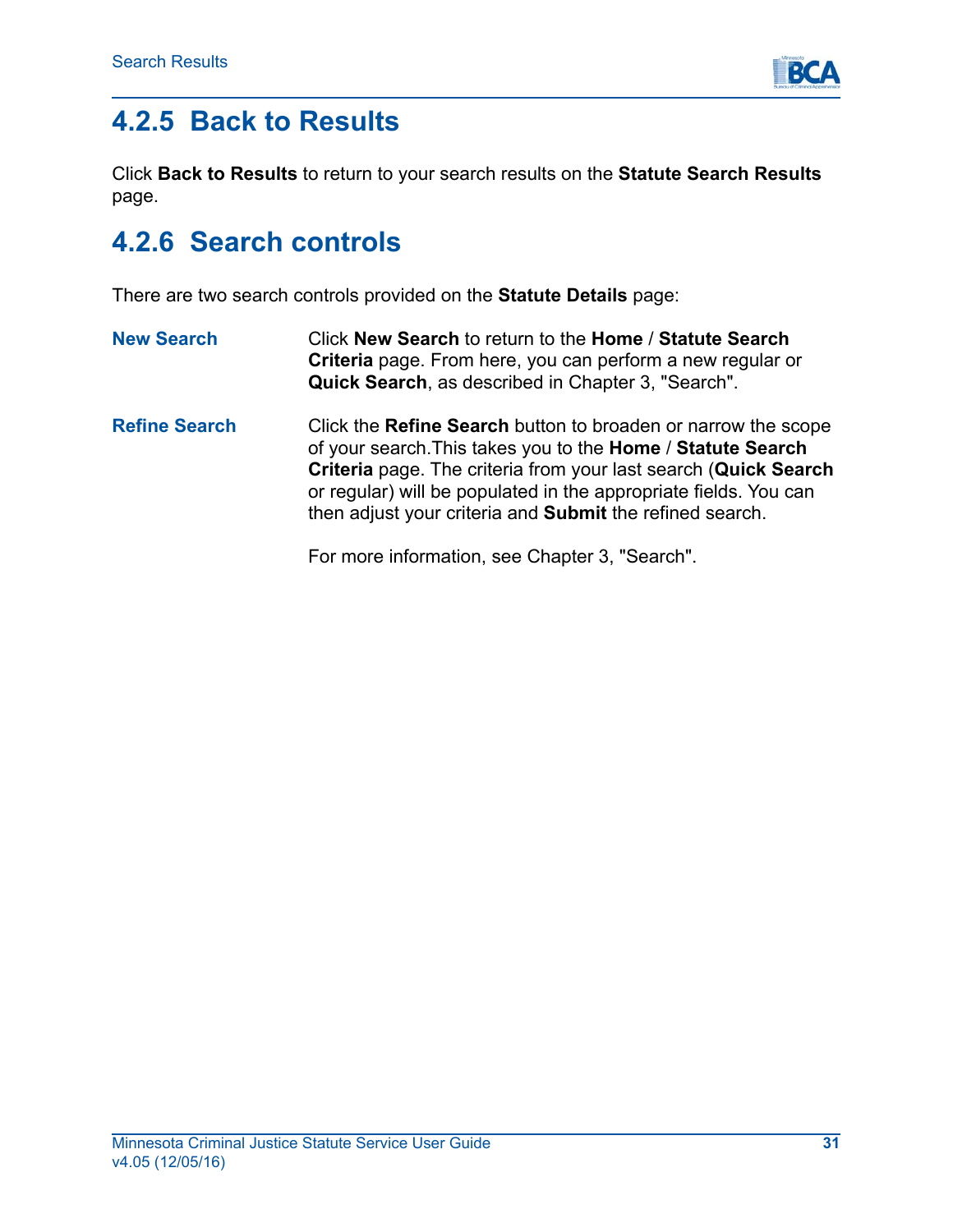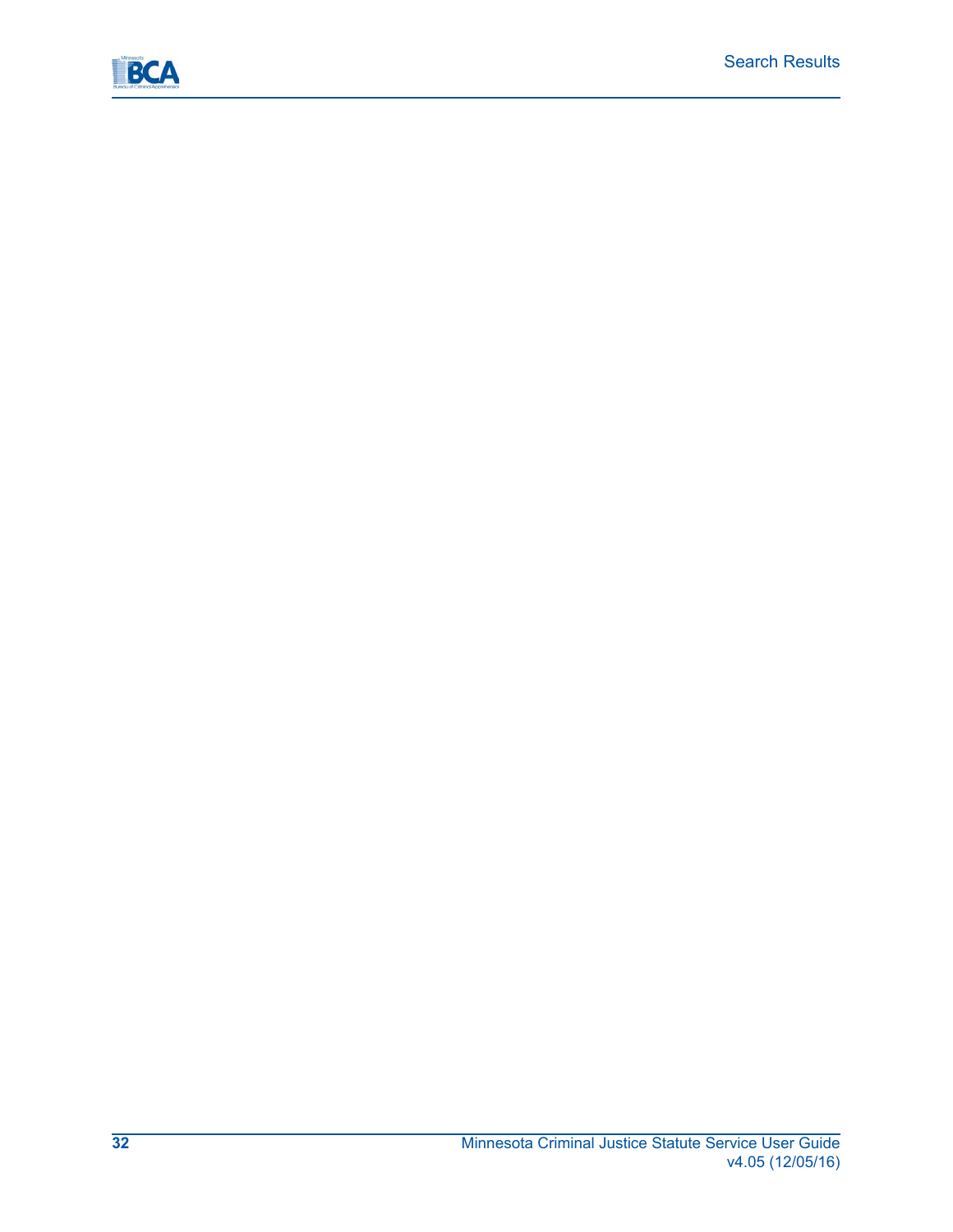

# **Subscribe to Updates**

You can receive notification of statute changes by registering your email address with the Statute Service.

### **5.1 Subscribing to updates**

To subscribe to notifications:

- **1.** Click the **Subscribe to Updates** tab to display the **Subscribing to Statute Notifications** page.
- **2.** Choose **Daily Notifications** or **Real Time Notifications**:
	- **a.** If you choose **Daily Notifications**, you will receive one notification on days statutes are updated. The notification lists all changes made that day.
	- **b.** If you choose **Real Time Notifications**, you will receive a notification each time a change is made to a statute.

You can subscribe to both daily and real time notifications, but must do so individually.

- **3.** Choose **Subscribe to Notifications**.
- **4.** Enter your email address and click **Submit** to send your request. A message appears notifying you that a confirmation email was sent to the address you submitted. This email contains further instructions for activating your subscription.
- **5.** From your confirmation email, click **Reply** and **Send**. Do not change the subject line.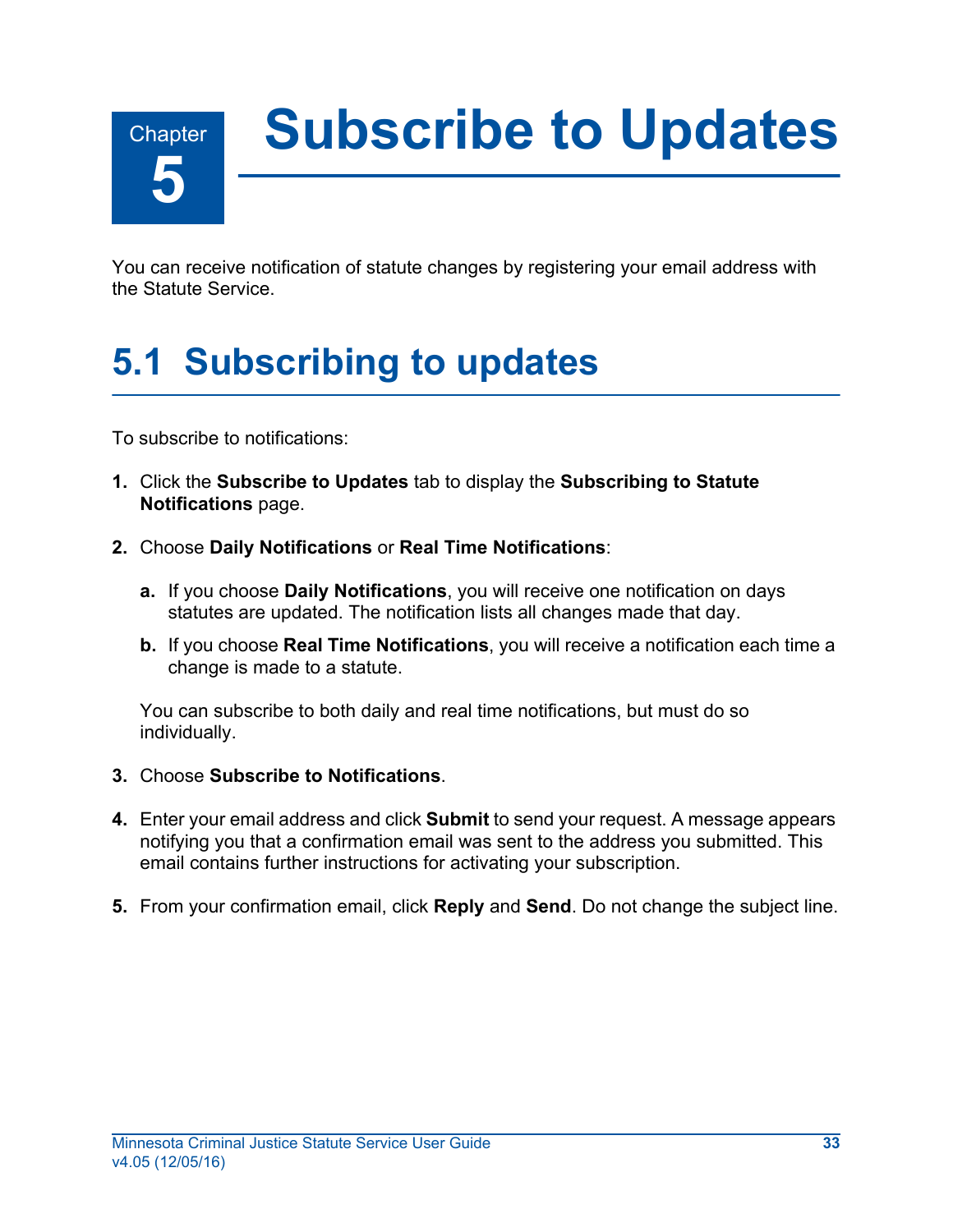

|        |                                                                                                                          |                                                                   |              | Minnesota Criminal Justice Statute Service<br><b>Bureau of Criminal Apprehension</b>                        |  |  |                |                             |                                                                                                                                                  | Home   Help<br>Monday, September 30, 2013 |
|--------|--------------------------------------------------------------------------------------------------------------------------|-------------------------------------------------------------------|--------------|-------------------------------------------------------------------------------------------------------------|--|--|----------------|-----------------------------|--------------------------------------------------------------------------------------------------------------------------------------------------|-------------------------------------------|
|        |                                                                                                                          | Home > Subscribe to Updates                                       |              |                                                                                                             |  |  |                |                             |                                                                                                                                                  | Quick Search<br>$\omega$                  |
| Search |                                                                                                                          | Web Service                                                       | <b>About</b> | Subscribe to Updates Contact Help                                                                           |  |  | <b>Reports</b> | <b>Citation Cheat Sheet</b> |                                                                                                                                                  |                                           |
|        |                                                                                                                          |                                                                   |              | <b>Subscribing to Statute Notifications</b>                                                                 |  |  |                |                             |                                                                                                                                                  |                                           |
|        |                                                                                                                          | repealed, and deactivated.                                        |              |                                                                                                             |  |  |                |                             | The Statute Service provides email notification to subscribers when Minnesota criminal justice statutes are added, modified, amended, corrected, |                                           |
|        |                                                                                                                          |                                                                   |              | To update your subscription status select one of these notification options:                                |  |  |                |                             |                                                                                                                                                  |                                           |
|        |                                                                                                                          | <b>O</b> Daily Notifications                                      |              | Real Time Notifications -Individual emails sent within minutes of each statute change                       |  |  |                |                             | -A summary email sent on days when statutes are updated that encompasses all changes made that day                                               |                                           |
|        |                                                                                                                          |                                                                   |              |                                                                                                             |  |  |                |                             |                                                                                                                                                  |                                           |
|        |                                                                                                                          | Select to subscribe or unsubscribe:                               |              |                                                                                                             |  |  |                |                             |                                                                                                                                                  |                                           |
|        |                                                                                                                          | Subscribe to Notifications<br><b>Unsubscribe to Notifications</b> |              |                                                                                                             |  |  |                |                             |                                                                                                                                                  |                                           |
|        |                                                                                                                          |                                                                   |              |                                                                                                             |  |  |                |                             |                                                                                                                                                  |                                           |
|        |                                                                                                                          | Enter your email address:                                         |              |                                                                                                             |  |  |                |                             |                                                                                                                                                  |                                           |
|        |                                                                                                                          |                                                                   |              |                                                                                                             |  |  |                |                             |                                                                                                                                                  |                                           |
|        |                                                                                                                          |                                                                   |              |                                                                                                             |  |  |                |                             |                                                                                                                                                  |                                           |
|        |                                                                                                                          | You must respond to activate or deactivate.                       |              | You will receive a confirmation email (to prevent others from gratutitously subscribing/unsubscribing you). |  |  |                |                             |                                                                                                                                                  |                                           |
|        | You can elect to receive both Daily and Real Time Notifications, but must subscribe or unsubscribe to each individually. |                                                                   |              |                                                                                                             |  |  |                |                             |                                                                                                                                                  |                                           |
|        | Submit                                                                                                                   |                                                                   |              |                                                                                                             |  |  |                |                             |                                                                                                                                                  |                                           |
|        |                                                                                                                          |                                                                   |              |                                                                                                             |  |  |                |                             |                                                                                                                                                  |                                           |
|        |                                                                                                                          | <b>Bureau of Criminal Apprehension</b>                            |              |                                                                                                             |  |  |                |                             | This site is best viewed with 1024X768 and with Internet Explorer 6.0 or greater.                                                                |                                           |
|        |                                                                                                                          | Department of Public Safety                                       |              |                                                                                                             |  |  |                |                             |                                                                                                                                                  | v <sub>5.0</sub>                          |

**Figure 5.1: Subscribing to Statute Notifications Page**

### **5.2 Unsubscribing to updates**

To unsubscribe from notifications:

- **1.** Click the **Subscribe to Updates** tab to display the **Subscribing to Statute Notifications** page.
- **2.** Choose **Daily Notifications** or **Real Time Notifications**. If you receive both daily and real time notifications, you must unsubscribe individually from each.
- **3.** Choose **Unsubscribe to Notifications**.
- **4.** Enter your email address.
- **5.** Click **Submit** to send your request. A message appears notifying you that a confirmation email was sent to the address you submitted. This email contains further instructions for canceling your subscription.
- **6.** From your confirmation email, click **Reply** and **Send**. Do not change the subject line.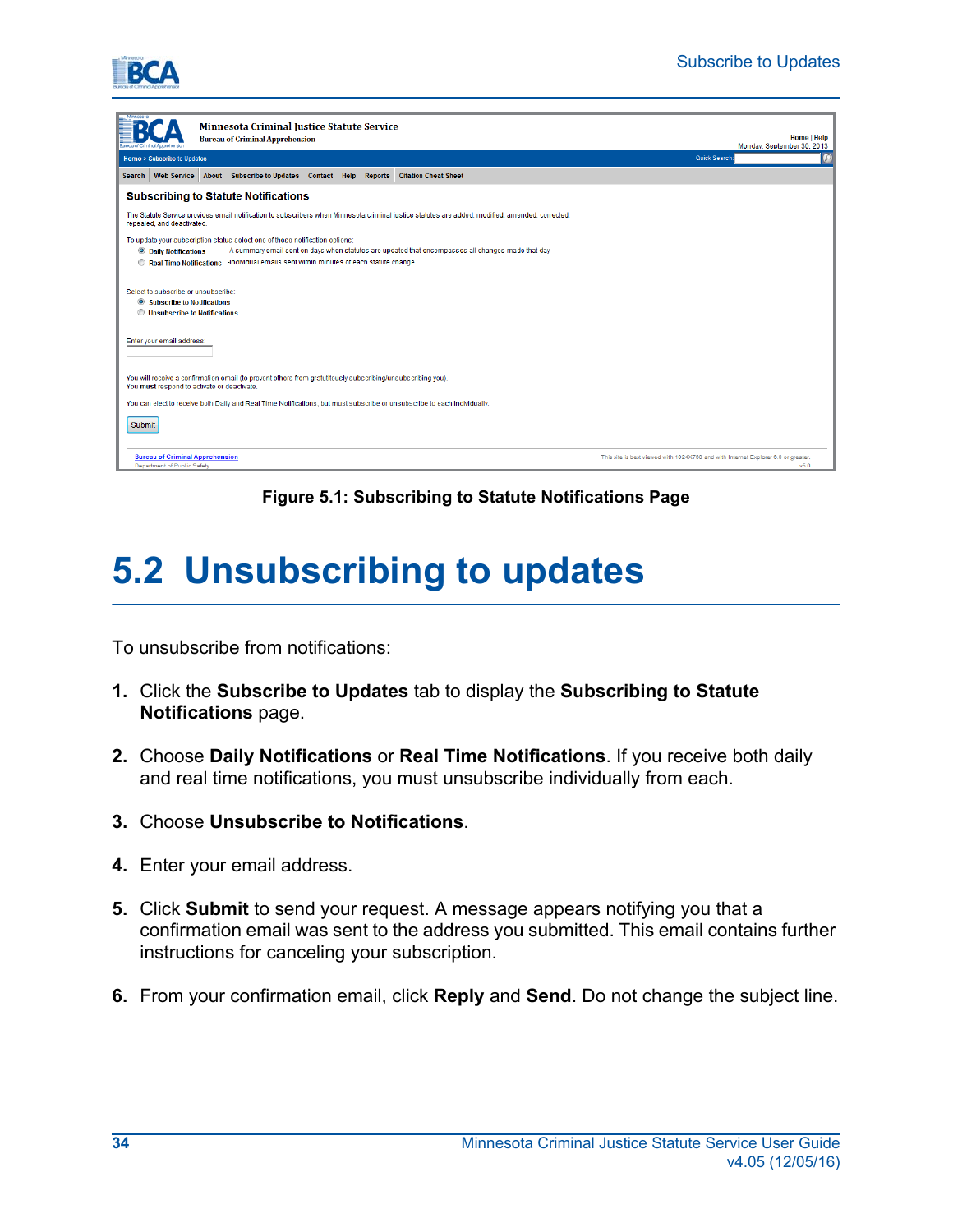



This chapter shows you how to use the reporting functionality built into the Statute Service website.



**Figure 6.1: Reports Page**

## **6.1 Reports page**

The **Reports** page displays links to the reports available through the Statute Service website. Click the link for a listed report to start setup for that report.

## **6.2 Statute Change Report**

The only report currently available on the **Reports** page is the **Statute Change Report**. Clicking the report's link takes you to the **Statute Change Query** page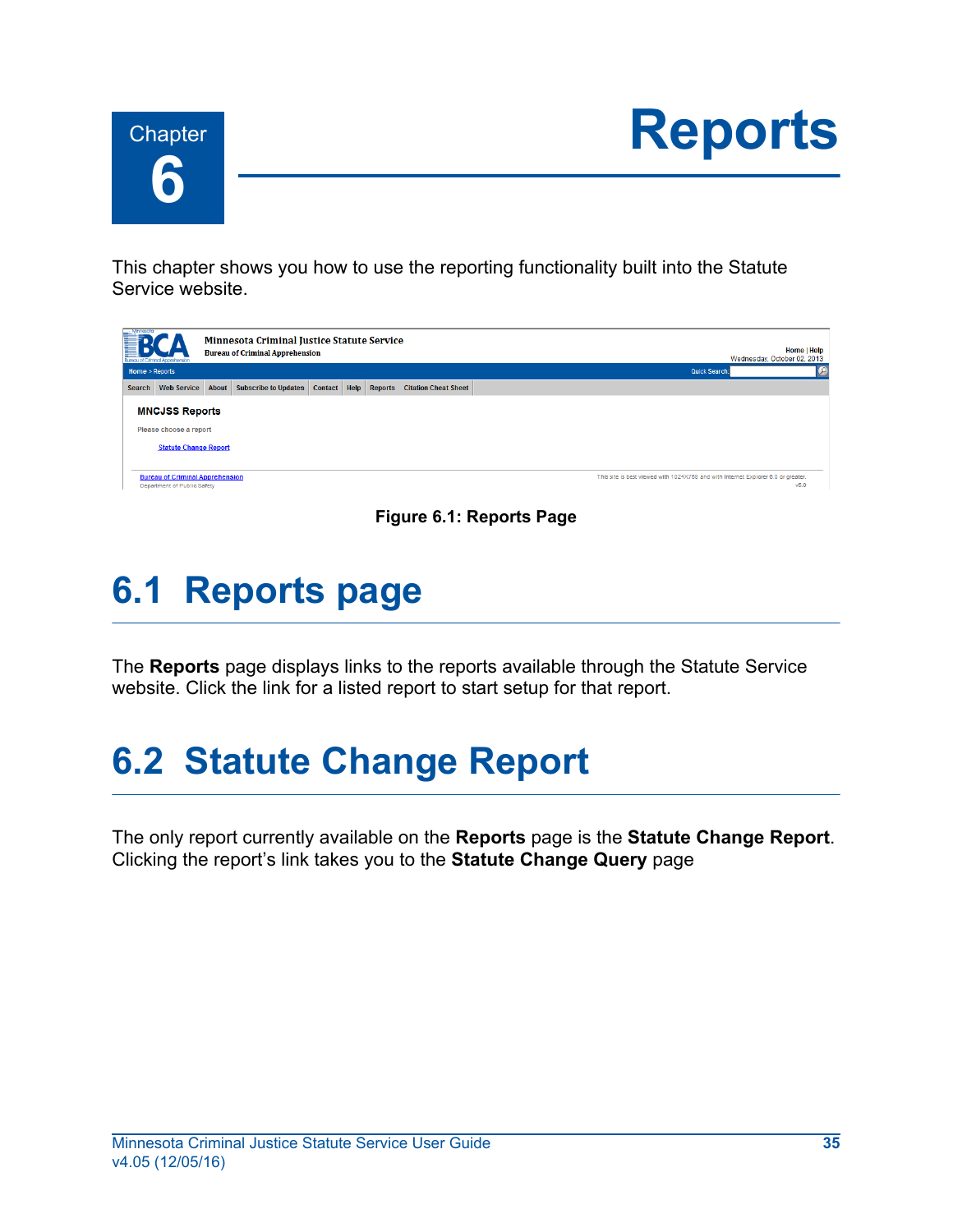

### **6.2.1 Report criteria**

| Minnesota<br><b>Burnau of Criminal Apprehension</b> |                                                                                                                                                                    |              | <b>Minnesota Criminal Justice Statute Service</b><br><b>Bureau of Criminal Apprehension</b> |                               |      |                | Home   Help<br>Wednesday, October 02, 2013 |                    |  |
|-----------------------------------------------------|--------------------------------------------------------------------------------------------------------------------------------------------------------------------|--------------|---------------------------------------------------------------------------------------------|-------------------------------|------|----------------|--------------------------------------------|--------------------|--|
|                                                     | Home > Statute Change Report                                                                                                                                       |              |                                                                                             |                               |      |                |                                            | Œ<br>Quick Search: |  |
| Search                                              | <b>Web Service</b>                                                                                                                                                 | <b>About</b> | <b>Subscribe to Updates</b>                                                                 | Contact                       | Help | <b>Reports</b> | <b>Citation Cheat Sheet</b>                |                    |  |
|                                                     | <b>Statute Change Report (Query)</b><br>Please provide a start and end date to query                                                                               |              |                                                                                             |                               |      |                |                                            |                    |  |
|                                                     | <b>Start Date:</b>                                                                                                                                                 | 10/02/2013   |                                                                                             | Please use MM/DD/YYYY format. |      |                |                                            |                    |  |
|                                                     | 10/02/2013<br>Please use MM/DD/YYYY format.<br>End Date:                                                                                                           |              |                                                                                             |                               |      |                |                                            |                    |  |
|                                                     | Run<br>Cancel                                                                                                                                                      |              |                                                                                             |                               |      |                |                                            |                    |  |
|                                                     | <b>Bureau of Criminal Apprehension</b><br>This site is best viewed with 1024X768 and with Internet Explorer 6.0 or greater.<br>v5.0<br>Department of Public Safety |              |                                                                                             |                               |      |                |                                            |                    |  |

**Figure 6.2: Statute Change Query Page**

The **Statute Change Query** page is where you set the criteria for your Statute Change Report. There are only two criteria:

- **● Start Date**
- **● End Date**

Enter each date, using the MM/DD/YYYY format. You can also use the calendar symbol to select the date.

Once you have entered the **Start Date** and **End Date** for your report, click **Run** to create the report. Click **Cancel** to return to the **Reports** page.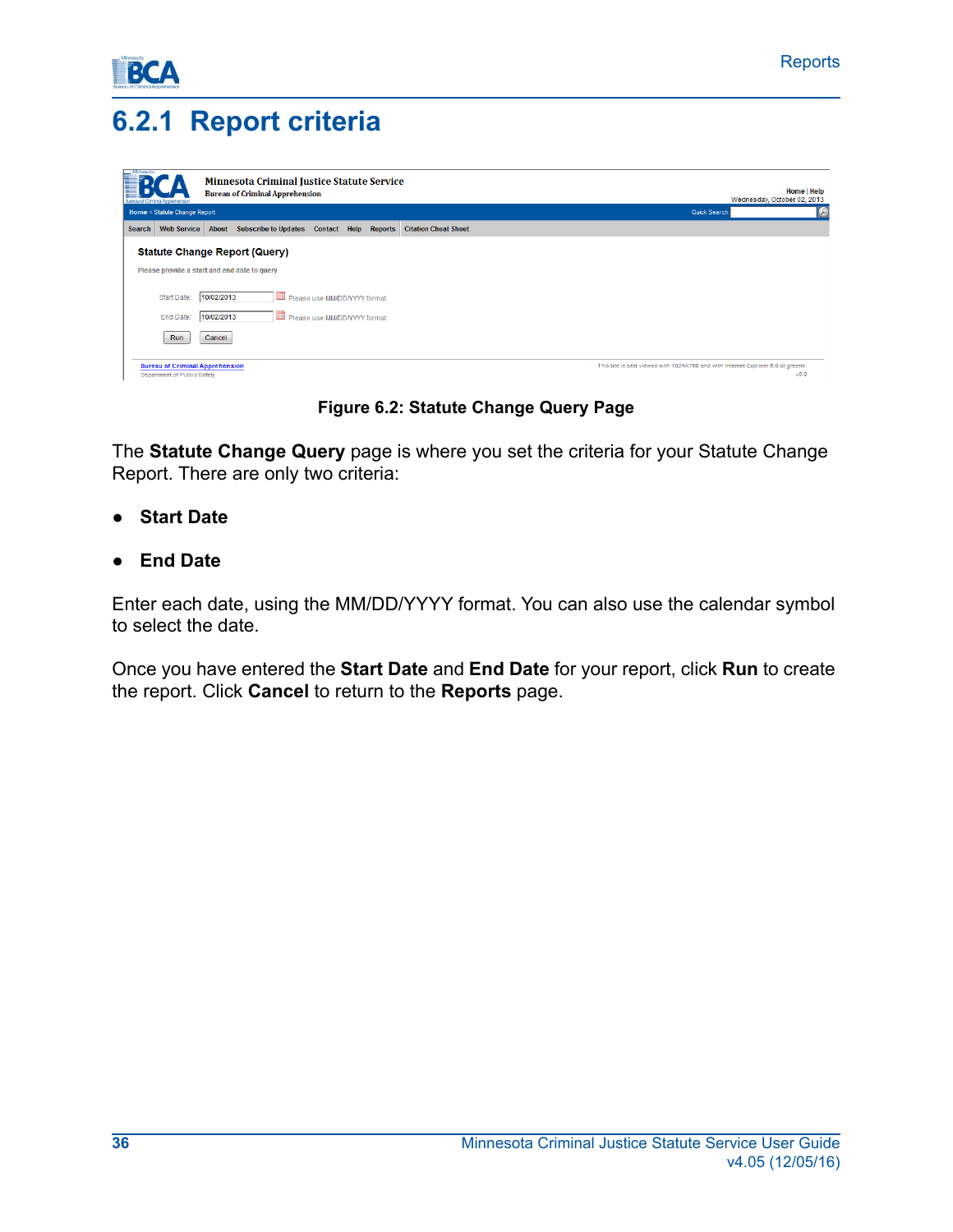

### **6.2.2 Report**

| Minnesota     |                                        |       | Minnesota Criminal Justice Statute Service<br><b>Bureau of Criminal Apprehension</b> |         |                             |             |                                  |                  |                                                                                                               |                                           |                                                                                   | Home   Help                 |
|---------------|----------------------------------------|-------|--------------------------------------------------------------------------------------|---------|-----------------------------|-------------|----------------------------------|------------------|---------------------------------------------------------------------------------------------------------------|-------------------------------------------|-----------------------------------------------------------------------------------|-----------------------------|
|               | <b>Jungu of Criminal Apprehension</b>  |       |                                                                                      |         |                             |             |                                  |                  |                                                                                                               |                                           |                                                                                   | Wednesday, October 02, 2013 |
|               | Home > Statute Change Report           |       |                                                                                      |         |                             |             |                                  |                  |                                                                                                               |                                           | Quick Search                                                                      | l F                         |
| <b>Search</b> | <b>Web Service</b>                     | About | <b>Subscribe to Updates</b>                                                          |         | <b>Contact</b>              | <b>Help</b> | <b>Reports</b>                   |                  | <b>Citation Cheat Sheet</b>                                                                                   |                                           |                                                                                   |                             |
|               |                                        |       | <b>MNCJSS Statute Change Report</b>                                                  |         |                             |             |                                  |                  |                                                                                                               |                                           |                                                                                   |                             |
|               |                                        |       |                                                                                      |         |                             |             |                                  |                  |                                                                                                               |                                           |                                                                                   |                             |
|               |                                        |       | Statutes Modified between 10/01/2013 and 10/02/2013                                  |         |                             |             |                                  |                  |                                                                                                               |                                           |                                                                                   |                             |
|               |                                        |       |                                                                                      |         |                             |             |                                  |                  |                                                                                                               |                                           |                                                                                   |                             |
|               | Statute ID                             |       | <b>Chapter Section Subdivision Action</b>                                            |         |                             |             | Date                             | <b>Effective</b> | <b>Modified By</b>                                                                                            | <b>Modified Date</b>                      |                                                                                   |                             |
| 14916         | 169                                    | 14    |                                                                                      |         | corrected-function modified |             |                                  | 08/01/2000       | <b>SHOP</b>                                                                                                   | Costate.mn.us Tue Oct 1 11:33:18 CDT 2013 |                                                                                   |                             |
| 14916         | 169                                    | 14    |                                                                                      | expired |                             |             |                                  | 08/01/2000       | Ua es                                                                                                         | m@state.mn.us Tue Oct 1 11:33:00 CDT 2013 |                                                                                   |                             |
| 14916         | 169                                    | 14    |                                                                                      | amended |                             |             |                                  | 08/01/2000       | Figure 14 May 2013 Materials Tue Oct 1 11:31:31 CDT 2013                                                      |                                           |                                                                                   |                             |
| 3626          | 169                                    | 14    | 5                                                                                    | expired |                             |             |                                  | 01/01/1859       | Company of Costate mn.us Tue Oct 1 11:31:00 CDT 2013                                                          |                                           |                                                                                   |                             |
| 3626          | 169                                    | 14    | 5                                                                                    |         | corrected-function modified |             |                                  | 01/01/1859       |                                                                                                               |                                           |                                                                                   |                             |
| 13123         | 169                                    | 14    | 2(a)                                                                                 |         | corrected-function modified |             |                                  | 08/01/2009       | 2013 / 2013 / 2013 / 2014 / 2014 / 2014 / 2015 / 2016 / 2019 / 2019 / 2019 / 2019 / 2019 / 2019 / 2019 / 2019 |                                           |                                                                                   |                             |
|               |                                        |       |                                                                                      |         |                             |             | Report run 10/2/2013 11:08:38 AM |                  |                                                                                                               |                                           |                                                                                   |                             |
|               |                                        |       |                                                                                      |         |                             |             |                                  |                  |                                                                                                               |                                           |                                                                                   |                             |
| Done          |                                        |       |                                                                                      |         |                             |             |                                  |                  |                                                                                                               |                                           |                                                                                   |                             |
|               |                                        |       |                                                                                      |         |                             |             |                                  |                  |                                                                                                               |                                           |                                                                                   |                             |
|               | <b>Bureau of Criminal Apprehension</b> |       |                                                                                      |         |                             |             |                                  |                  |                                                                                                               |                                           | This site is best viewed with 1024X768 and with Internet Explorer 6.0 or greater. |                             |
|               | Department of Public Safety            |       |                                                                                      |         |                             |             |                                  |                  |                                                                                                               |                                           |                                                                                   | v5.0                        |
|               |                                        |       |                                                                                      |         |                             |             |                                  |                  |                                                                                                               |                                           |                                                                                   |                             |

#### **Figure 6.3: Statute Change Query Results Page (Report Example)**

The **Statute Change Report** page displays your requested report. It includes the following information:

| <b>Statute ID</b>                           | This is the statute's unique identifying number also referred to as<br>the "Odyssey Legacy ID".                   |
|---------------------------------------------|-------------------------------------------------------------------------------------------------------------------|
| <b>Chapter, Section,</b><br>and Subdivision | These display the chapter, section, and subdivision of the<br>statute.                                            |
| <b>Action</b>                               | This indicates the action taken on the statute.                                                                   |
| <b>Effective Date</b>                       | This is the date the statute is effective. The statute may be used<br>for crimes committed on or after this date. |
| <b>Modified By</b>                          | This is the user name of the user that modified the statute.                                                      |
| <b>Modified Date</b>                        | This is the date and time the statute was modified.                                                               |

Once you have finished reviewing the report, click **Done**. This returns you to the **Statute Change Query** page.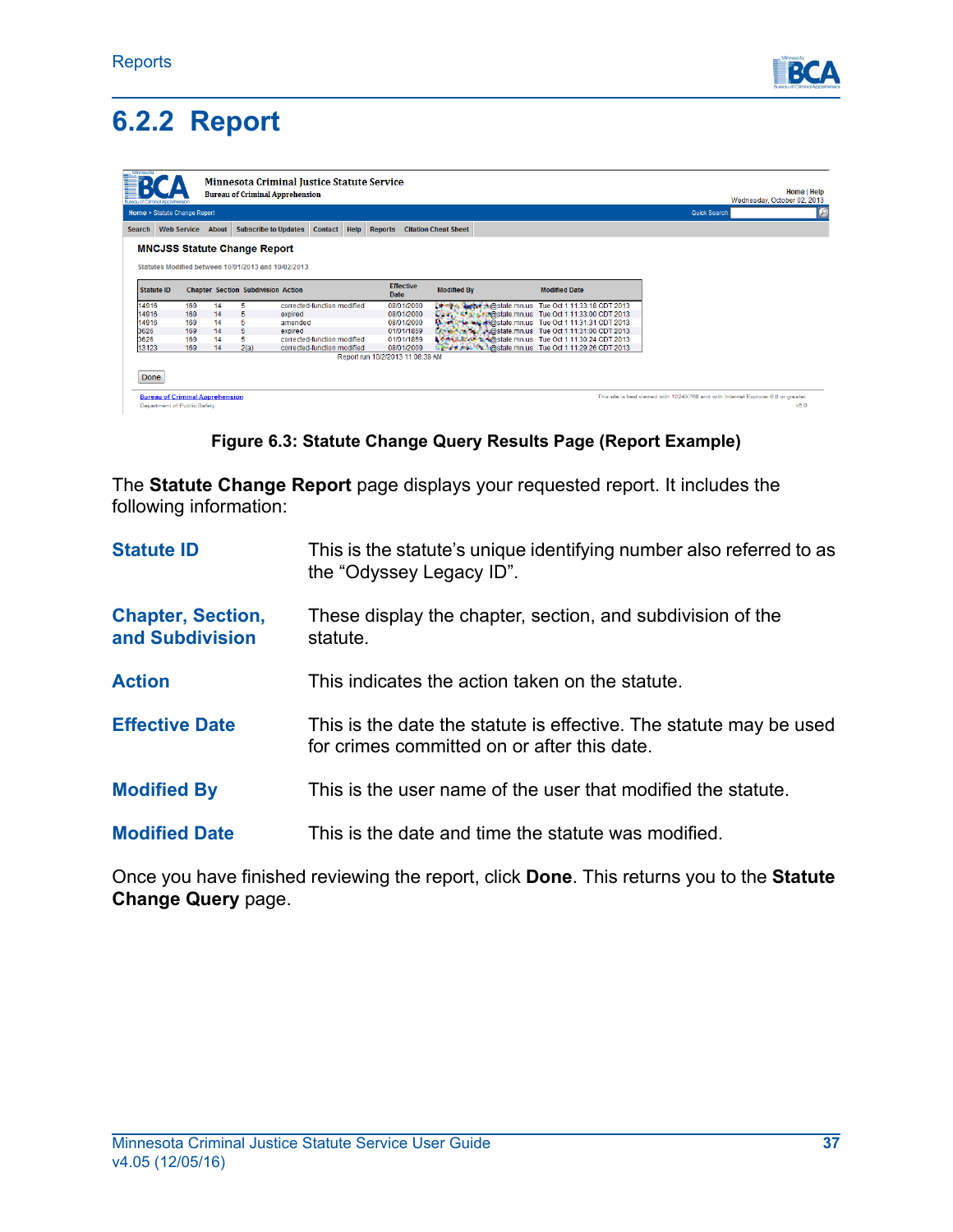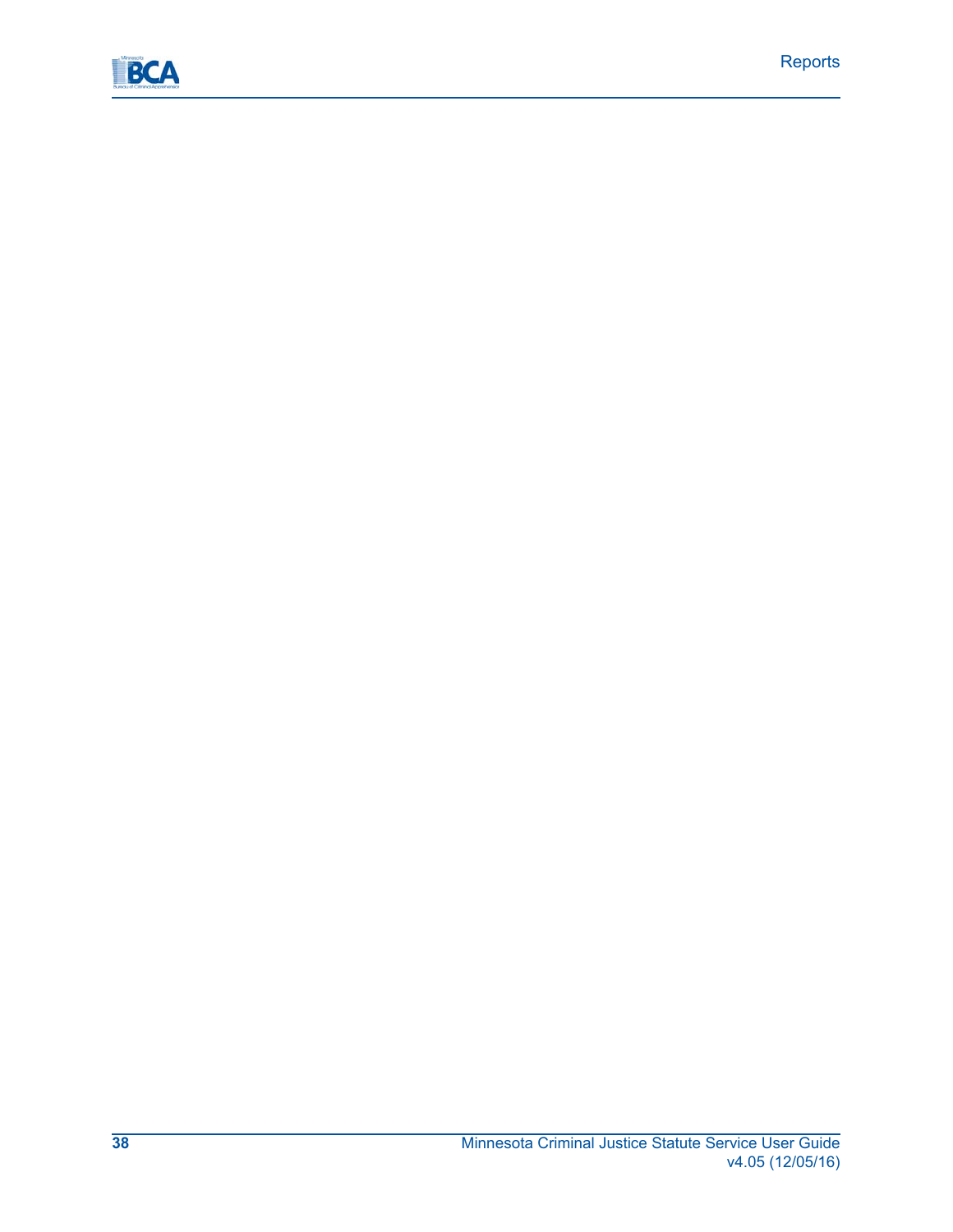

## **Detailed Offense Codes**

| Code   | <b>Short Description</b>                     |
|--------|----------------------------------------------|
| 100    | Assault 1-5                                  |
| 100.1  | Assault 1                                    |
| 100.2  | Assault 2                                    |
| 100.3  | Assault 3                                    |
| 100.4  | Assault 4                                    |
| 100.41 | Assault 4 - Motivated by Bias                |
| 100.5  | Assault 5                                    |
| 101    | <b>Domestic Assault</b>                      |
| 102    | <b>Malicious Punishment</b>                  |
| 103    | <b>Terroristic Threats</b>                   |
| 103.01 | <b>Terroristic Threats-Crime of Violence</b> |
| 103.02 | <b>Terroristic Threats-Explosives</b>        |
| 103.03 | Terroristic Threats-Replica Firearm/BB Gun   |
| 109    | Assault                                      |
| 110    | <b>Criminal Sexual Conduct</b>               |
| 110.1  | <b>Criminal Sexual Conduct 1</b>             |
| 110.2  | <b>Criminal Sexual Conduct 2</b>             |
| 110.3  | <b>Criminal Sexual Conduct 3</b>             |
| 110.4  | <b>Criminal Sexual Conduct 4</b>             |
| 110.5  | <b>Criminal Sexual Conduct 5</b>             |

#### **Table A.1: Detailed Offense Codes**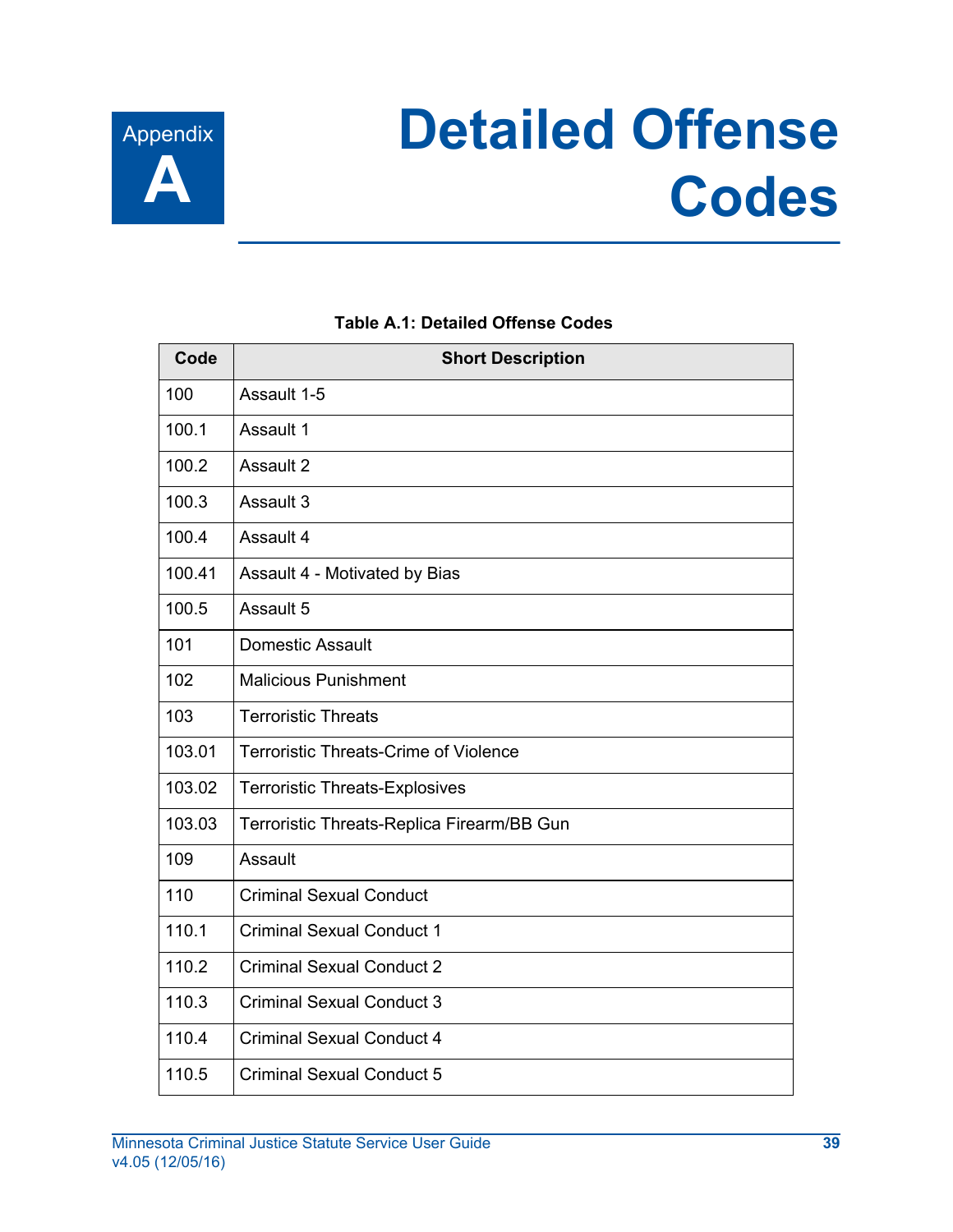

| Code  | <b>Short Description</b>                            |
|-------|-----------------------------------------------------|
| 111   | Solicit Children to Engage in Sexual Conduct        |
| 112   | Incest                                              |
| 119   | Sex Offense                                         |
| 120   | Murder                                              |
| 120.1 | Murder 1                                            |
| 120.2 | Murder <sub>2</sub>                                 |
| 120.3 | Murder <sub>3</sub>                                 |
| 121   | Manslaughter                                        |
| 121.1 | Manslaughter 1                                      |
| 121.2 | Manslaughter 2                                      |
| 129   | Homicide                                            |
| 130   | Kidnapping                                          |
| 131   | False Imprisonment                                  |
| 132   | <b>Deprive Custodial Rights</b>                     |
| 139   | Kidnapping                                          |
| 140   | Simple Robbery                                      |
| 141   | <b>Aggravated Robbery</b>                           |
| 141.1 | <b>Aggravated Robbery 1</b>                         |
| 141.2 | <b>Aggravated Robbery 2</b>                         |
| 149   | Robbery                                             |
| 150   | <b>Criminal Vehicular Homicide</b>                  |
| 151   | Criminal Vehicular Injury - Great Bodily Harm       |
| 152   | Criminal Vehicular Injury - Substantial Bodily Harm |
| 153   | Criminal Vehicular Injury - Bodily Harm             |
| 159   | Criminal Vehicular Homicide & Injury                |
| 160   | Murder - Unborn Child                               |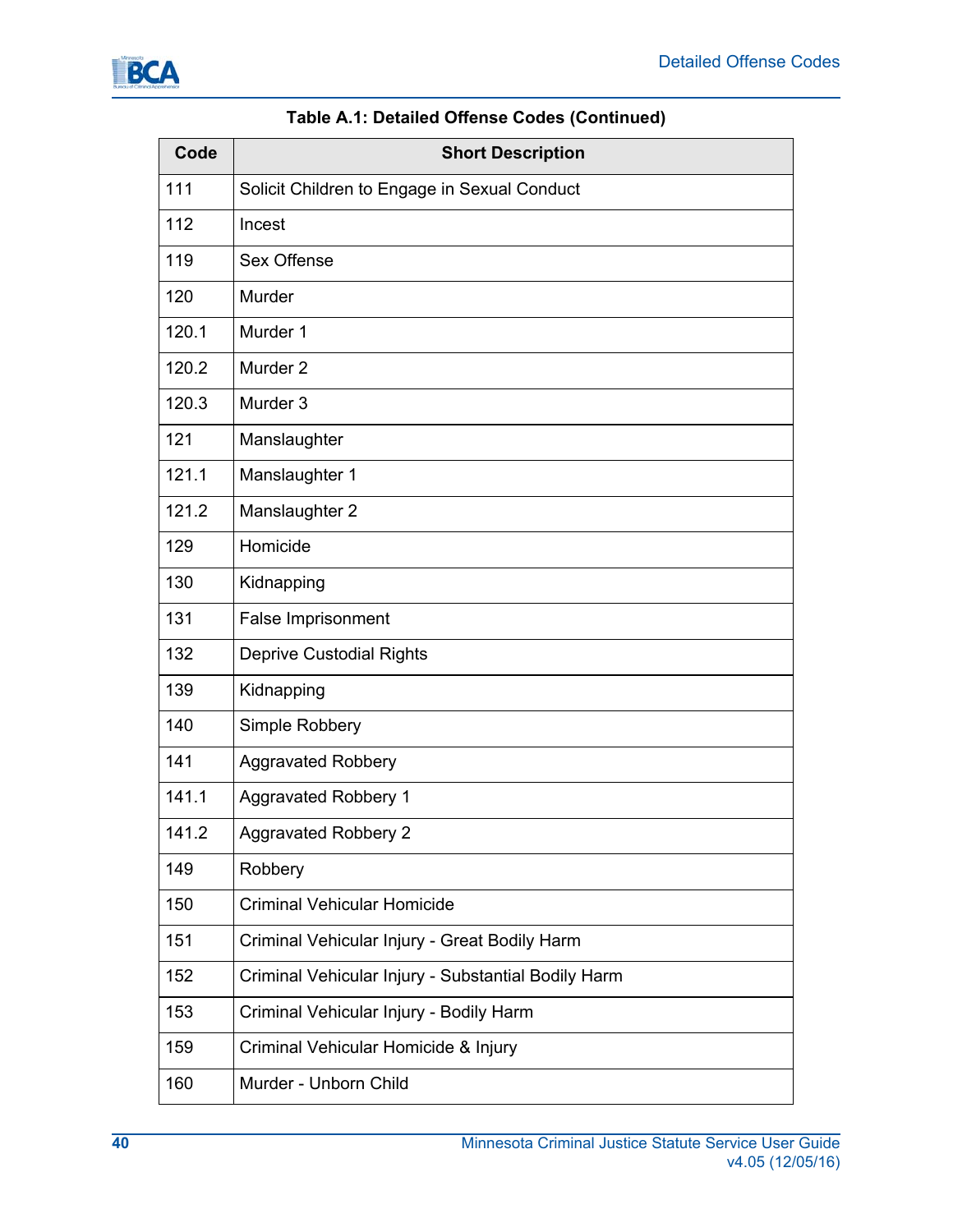

| Code   | <b>Short Description</b>                                    |
|--------|-------------------------------------------------------------|
| 160.1  | Murder 1 - Unborn Child                                     |
| 160.2  | Murder 2 - Unborn Child                                     |
| 160.3  | Murder 3 - Unborn Child                                     |
| 161    | Manslaughter - Unborn Child                                 |
| 161.1  | Manslaughter 1 - Unborn Child                               |
| 161.2  | Manslaughter 2 - Unborn Child                               |
| 162    | Assault - Unborn Child                                      |
| 162.1  | Assault 1 - Unborn Child                                    |
| 162.2  | Assault 2 - Unborn Child                                    |
| 162.3  | Assault 3 - Unborn Child                                    |
| 163    | Criminal Vehicular Homicide and Injury-Unborn Child         |
| 163.01 | Criminal Vehicular Homicide-Death, Unborn Child             |
| 163.02 | Criminal Vehicular Injury - Great Bodily Harm, Unborn Child |
| 169    | Crime Against Unborn Child                                  |
| 170    | <b>Restraining Orders</b>                                   |
| 170.01 | <b>Order for Protection</b>                                 |
| 170.02 | Harassment Restraining Order                                |
| 170.03 | Juvenile Court Restraining Order                            |
| 170.04 | Domestic Abuse No Contact Order                             |
| 171    | Harassment/Stalking                                         |
| 171.01 | Harassment/Stalking - motivated by bias                     |
| 172    | <b>Obscene/Harassing Phone Call</b>                         |
| 173    | Harassment - Letter, Telegram, or Package                   |
| 179    | Harassment/Stalking                                         |
| 190    | Drive-by Shooting                                           |
| 199    | Person Offense                                              |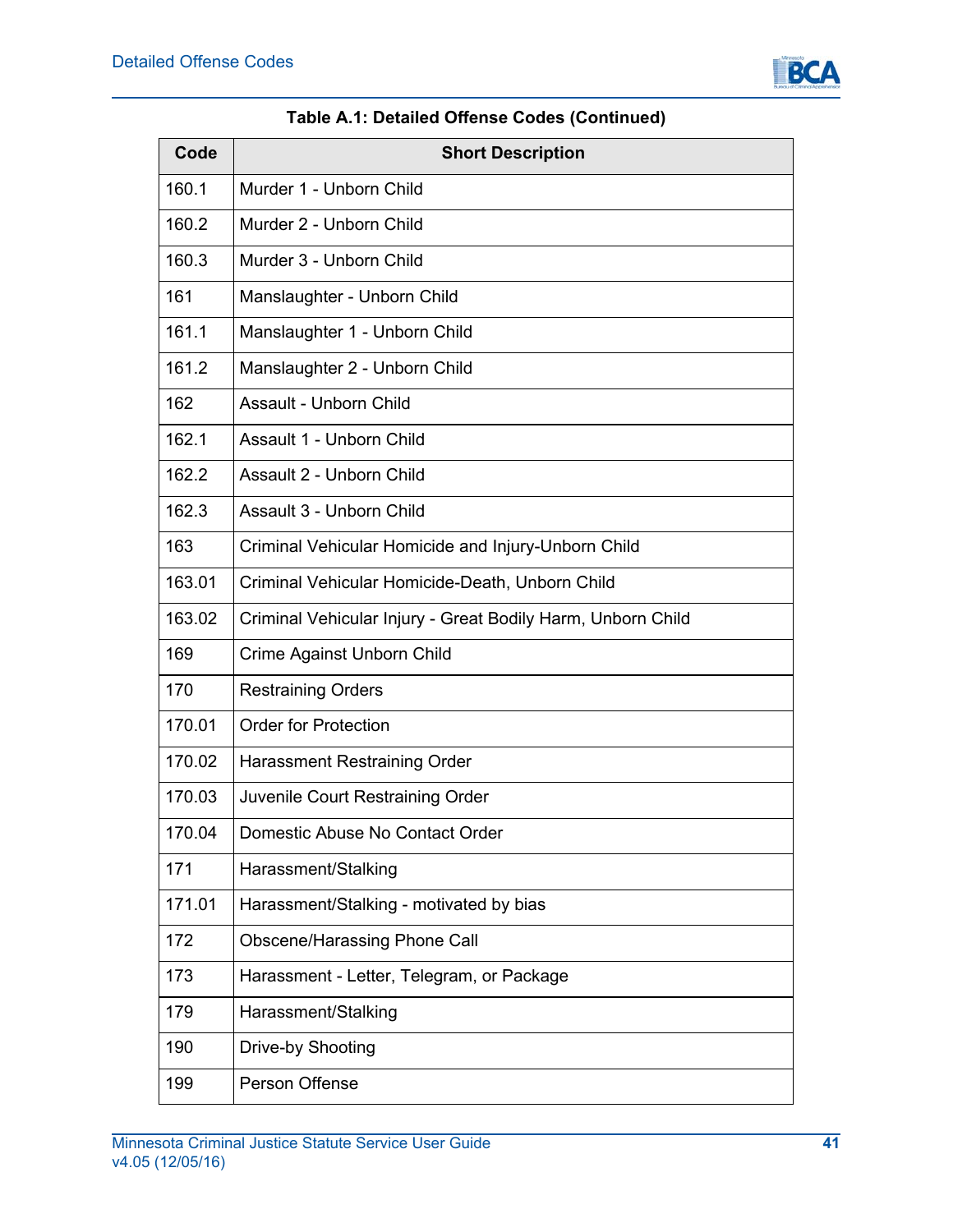

| Code   | <b>Short Description</b>             |
|--------|--------------------------------------|
| 200    | Arson 1-3                            |
| 200.1  | Arson 1                              |
| 200.2  | Arson 2                              |
| 200.3  | Arson 3                              |
| 200.4  | Arson 4                              |
| 200.5  | Arson 5                              |
| 201    | <b>Wildfire Arson</b>                |
| 202    | <b>Negligent Fires</b>               |
| 209    | <b>Arson Fires</b>                   |
| 210    | Burglary 1-4                         |
| 210.1  | <b>Burglary 1</b>                    |
| 210.2  | <b>Burglary 2</b>                    |
| 210.3  | <b>Burglary 3</b>                    |
| 210.4  | Burglary 4                           |
| 219    | <b>Burglary</b>                      |
| 220    | <b>Check Forgery</b>                 |
| 221    | <b>Cellular Phone Counterfeiting</b> |
| 221.1  | <b>Cellular Counterfeiting 1</b>     |
| 221.2  | <b>Cellular Counterfeiting 2</b>     |
| 221.3  | <b>Cellular Counterfeiting 3</b>     |
| 229    | Forgery                              |
| 230    | <b>Criminal Damage to Property</b>   |
| 230.1  | Criminal Damage to Property 1        |
| 230.2  | Criminal Damage to Property 2 - Bias |
| 230.3  | Criminal Damage to Property 3        |
| 230.31 | Criminal Damage to Property 3 - Bias |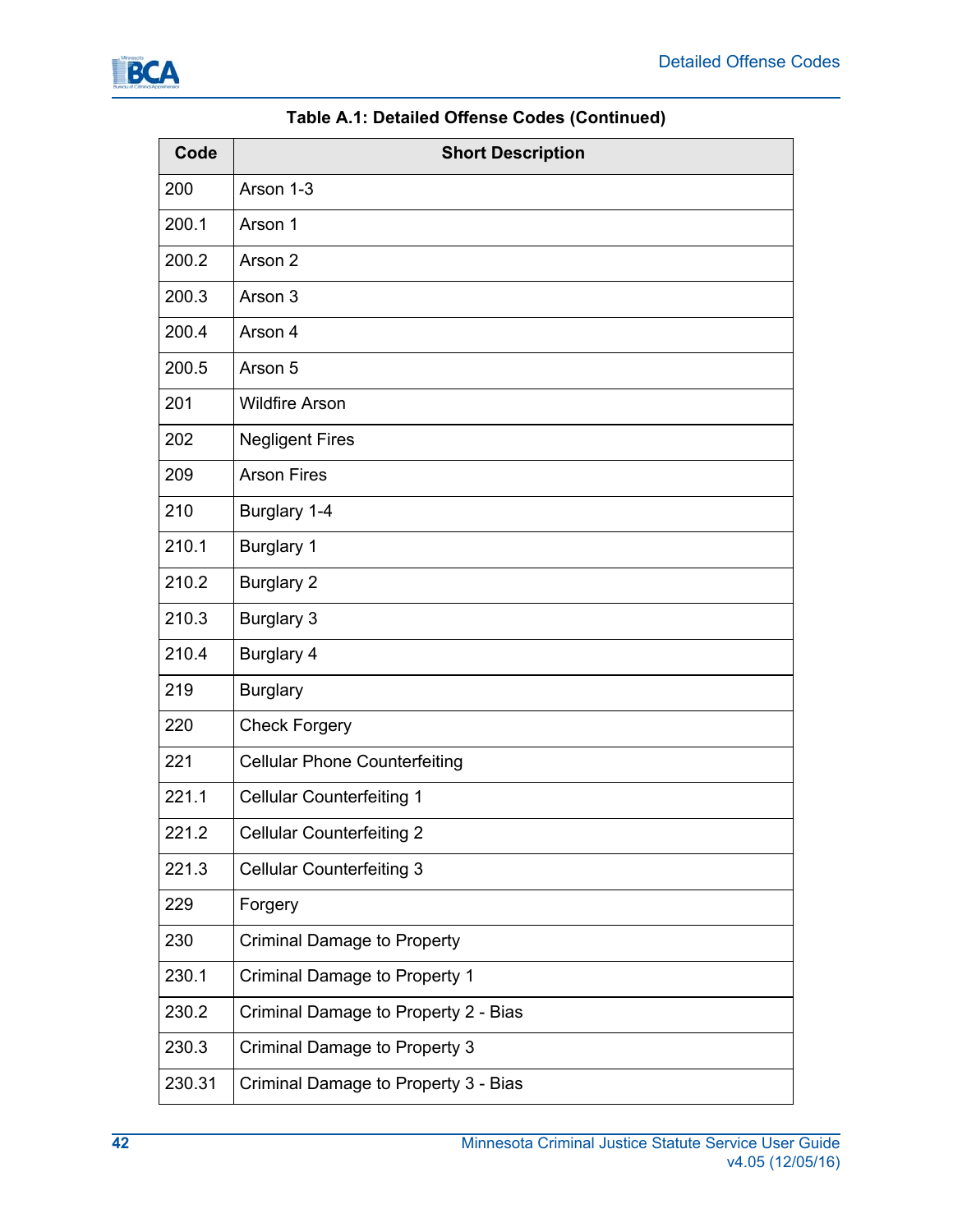

| Code    | <b>Short Description</b>                                                    |
|---------|-----------------------------------------------------------------------------|
| 230.4   | Criminal Damage to Property 4                                               |
| 231     | <b>Trespass</b>                                                             |
| 232     | <b>Computer Related Property Crime</b>                                      |
| 233     | Game/Fishing/Hunting Property Crime                                         |
| 234     | Damage to Property of Critical Public Service Facilities, Pipeline, Utility |
| 235     | Trespass on Critical Public Service Facilities, Pipeline, Utility           |
| 239     | Other Damage/Trespass Property Crime                                        |
| 240     | <b>Receiving Stolen Property</b>                                            |
| 241     | Bringing Stolen Goods into State                                            |
| 242     | Precious Metal Dealers - Stolen Property                                    |
| 243     | Pawnbrokers/Junk Dealers - Stolen Property                                  |
| 249     | <b>Stolen Property</b>                                                      |
| 250     | <b>Wrongfully Obtain Public Assistance</b>                                  |
| 251     | <b>Worker's Compensation Fraud</b>                                          |
| 252     | <b>General Assistance Fraud</b>                                             |
| 253     | <b>Unemployment Fraud</b>                                                   |
| 254     | Fraud - Federal Food Stamps                                                 |
| 255     | <b>Medical Assistance Fraud</b>                                             |
| 259     | Government Assistance Fraud/Theft                                           |
| 260     | <b>Theft Statute</b>                                                        |
| 260.001 | Theft of Movable Property                                                   |
| 260.002 | Theft of Movable Property - Legal Interest                                  |
| 260.003 | Theft by False Representation                                               |
| 260.004 | Theft by Swindle                                                            |
| 260.005 | Theft - Temporary                                                           |
| 260.006 | Theft - Finds Lost Property                                                 |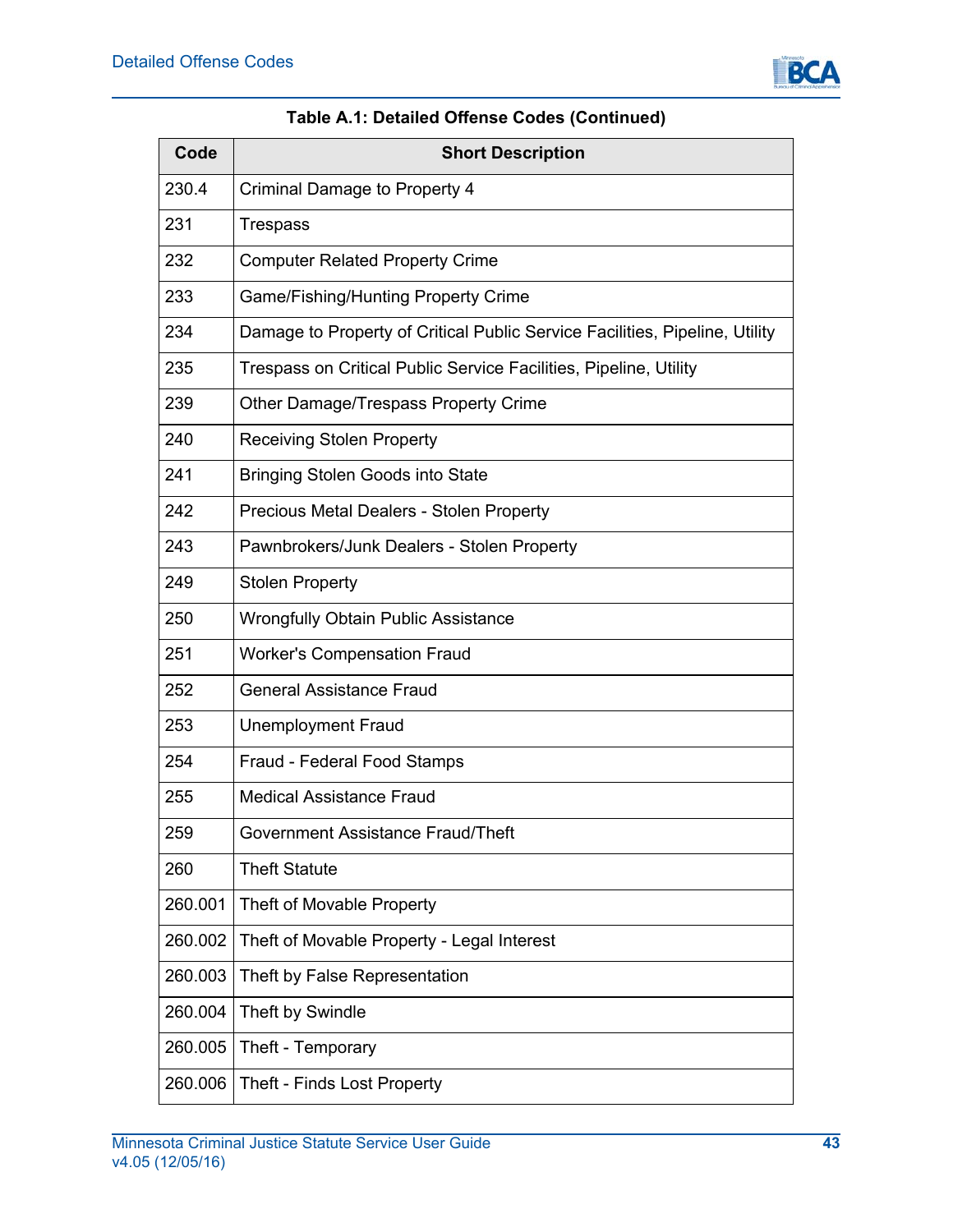

| Code    | <b>Short Description</b>                                   |
|---------|------------------------------------------------------------|
| 260.007 | Theft - Coin Operated Machine                              |
| 260.008 | <b>Theft of Trade Secret</b>                               |
| 260.009 | Theft of Leased/Rented Property                            |
| 260.01  | Theft - Alters/Removes I.D. No.                            |
| 260.011 | Theft - Alters/Removes Serial No.                          |
| 260.012 | Theft - Cable TV Services                                  |
| 260.013 | Theft - Not Pay for Services                               |
| 260.014 | Theft - Telecommunications                                 |
| 260.015 | Theft - Diversion of Corporate Property                    |
| 260.016 | Theft - Authorize or Cause Diversion of Corporate Property |
| 260.017 | Theft - Motor Vehicle Use Without Consent                  |
| 261     | <b>Financial Transaction Card Fraud</b>                    |
| 262     | <b>Identity Theft</b>                                      |
| 263     | <b>Dishonored Checks</b>                                   |
| 264     | <b>Counterfeited Intellectual Property</b>                 |
| 265     | Possession/Sale Stolen or Counterfeit Checks               |
| 266     | <b>Mail Theft</b>                                          |
| 267     | Mortgage Foreclosure Consultants Violations                |
| 269     | <b>Theft</b>                                               |
| 290     | <b>Fraudulent Trade/Commerce</b>                           |
| 291     | Tampering                                                  |
| 292     | <b>State Lottery Fraud</b>                                 |
| 293     | <b>Financial Exploitation-Vulnerable Adult</b>             |
| 294     | Poss Shoplifting Gear/Burglary Tools/Code Grabbing Devices |
| 299     | <b>Property Offense</b>                                    |
| 300     | <b>Controlled Substance Crime</b>                          |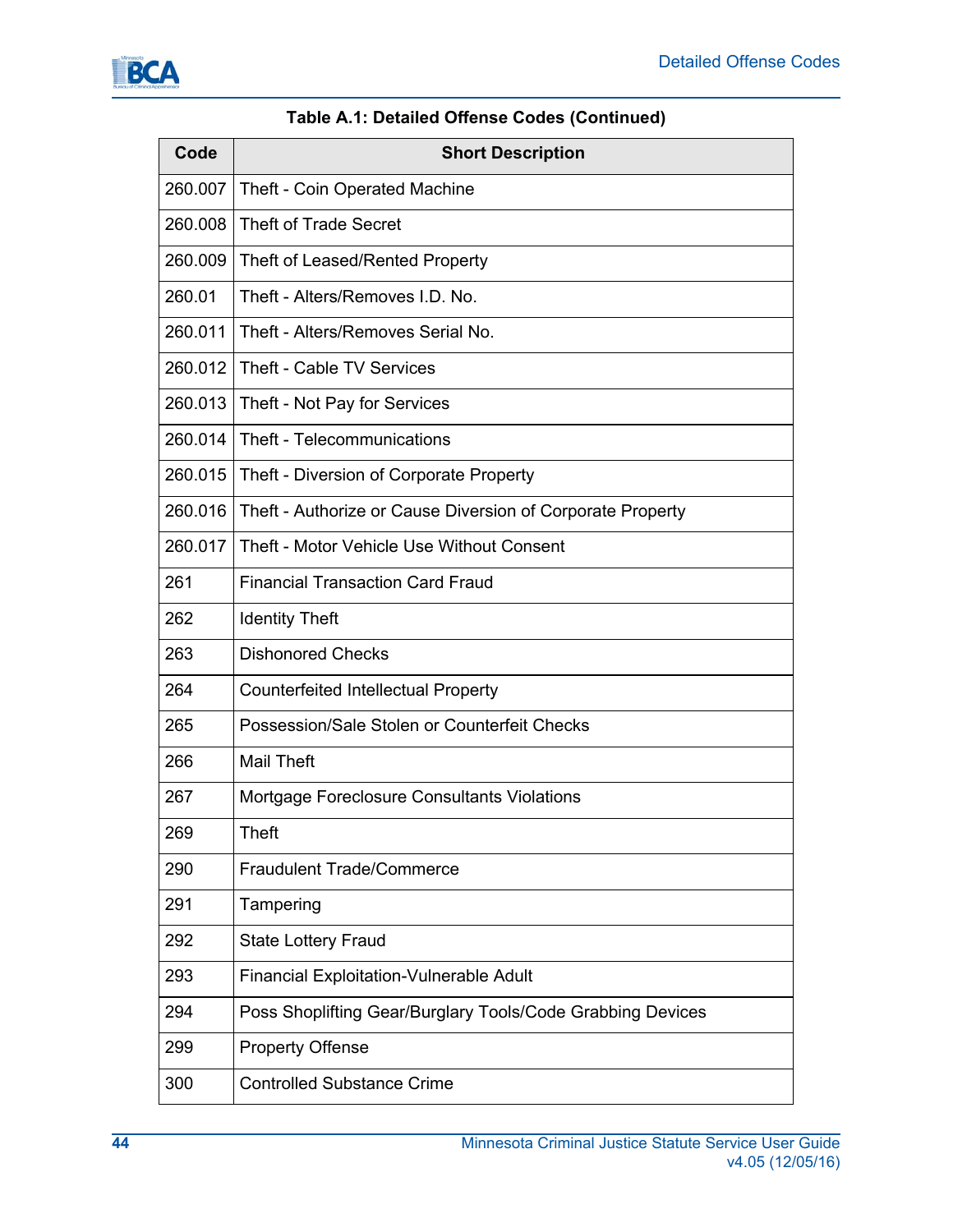

| Table A.1: Detailed Offense Codes (Continued) |  |  |
|-----------------------------------------------|--|--|
|-----------------------------------------------|--|--|

| Code   | <b>Short Description</b>                                   |
|--------|------------------------------------------------------------|
| 300.1  | Controlled Substance Crime - First Degree                  |
| 300.11 | Controlled Substance Crime - Sale, First Degree            |
| 300.12 | Controlled Substance Crime - Possession, First Degree      |
| 300.2  | Controlled Substance Crime - Second Degree                 |
| 300.21 | Controlled Substance Crime - Sale, Second Degree           |
| 300.22 | Controlled Substance Crime - Possession, Second Degree     |
| 300.3  | Controlled Substance Crime - Third Degree                  |
| 300.31 | Controlled Substance Crime - Sale, Third Degree            |
| 300.32 | Controlled Substance Crime - Possession, Third Degree      |
| 300.4  | Controlled Substance Crime - Fourth Degree                 |
| 300.41 | Controlled Substance Crime - Sale, Fourth Degree           |
| 300.42 | Controlled Substance Crime - Possession, Fourth Degree     |
| 300.5  | Controlled Substance Crime - Fifth Degree                  |
| 300.51 | Controlled Substance Crime - Sale, Fifth Degree            |
| 300.52 | Controlled Substance Crime - Possession, Fifth Degree      |
| 300.53 | Controlled Substance Crime - Fraud, Fifth Degree           |
| 300.54 | Controlled Substance Crime - Unknown, Fifth Degree         |
| 390    | <b>Import Controlled Substance</b>                         |
| 391    | Sale Simulated Controlled Substance                        |
| 392    | Anhydrous Ammonia                                          |
| 393    | Unauthorized sale of stimulant or depressant drug          |
| 399    | Drug Offense                                               |
| 400    | Driving While Impaired (DWI)                               |
| 400.01 | DWI - Alcohol                                              |
| 400.02 | <b>DWI - Controlled Substance</b>                          |
| 400.03 | DWI - Combined Alcohol/Controlled Substance/Hazardous Sub. |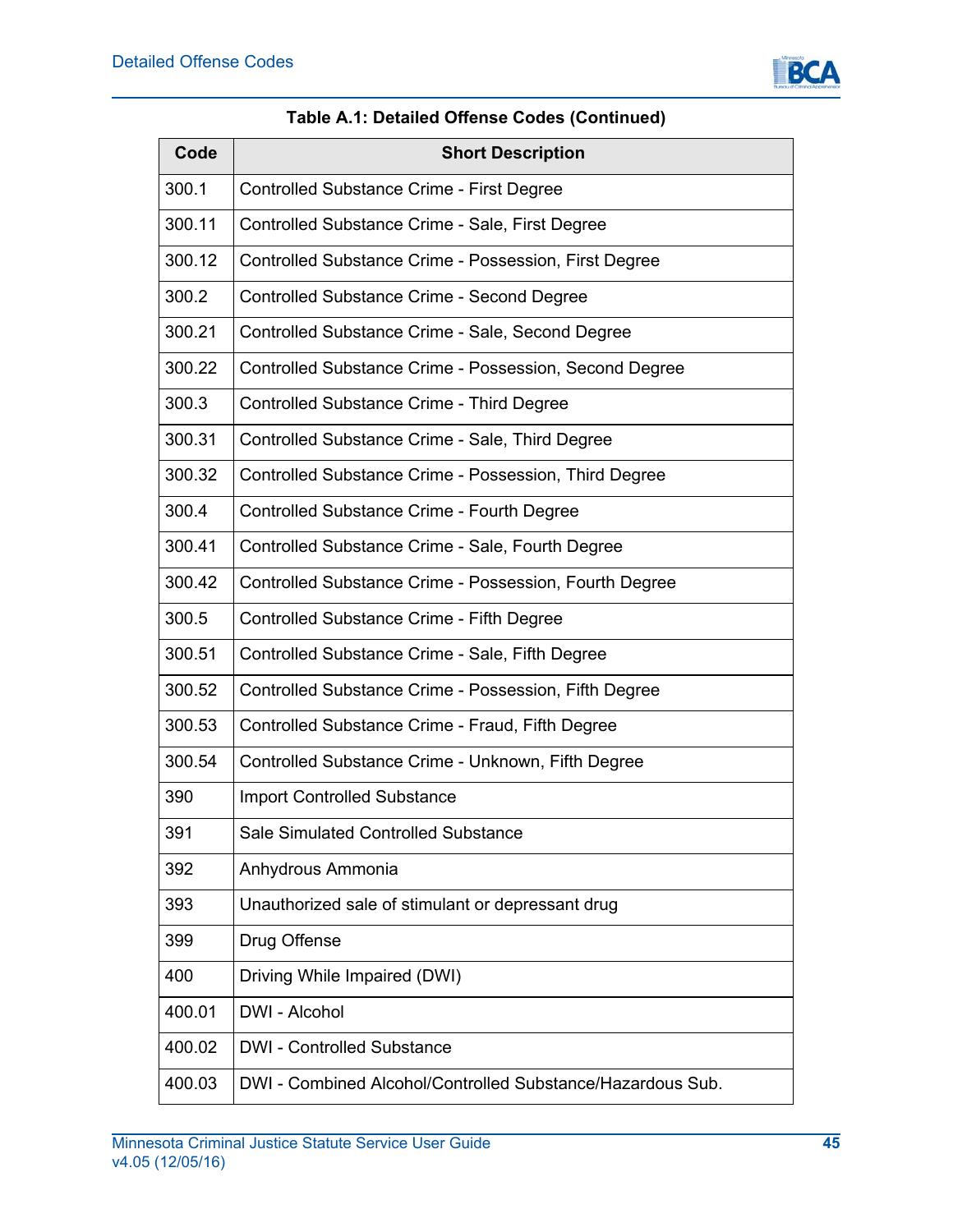

| Code   | <b>Short Description</b>                                                      |
|--------|-------------------------------------------------------------------------------|
| 400.04 | DWI - .10 or more                                                             |
| 400.05 | DWI - At or over legal blood alcohol limit within 2 hrs.                      |
| 400.06 | DWI - .20 or more within 2 hrs.                                               |
| 400.07 | <b>DWI - Hazardous Substance</b>                                              |
| 400.08 | DWI - Schedule I & II Controlled Substance Other than Marijuana               |
| 401    | <b>Commercial Vehicle DWI</b>                                                 |
| 401.02 | DWI - .04 within 2 hrs.                                                       |
| 401.04 | DWI - School bus/Head Start - Any Amount                                      |
| 401.05 | DWI - School Bus/Head Start - Gross Misdemeanor - Child Under 16              |
| 401.06 | DWI - School Bus/Head Start - Gross Misdemeanor - within 10 yrs. of<br>prior  |
| 401.07 | DWI - School Bus/Head Start - Misdemeanor                                     |
| 402    | <b>Aircraft DWI</b>                                                           |
| 402.01 | DWI - Aircraft - Alcohol                                                      |
| 402.02 | DWI - Aircraft - Controlled Substance Crime                                   |
| 402.03 | DWI - Aircraft - Combined Alcohol/Controlled Substance/Hazardous<br>Substance |
| 402.04 | DWI - Aircraft - .04 or more                                                  |
| 402.05 | DWI - Aircraft - .04 within 2 hrs.                                            |
| 402.06 | DWI - Aircraft - Hazardous Substance                                          |
| 402.07 | DWI - Aircraft - Schedule I or II                                             |
| 402.08 | DWI - Aircraft - Within 8 hrs. of consuming Alcohol/Cont. Sub.                |
| 403    | Driving While Impaired (DWI) 1-4                                              |
| 403.01 | <b>DWI - First Degree</b>                                                     |
| 403.02 | <b>DWI - Second Degree</b>                                                    |
| 403.03 | <b>DWI - Third Degree</b>                                                     |
| 403.04 | DWI - Fourth Degree                                                           |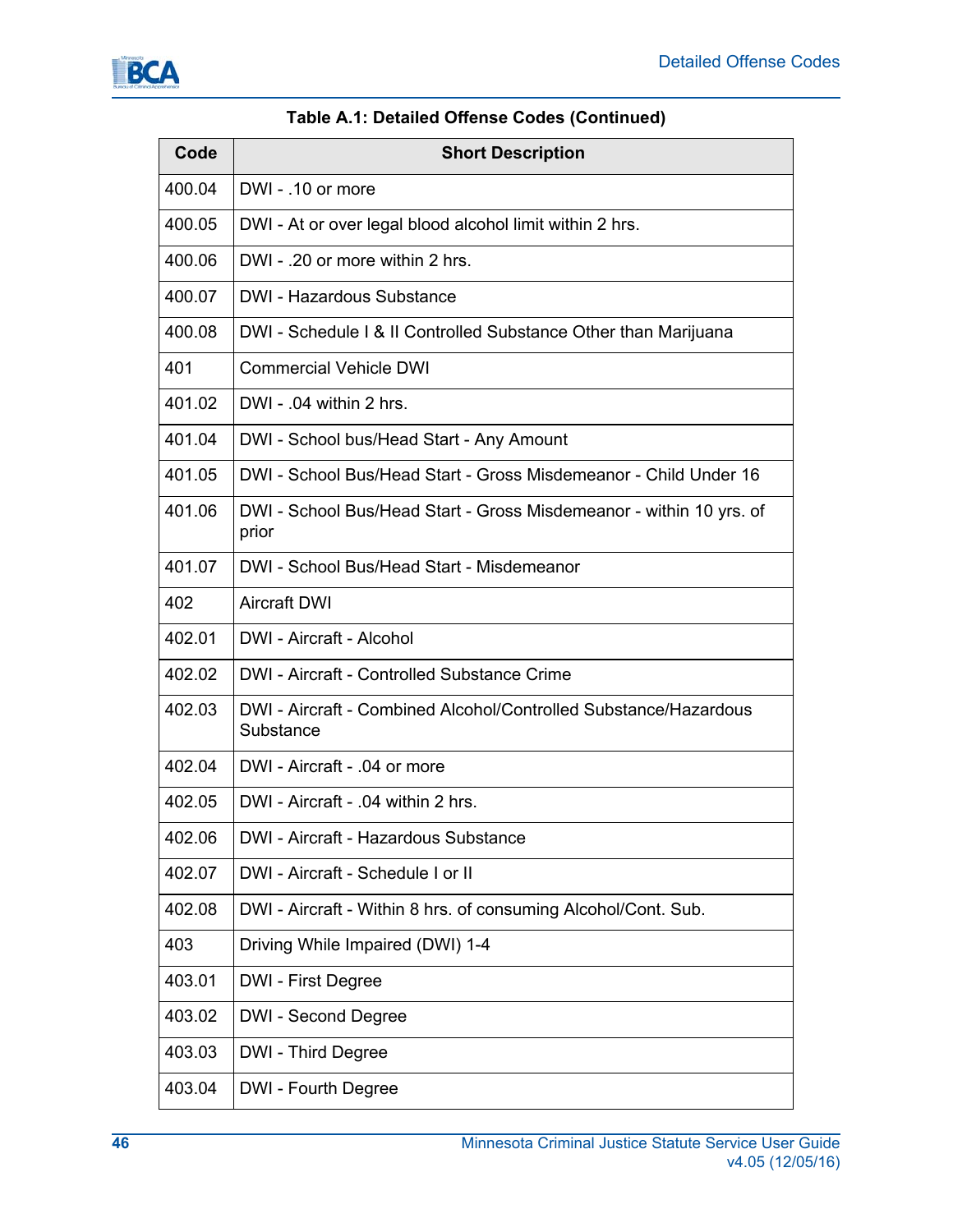

| Code   | <b>Short Description</b>                                          |
|--------|-------------------------------------------------------------------|
| 404    | Permit Other DWI/Mentally Impaired to Operate                     |
| 404.01 | DWI - Snowmobile & All-Terrain Vehicles                           |
| 404.02 | DWI - Motor Boat                                                  |
| 404.03 | DWI - Off Road/Motorized Bicycle                                  |
| 404.04 | <b>DWI - Aircraft</b>                                             |
| 405    | <b>DWI Mandatory Penalties/Consecutive Sentences</b>              |
| 405.01 | DWI Mandatory Penalties - Second Offense                          |
| 405.02 | DWI Mandatory Penalties- Third Offense                            |
| 405.03 | DWI Mandatory Penalties- Fourth Offense                           |
| 405.04 | DWI Mandatory Penalties- Fifth Offense                            |
| 405.05 | <b>DWI - Mandatory Consecutive Sentences</b>                      |
| 405.06 | DWI - Permissive Consecutive Sentences; multiple offense          |
| 405.07 | <b>DWI Mandatory Penalties-Felony</b>                             |
| 405.08 | Traffic-DWI-Penalty assessment-alcohol concentration 0.20 or more |
| 406    | Refusal to Test - Motor Vehicle and Aircraft                      |
| 406.01 | <b>Refusal to Test - Motor Vehicle</b>                            |
| 406.02 | <b>Refusal to Test - Aircraft</b>                                 |
| 409    | <b>DWI/Alcohol</b>                                                |
| 410    | <b>Obstruction of Traffic</b>                                     |
| 411    | <b>Driving Rule</b>                                               |
| 412    | <b>Stopping and Parking Provision</b>                             |
| 413    | <b>School Bus Safety</b>                                          |
| 414    | Vehicle Equipment/Safety/Inspection                               |
| 415    | Motor Vehicle Insurance Violation                                 |
| 416    | Motorcycle Provision                                              |
| 417    | Speeding                                                          |

| Table A.1: Detailed Offense Codes (Continued) |  |  |
|-----------------------------------------------|--|--|
|                                               |  |  |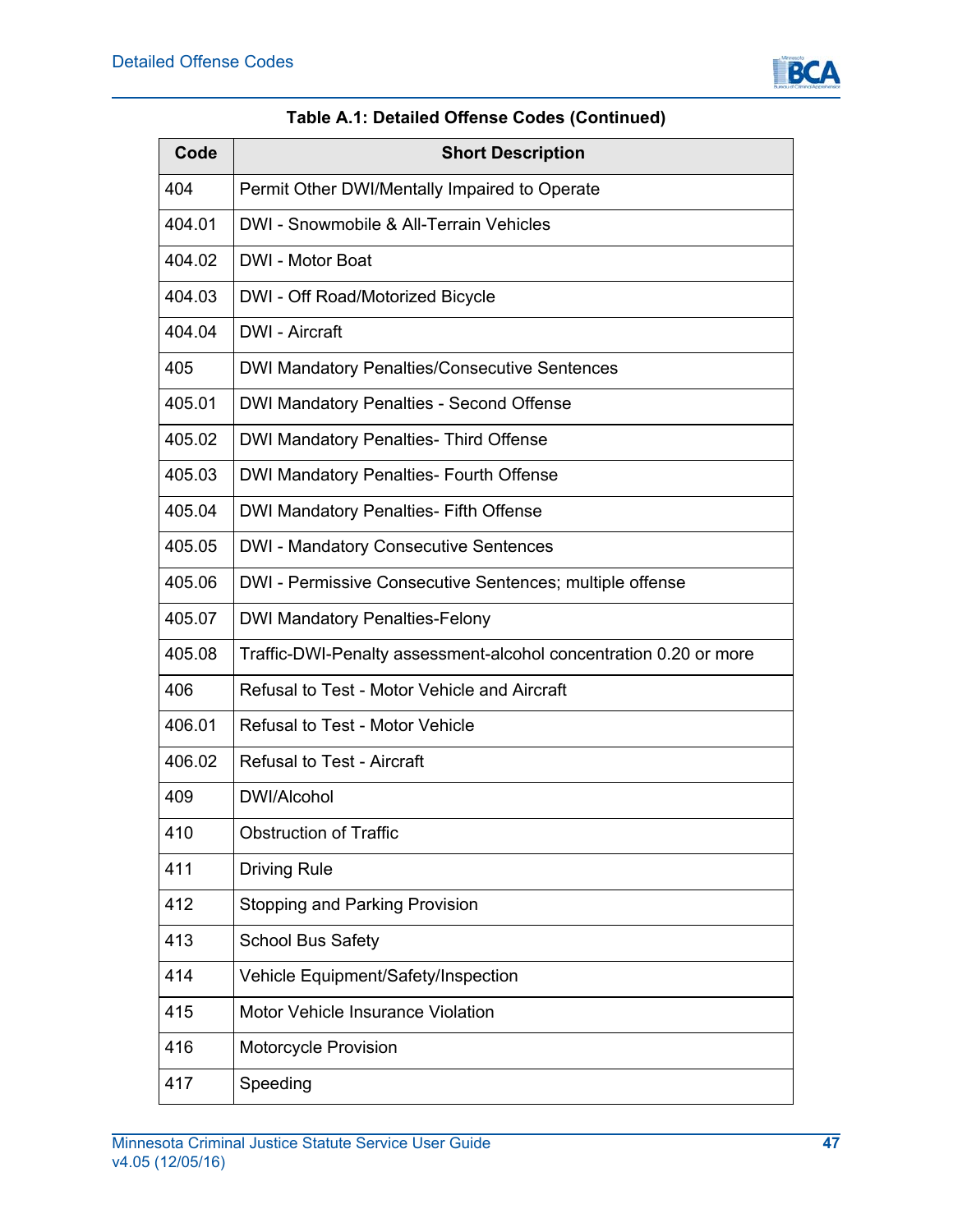

| Code  | <b>Short Description</b>                         |
|-------|--------------------------------------------------|
| 419   | <b>Traffic</b>                                   |
| 420   | <b>Motor Vehicle Registration</b>                |
| 421   | <b>Motor Vehicle Licensing</b>                   |
| 422   | <b>Motor Vehicle Title</b>                       |
| 429   | Motor Vehicle Registration/Title/Licensing/Sale  |
| 490   | Airplane/Aeronautics                             |
| 491   | <b>Off-Road Vehicle</b>                          |
| 492   | <b>Water Craft</b>                               |
| 493   | Highway/Road                                     |
| 494   | Accident                                         |
| 499   | Traffic/Transportation                           |
| 500   | Juvenile Status Offense/Child Protection (CHIPS) |
| 501   | Juvenile Truancy                                 |
| 501.1 | Juvenile Truancy - Habitual                      |
| 510   | Juvenile Runaway                                 |
| 520   | Juvenile Curfew Offense                          |
| 530   | Juvenile Tobacco Offense                         |
| 540   | Juvenile Alcohol Offense                         |
| 541   | <b>Underage Drinking and Driving</b>             |
| 550   | Juvenile Controlled Substance Offender           |
| 560   | Juvenile Traffic Offender                        |
| 580   | Juvenile Petty Offender                          |
| 590   | <b>Child Protection (CHIPS)</b>                  |
| 599   | Juvenile                                         |
| 601   | <b>Explosive/Incendiary Device</b>               |
| 610   | Not to Possess Firearm                           |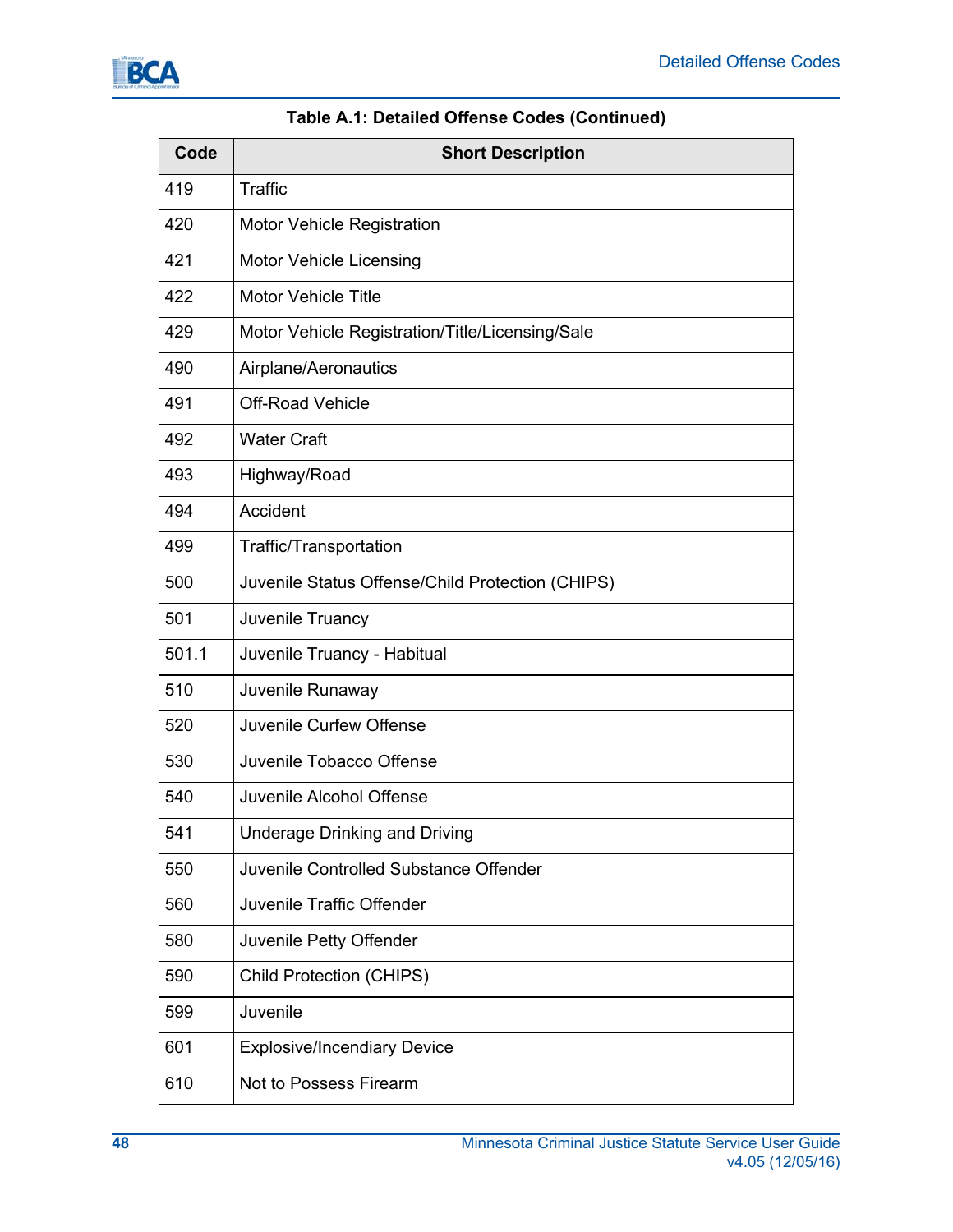

| Code | <b>Short Description</b>                                                                            |
|------|-----------------------------------------------------------------------------------------------------|
| 611  | Not to Possess Firearm-Juvenile                                                                     |
| 612  | Not to Possess Firearm-Convicted Crime of Violence                                                  |
| 625  | Ineligible to receive, ship, or transport pistol or semiautomatic military-<br>style assault weapon |
| 630  | <b>Illegal Firearm/Ammunition</b>                                                                   |
| 640  | <b>Firearm Transfer</b>                                                                             |
| 645  | <b>Weapon without Permit</b>                                                                        |
| 650  | <b>Tear Gas/Electronic Incapacitation Device</b>                                                    |
| 660  | Firearm Transfer/Silencers Prohibited-Felony                                                        |
| 661  | Furnishing Dangerous Weapon to Minors-Felony                                                        |
| 662  | Furnishing Dangerous Weapon-Felony                                                                  |
| 663  | Possession Dangerous Weapon on School Property                                                      |
| 664  | Possession Dangerous Weapon in Court House or State Building-Felony                                 |
| 665  | Dangerous Weapons-Misdemeanors and Gross Misdemeanors                                               |
| 666  | Firearm Removal or Alteration of Serial Number                                                      |
| 667  | <b>Weapon of Mass Destruction</b>                                                                   |
| 668  | <b>Prohibited Substances</b>                                                                        |
| 699  | Weapon Offense                                                                                      |
| 900  | Child Neglect/Child Endangerment                                                                    |
| 901  | Non-Support of Spouse or Child                                                                      |
| 902  | <b>Contribute Delinquency Minor</b>                                                                 |
| 903  | Contribute to Need for Child Protection                                                             |
| 909  | <b>Crime Against Family</b>                                                                         |
| 910  | <b>Health Care Regulation</b>                                                                       |
| 911  | <b>Environmental Regulation</b>                                                                     |
| 912  | Occupational Health and Safety                                                                      |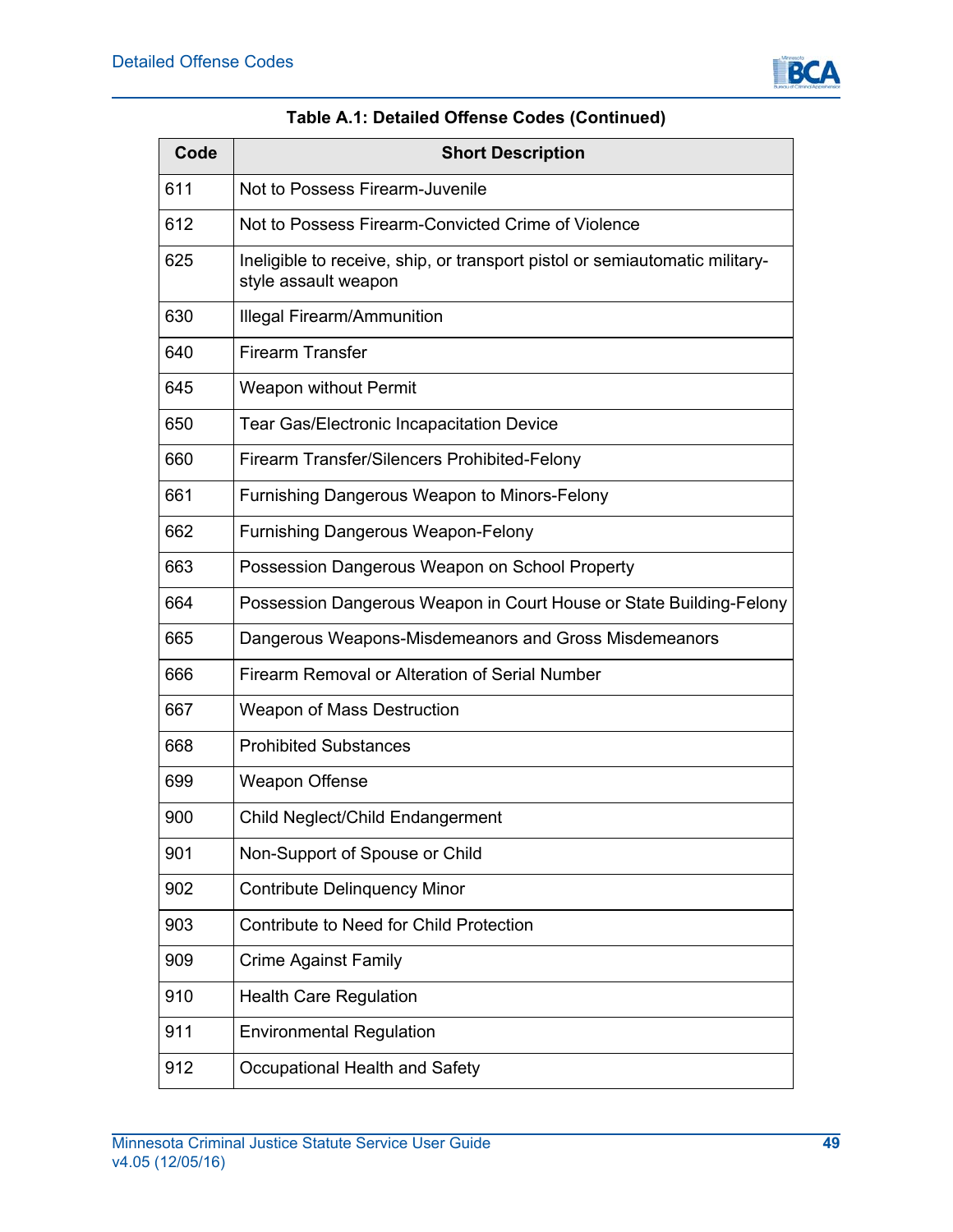

| Code   | <b>Short Description</b>                  |
|--------|-------------------------------------------|
| 913    | <b>Health and Safety</b>                  |
| 914    | Liquor                                    |
| 915    | <b>Violation of Reporting Requirement</b> |
| 916    | <b>Tobacco</b>                            |
| 918    | Railroads/Transit Facilities/Providers    |
| 919    | Public Health/Safety/Environment          |
| 920    | Misconduct Affecting Public Official      |
| 920.01 | Misconduct by Public Official             |
| 921    | <b>Taxes</b>                              |
| 922    | Violation of Regulation/Licensing Rule    |
| 923    | Election & Campaign Regulation            |
| 924    | <b>Public Information Data Practices</b>  |
| 929    | <b>Crime Against Government</b>           |
| 930    | <b>Disorderly House</b>                   |
| 931    | <b>Riot</b>                               |
| 931.1  | Riot 1                                    |
| 931.2  | Riot 2                                    |
| 931.3  | Riot <sub>3</sub>                         |
| 932    | <b>Disorderly Conduct</b>                 |
| 933    | Interference with Privacy                 |
| 934    | Interference with Communication           |
| 937    | <b>Disturbing Peace</b>                   |
| 938    | <b>Disturbing Privacy</b>                 |
| 939    | <b>Disturbing Peace/Privacy</b>           |
| 940    | Pari Mutual Gambling                      |
| 941    | <b>State Lottery</b>                      |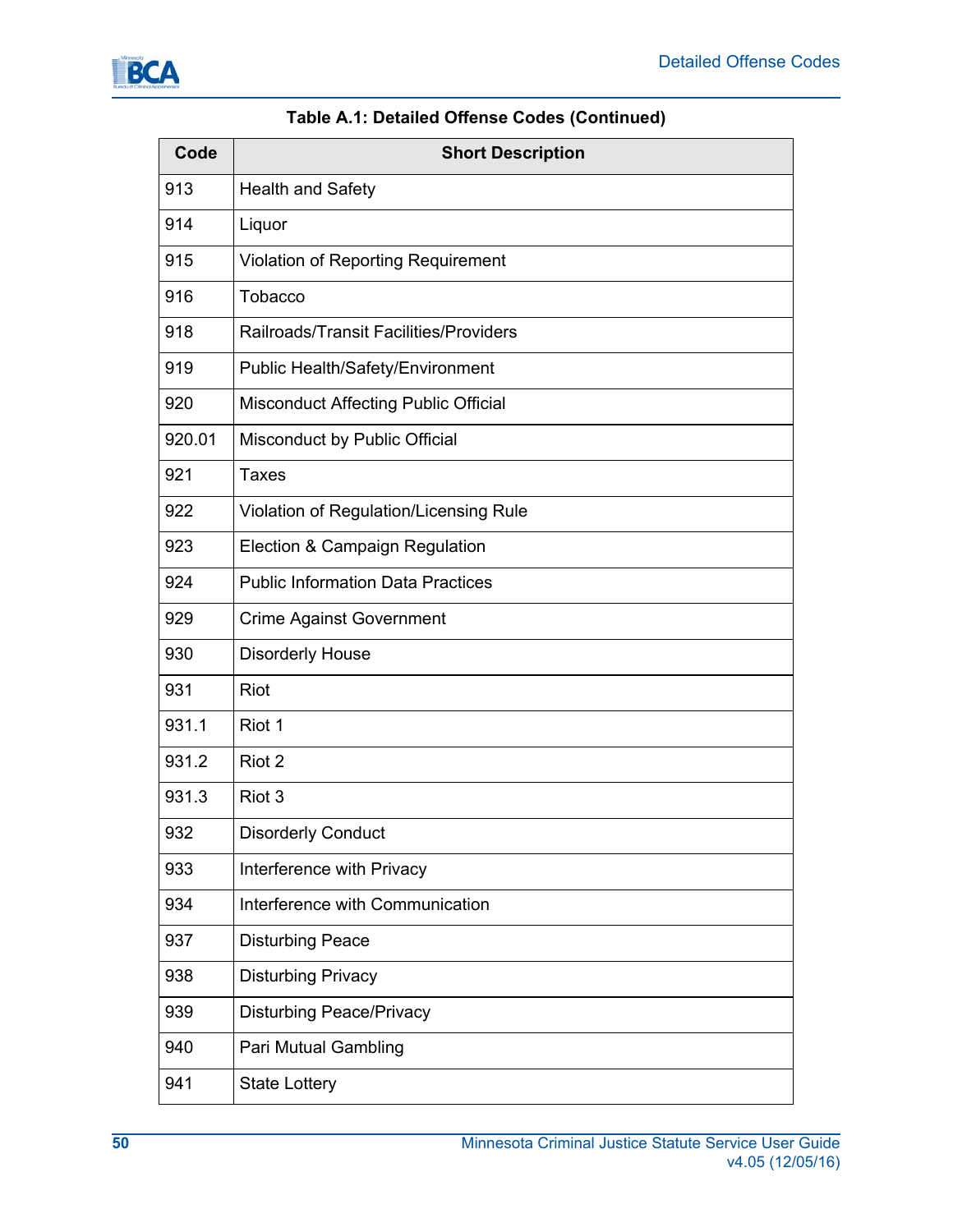

| Code   | <b>Short Description</b>                             |  |  |  |
|--------|------------------------------------------------------|--|--|--|
| 949    | Gambling                                             |  |  |  |
| 950    | Prostitution                                         |  |  |  |
| 951    | <b>Indecent Exposure</b>                             |  |  |  |
| 952    | <b>Obscene Materials</b>                             |  |  |  |
| 953    | <b>Minors in Sexual Materials</b>                    |  |  |  |
| 953.01 | Minors in Sexual Materials - Use                     |  |  |  |
| 953.02 | Minors in Sexual Materials - Possess/Disseminate     |  |  |  |
| 954    | <b>Harmful Materials to Minors</b>                   |  |  |  |
| 959    | <b>Sex Related</b>                                   |  |  |  |
| 960    | <b>Explosive/Incendiary Device</b>                   |  |  |  |
| 961    | Not to Possess Firearm                               |  |  |  |
| 961.01 | Not to Possess Firearm - Juvenile                    |  |  |  |
| 961.02 | Not to Possess Firearm - Convicted Crime of Violence |  |  |  |
| 962    | <b>Illegal Firearm/Ammunition</b>                    |  |  |  |
| 963    | <b>Firearm Transfer</b>                              |  |  |  |
| 964    | <b>Weapon without Permit</b>                         |  |  |  |
| 965    | Tear Gas/Electronic Incapacitation Device            |  |  |  |
| 966    | <b>Firearm Discharge</b>                             |  |  |  |
| 967    | Carry Pistol under the Influence                     |  |  |  |
| 969    | Weapon                                               |  |  |  |
| 970    | <b>Judicial Process</b>                              |  |  |  |
| 970.01 | Perjury                                              |  |  |  |
| 970.02 | Tampering                                            |  |  |  |
| 970.03 | Contempt                                             |  |  |  |
| 970.04 | Failure to Appear                                    |  |  |  |
| 971    | Escape/Fleeing                                       |  |  |  |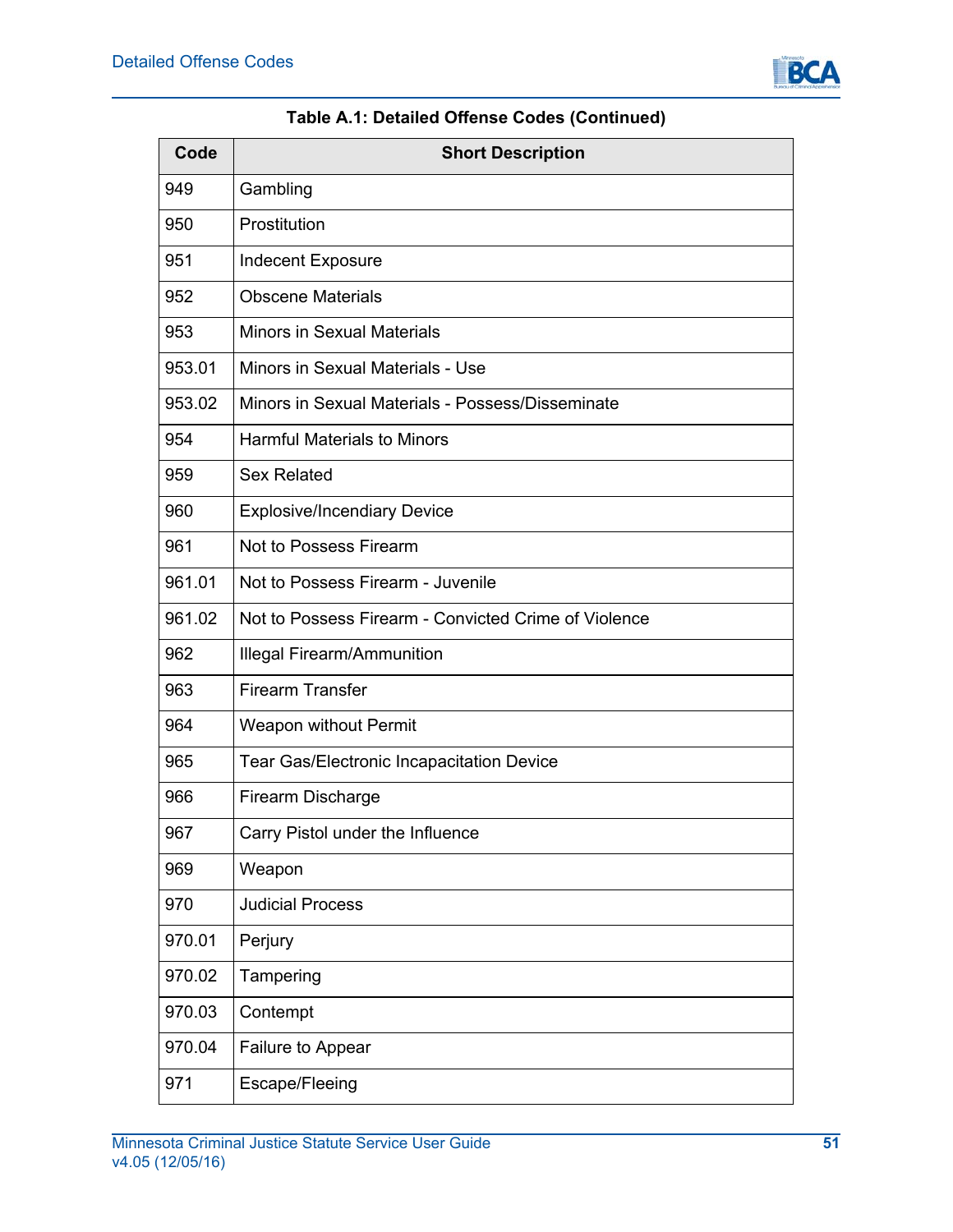

| Code   | <b>Short Description</b>                   |  |  |  |
|--------|--------------------------------------------|--|--|--|
| 971.01 | <b>Escape</b>                              |  |  |  |
| 971.02 | Fleeing                                    |  |  |  |
| 972    | Prison/Jails                               |  |  |  |
| 972.01 | Contraband                                 |  |  |  |
| 973    | Misconduct by Justice Official             |  |  |  |
| 974    | <b>Obstruction of Justice</b>              |  |  |  |
| 974.01 | Aiding an Offender                         |  |  |  |
| 974.02 | <b>Obstruction of Legal Process</b>        |  |  |  |
| 974.03 | <b>Adult Protection</b>                    |  |  |  |
| 975    | Attempt                                    |  |  |  |
| 976    | Conspiracy                                 |  |  |  |
| 977    | Failure of Predatory Offenders to Register |  |  |  |
| 979    | <b>Administration of Justice</b>           |  |  |  |
| 990    | <b>Animal Welfare</b>                      |  |  |  |
| 991    | Fish and Game (Other)                      |  |  |  |
| 991.01 | <b>Alcohol Related Fish and Game</b>       |  |  |  |
| 992    | <b>Employer Misconduct</b>                 |  |  |  |
| 997    | Crimes in Furtherance of Terrorism         |  |  |  |
| 998    | Crime for Benefit of Gang                  |  |  |  |
| 999    | Miscellaneous                              |  |  |  |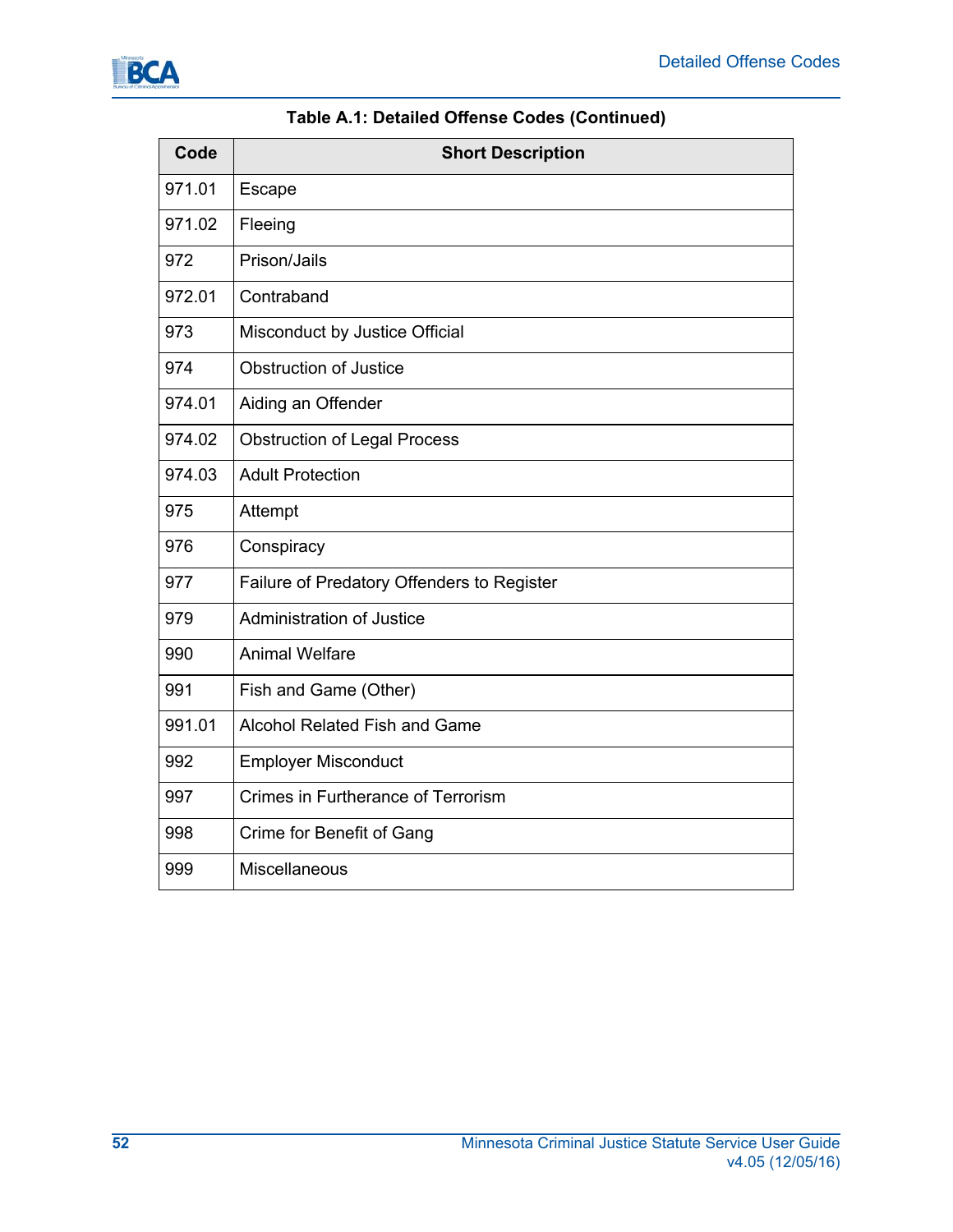

## **Offense Summary Codes**

| Code      | <b>Short Description</b>                                         |  |  |
|-----------|------------------------------------------------------------------|--|--|
| A         | Assault                                                          |  |  |
| <b>AD</b> | <b>Assault - Domestic</b>                                        |  |  |
| B         | <b>Burglary</b>                                                  |  |  |
| С         | Counterfeiting, Fraud, etc.                                      |  |  |
| D         | <b>Drugs</b>                                                     |  |  |
| Е         | Escape/Fight                                                     |  |  |
| F         | Arson                                                            |  |  |
| G         | Gambling                                                         |  |  |
| H         | Homicide                                                         |  |  |
| I         | <b>Crimes Against Family</b>                                     |  |  |
| J         | Traffic/Accidents (excluding DWI)                                |  |  |
| JA        | Criminal Vehicular Operation (death or bodily harm) <sup>a</sup> |  |  |
| JD        | <b>DWI</b>                                                       |  |  |
| JH        | Criminal Vehicular Operation (death)                             |  |  |
| K         | Kidnapping                                                       |  |  |
| L         | <b>Criminal Sexual Conduct</b>                                   |  |  |
| M         | Other/Status/Miscellaneous                                       |  |  |
| N         | Disturbing the Peace/Privacy                                     |  |  |
| <b>NA</b> | Harassment/Stalking/Bias                                         |  |  |
| O         | Obscenity                                                        |  |  |

#### **Table B.1: Offense Summary Codes**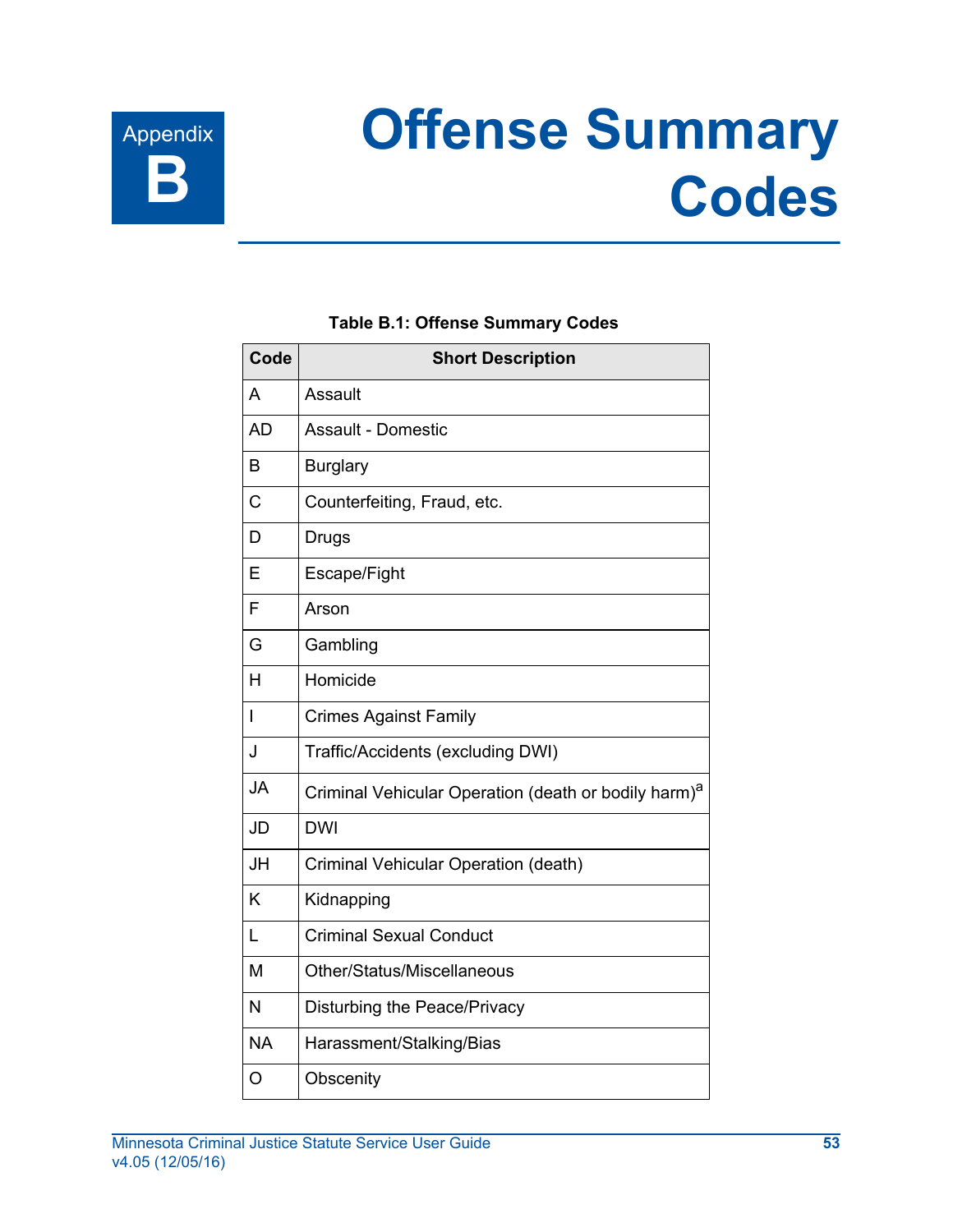

| Code      | <b>Short Description</b>                 |  |
|-----------|------------------------------------------|--|
| <b>OP</b> | <b>Other Person</b>                      |  |
| P         | <b>Property Damage</b>                   |  |
| Q         | <b>Stolen Property</b>                   |  |
| R         | Robbery                                  |  |
| T         | Theft                                    |  |
| V         | <b>Vehicle Theft</b>                     |  |
| W         | Weapons                                  |  |
| X         | Crimes Against Administration of Justice |  |
| Y         | <b>Crimes Against Government</b>         |  |
| Z         | Sex-Related (Prostitution)               |  |

**Table B.1: Offense Summary Codes (Continued)**

a. In 2007, the Legislature combined Criminal Vehicular Homicide and Criminal Vehicular Injury into Criminal Vehicular Homicide or Operation. The penalty denoted homicide or operation. All codes were recoded to JA to account for this.

In 2014, the Legislature split the offenses apart. Homicides will be correct using JH. Bodily Harm will be correct using JA.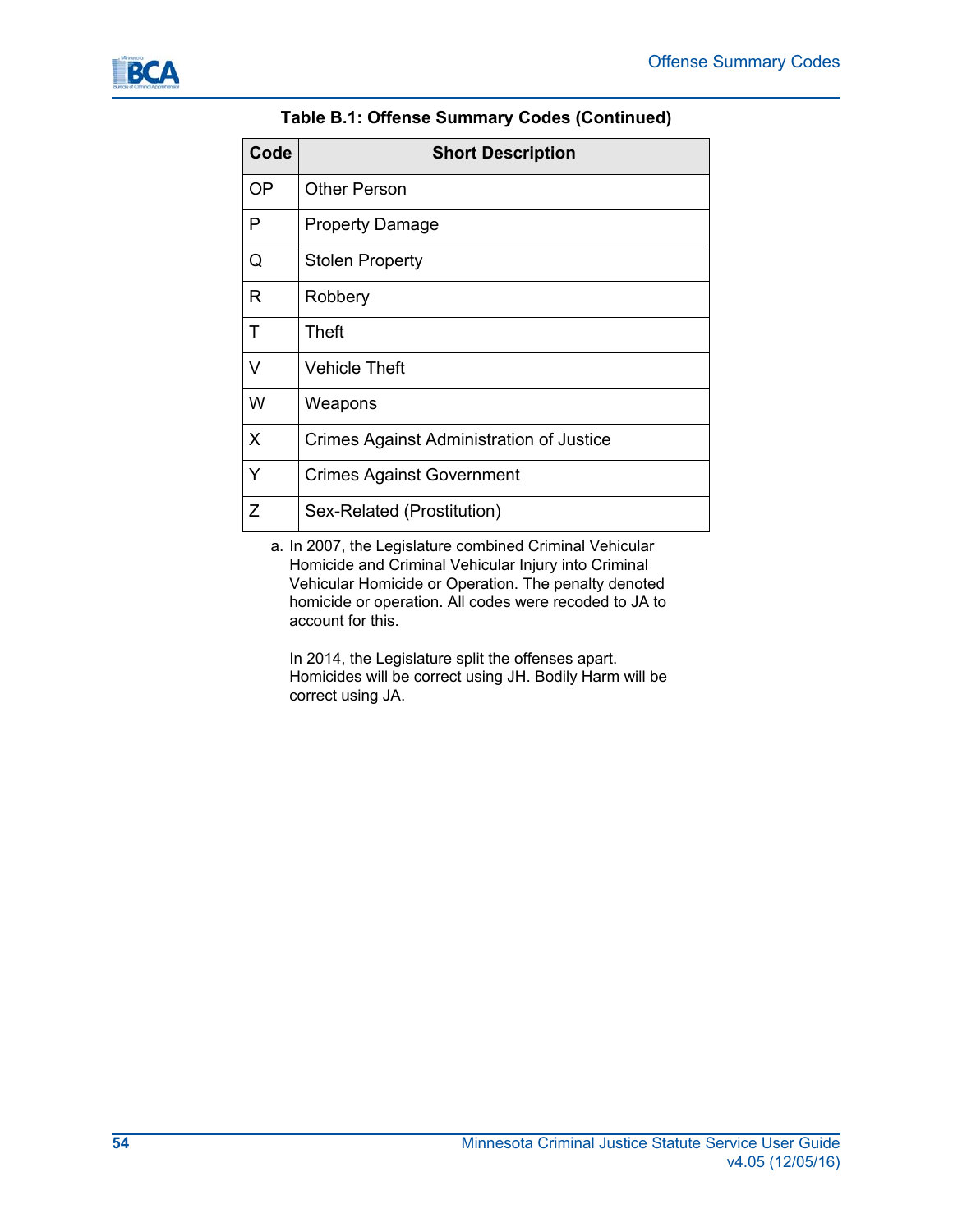

# **Rankings of Offense Summary Codes**

## **C.1 2005 List**

#### **Table C.1: 2005 Ranking of Offense Summary Codes**

| Rank           | Code      | <b>Short Description</b>                                         |
|----------------|-----------|------------------------------------------------------------------|
| $\mathbf{1}$   | H         | Homicide                                                         |
| $\overline{2}$ | <b>JH</b> | Criminal Vehicular Operation (death)                             |
| 3              | L         | <b>Criminal Sexual Conduct</b>                                   |
| 4              | K         | Kidnapping                                                       |
| 5              | <b>AD</b> | <b>Assault - Domestic</b>                                        |
| 6              | A         | Assault                                                          |
| $\overline{7}$ | <b>JA</b> | Criminal Vehicular Operation (death or bodily harm) <sup>a</sup> |
| 8              | R         | Robbery                                                          |
| 9              | <b>OP</b> | <b>Other Person</b>                                              |
| 10             | <b>NA</b> | Harassment/Stalking/Bias                                         |
| 11             | W         | Weapons                                                          |
| 12             | F         | Arson                                                            |
| 13             | JD        | <b>DWI</b>                                                       |
| 14             | D         | Drugs                                                            |
| 15             | B         | <b>Burglary</b>                                                  |
| 16             | I         | <b>Crimes Against Family</b>                                     |
| 17             | E         | Escape/Fight                                                     |
| 18             | X         | <b>Crimes Against Administration of Justice</b>                  |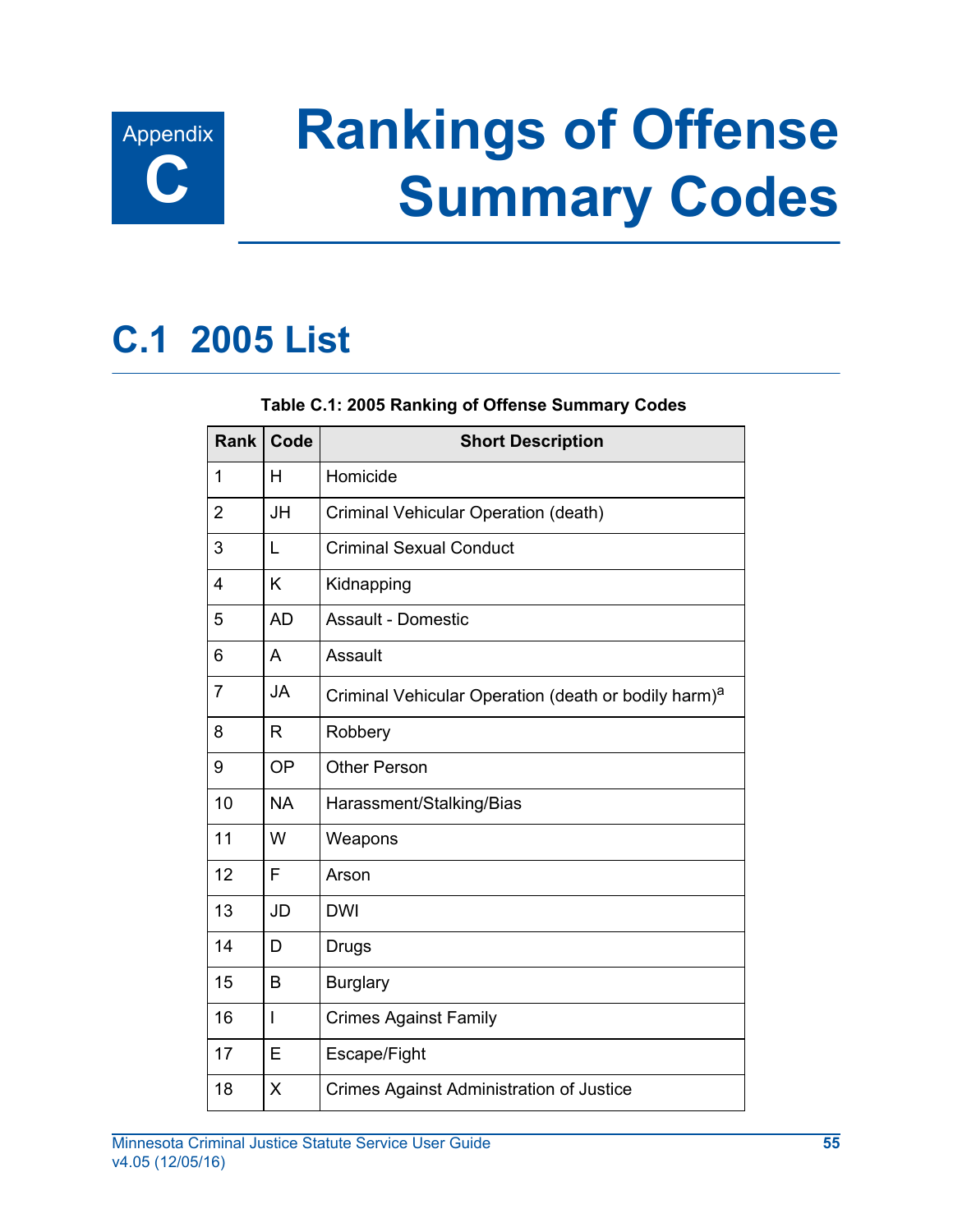

| <b>Rank</b> | Code | <b>Short Description</b>          |
|-------------|------|-----------------------------------|
| 19          | Y    | <b>Crimes Against Government</b>  |
| 20          | Z    | Sex-Related (Prostitution)        |
| 21          | O    | Obscenity                         |
| 22          | V    | <b>Vehicle Theft</b>              |
| 23          | C    | Counterfeiting, Fraud, etc.       |
| 24          | т    | Theft                             |
| 25          | P    | <b>Property Damage</b>            |
| 26          | Q    | <b>Stolen Property</b>            |
| 27          | N    | Disturbing the Peace/Privacy      |
| 28          | J    | Traffic/Accidents (excluding DWI) |
| 29          | G    | Gambling                          |
| 30          | M    | Other/Status/Miscellaneous        |

#### **Table C.1: 2005 Ranking of Offense Summary Codes (Continued)**

a. In 2007, the Legislature combined Criminal Vehicular Homicide and Criminal Vehicular Injury into Criminal Vehicular Homicide or Operation. The penalty denoted homicide or operation. All codes were recoded to JA to account for this.

In 2014, the Legislature split the offenses apart. Homicides will be correct using JH. Bodily Harm will be correct using JA.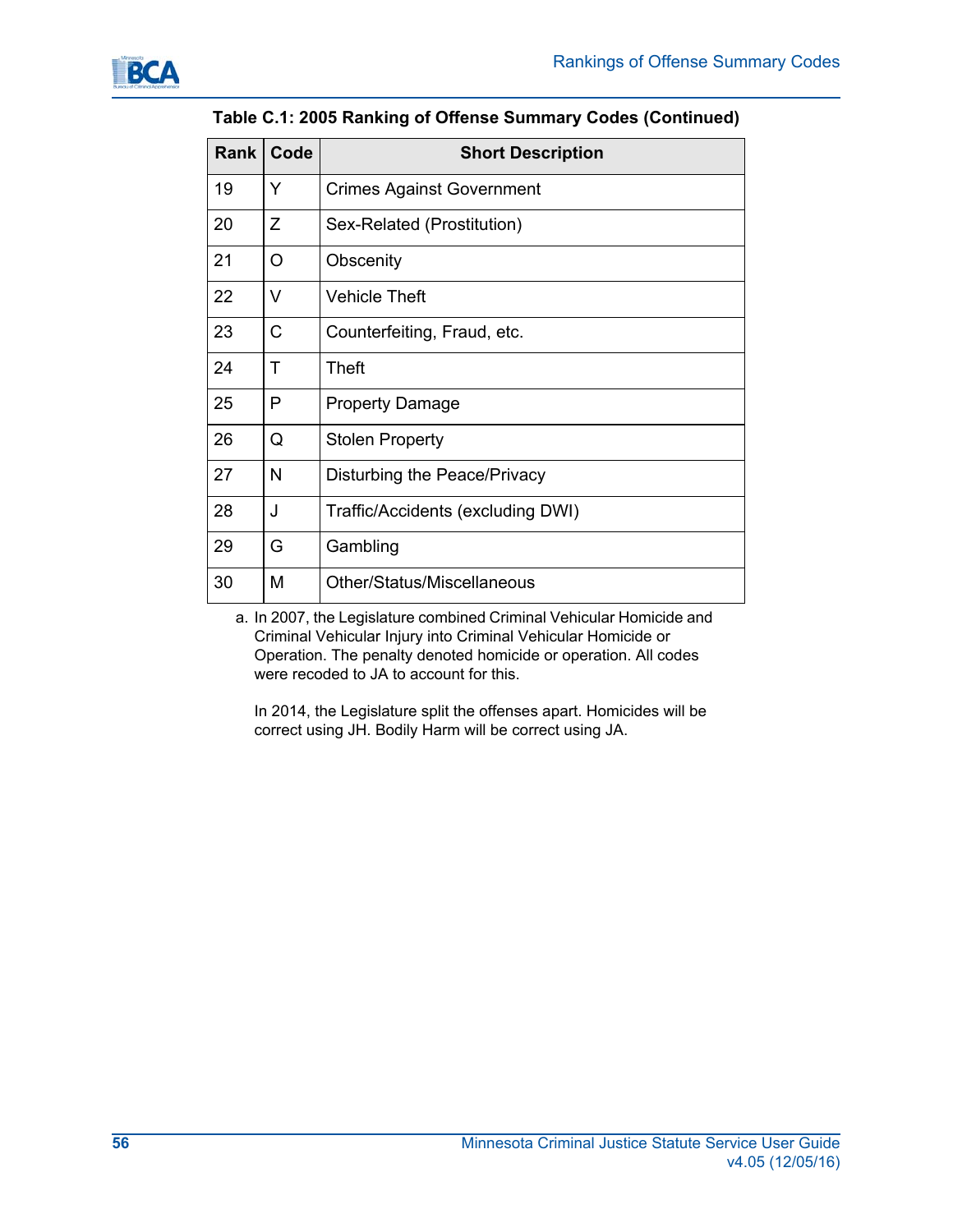

### **C.2 1994-2004 List**

#### **Table D: 1994-2004 Ranking of Offense Summary Codes**

|                | Rank   Code    | <b>Short Description</b>                        |
|----------------|----------------|-------------------------------------------------|
| 1              | н              | Homicide                                        |
| 2              | L              | <b>Criminal Sexual Conduct</b>                  |
| 3              | K              | Kidnapping                                      |
| 4              | A              | Assault                                         |
| 5              | $\mathsf{R}$   | Robbery                                         |
| 6              | F              | Arson                                           |
| $\overline{7}$ | Е              | Escape/Fight                                    |
| 8              | B              | <b>Burglary</b>                                 |
| 9              | D              | Drugs                                           |
| 10             | X              | <b>Crimes Against Administration of Justice</b> |
| 11             | Y              | <b>Crimes Against Government</b>                |
| 12             | JD             | <b>DWI</b>                                      |
| 13             | O              | Obscenity                                       |
| 14             | Z              | Sex-Related (Prostitution)                      |
| 15             | $\overline{1}$ | <b>Crimes Against Family</b>                    |
| 16             | V              | <b>Vehicle Theft</b>                            |
| 17             | T              | <b>Theft</b>                                    |
| 18             | U              | <b>Theft-Related</b>                            |
| 19             | C              | Counterfeiting, Fraud, etc.                     |
| 20             | P              | <b>Property Damage</b>                          |
| 21             | Q              | <b>Stolen Property</b>                          |
| 22             | J              | Traffic/Accidents (excluding DWI)               |
| 23             | W              | Weapons                                         |
| 24             | N              | Disturbing the Peace/Privacy                    |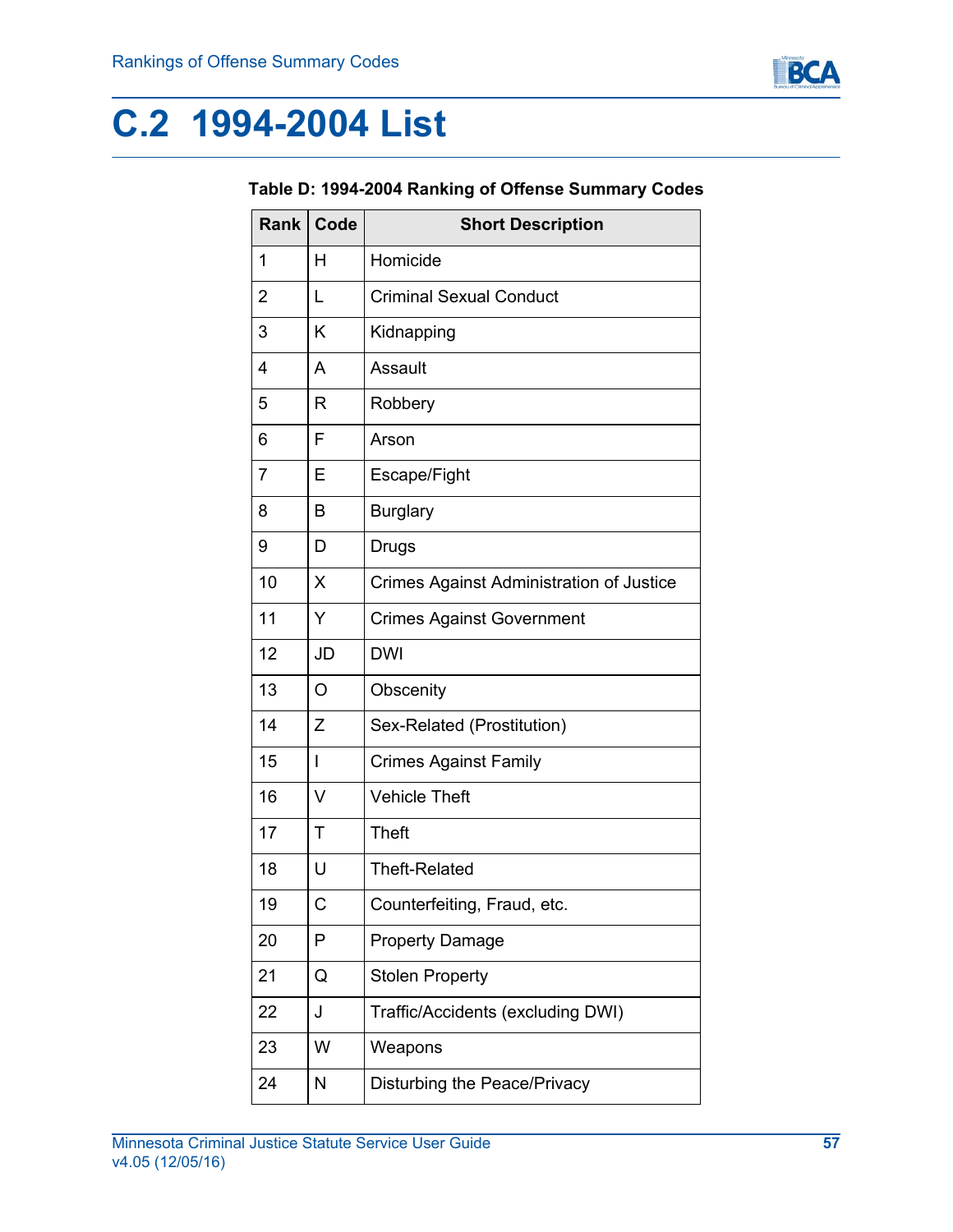

#### **Table D: 1994-2004 Ranking of Offense Summary Codes**

| Rank   Code |   | <b>Short Description</b>   |
|-------------|---|----------------------------|
| -25         |   | Gambling                   |
| 26          | м | Other/Status/Miscellaneous |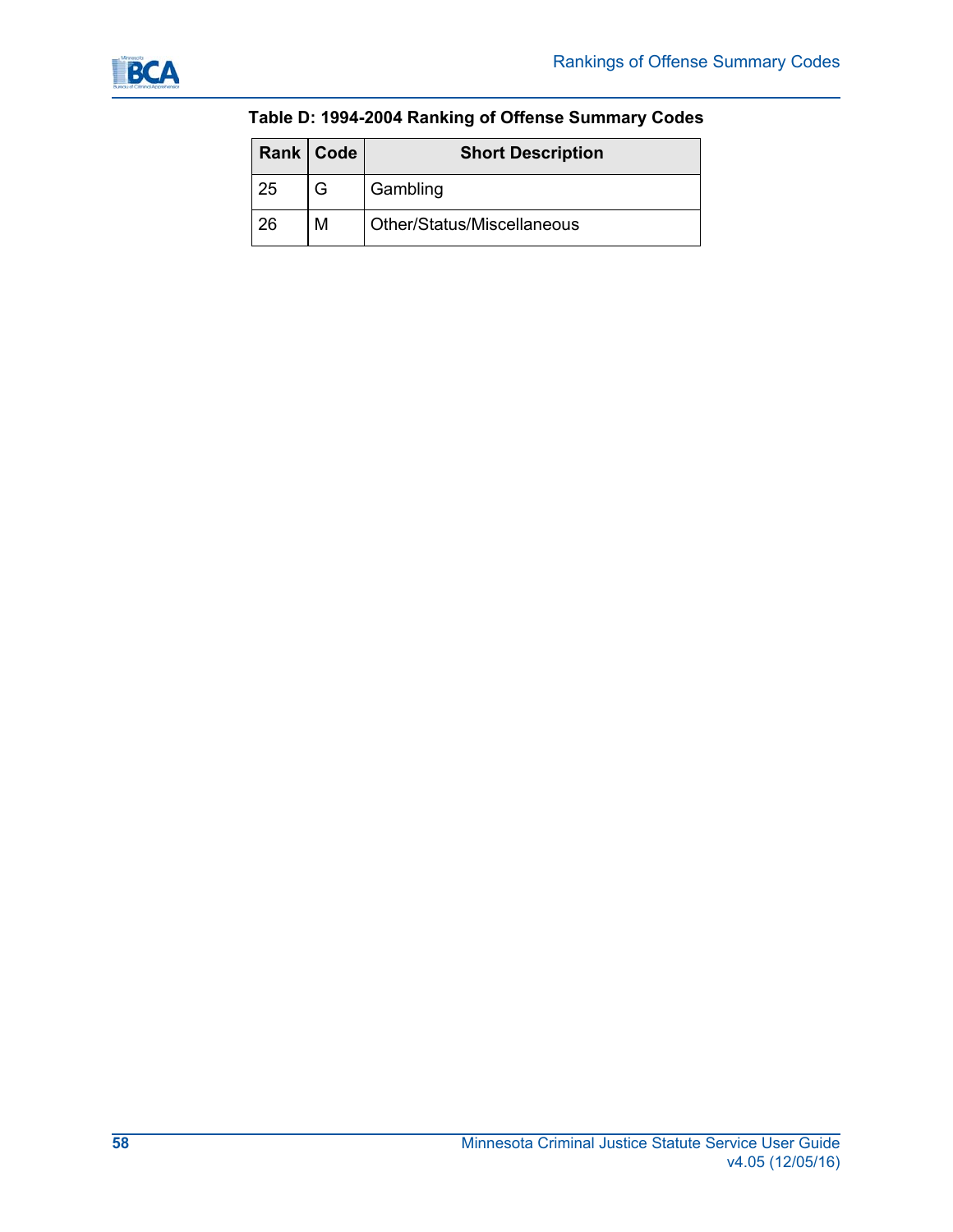

# **Crimes of Violence**

#### **Table D.1: Crimes of violence defined (Minn. Stat. §624.712 Subd. 5), felony level convictions including Attempts to Commit**

| <b>Statute</b> | <b>Name</b>                                                              |
|----------------|--------------------------------------------------------------------------|
| 152            | Drugs, Controlled Substances                                             |
| 609.185        | Murder - 1st Degree                                                      |
| 609.19         | Murder - 2nd Degree                                                      |
| 609.195        | Murder - 3rd Degree                                                      |
| 609.20         | Manslaughter - 1st Degree                                                |
| 609.205        | Manslaughter - 2nd Degree                                                |
| 609.215        | <b>Aiding Suicide</b>                                                    |
| 609.221        | Assault - 1st Degree                                                     |
| 609.222        | Assault - 2nd Degree                                                     |
| 609.223        | Assault - 3rd Degree                                                     |
| 609.2231       | Assault - 4th Degree                                                     |
| 609.224        | Assault - 5th Degree                                                     |
| 609.2242       | <b>Domestic Assault</b>                                                  |
| 609.2247       | Domestic Assault by Strangulation                                        |
| 609.229        | Crimes Committed for the Benefit of a Gang                               |
| 609.235        | Use of Drugs to Injure or Facilitate a Crime                             |
| 609.24         | Simple Robbery                                                           |
| 609.245        | <b>Aggravated Robbery</b>                                                |
| 609.25         | Kidnapping                                                               |
| 609.255        | False Imprisonment                                                       |
| 609.322        | Solicitation, Inducement, and Promotion of Prostitution; Sex Trafficking |
| 609.342        | Criminal Sexual Conduct - 1st Degree                                     |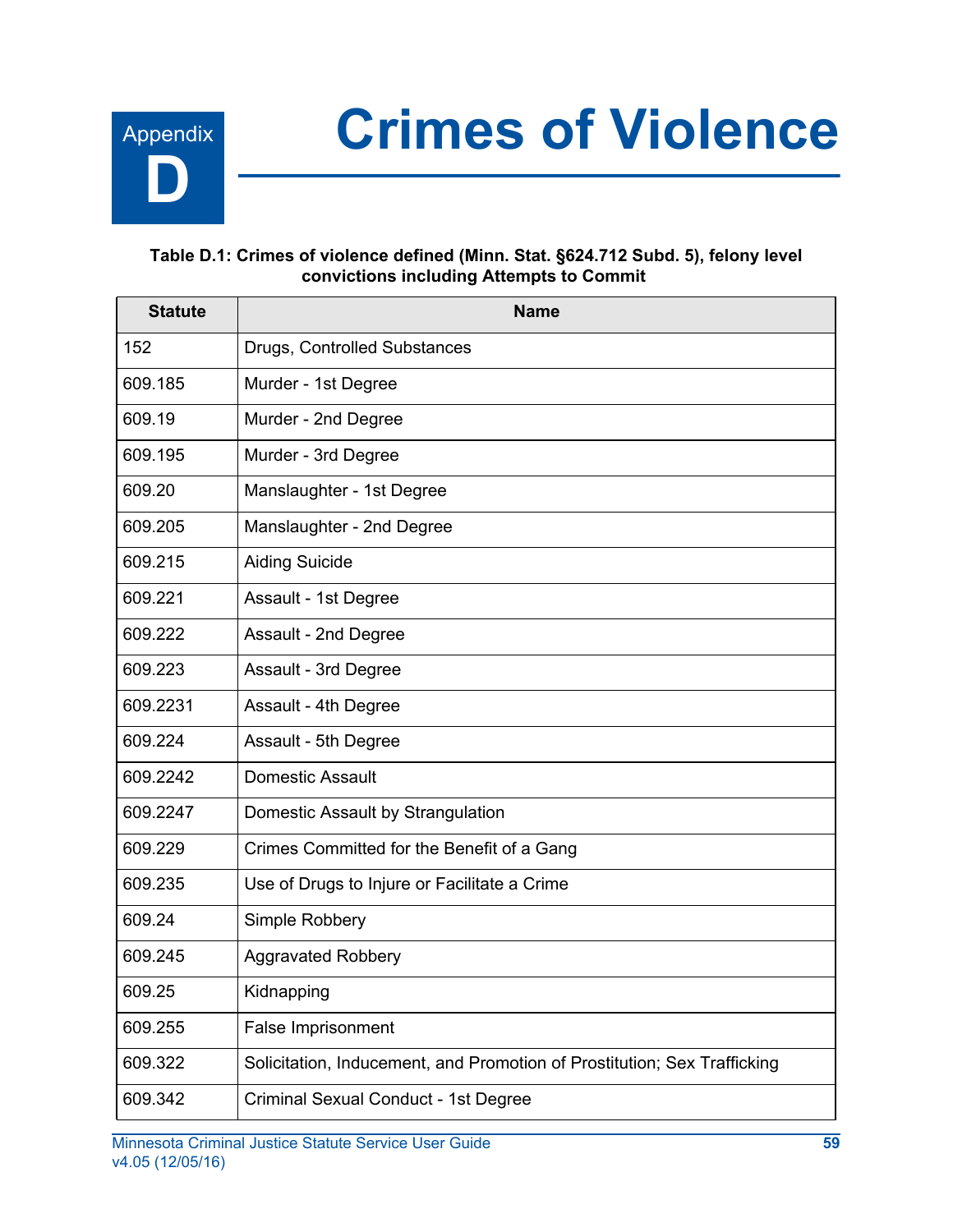

#### **Table D.1: Crimes of violence defined (Minn. Stat. §624.712 Subd. 5), felony level convictions including Attempts to Commit (Continued)**

| <b>Statute</b>                | <b>Name</b>                                                                         |
|-------------------------------|-------------------------------------------------------------------------------------|
| 609.343                       | Criminal Sexual Conduct - 2nd Degree                                                |
| 609.344                       | Criminal Sexual Conduct - 3rd Degree                                                |
| 609.345                       | Criminal Sexual Conduct - 4th Degree                                                |
| 609.377                       | Malicious Punishment of a Child                                                     |
| 609.378                       | Neglect or Endangerment of a Child                                                  |
| 609.486                       | Commission of a Crime While Wearing a Bullet-Resistant Vest                         |
| 609.52.3(1)                   | Theft of a Firearm                                                                  |
| 609.52.3(2)<br>609.52.3(3)(b) | Theft of a Controlled Substance, Explosive or Incendiary Device                     |
| 609.561                       | Arson - 1st Degree                                                                  |
| 609.562                       | Arson - 2nd Degree                                                                  |
| 609.582.1                     | Burglary - 1st Degree                                                               |
| 609.582.2                     | Burglary - 2nd Degree                                                               |
| 609.66.1e                     | Drive-By Shooting                                                                   |
| 609.67                        | Unlawfully Owning, Possessing, Operating a Machine Gun or Short-Barreled<br>Shotgun |
| 609.71                        | <b>Riot</b>                                                                         |
| 609.713                       | <b>Terroristic Threats</b>                                                          |
| 609.749                       | Harassment and Stalking                                                             |
| 609.855.5                     | Shooting at a Public Transit Vehicle or Facility                                    |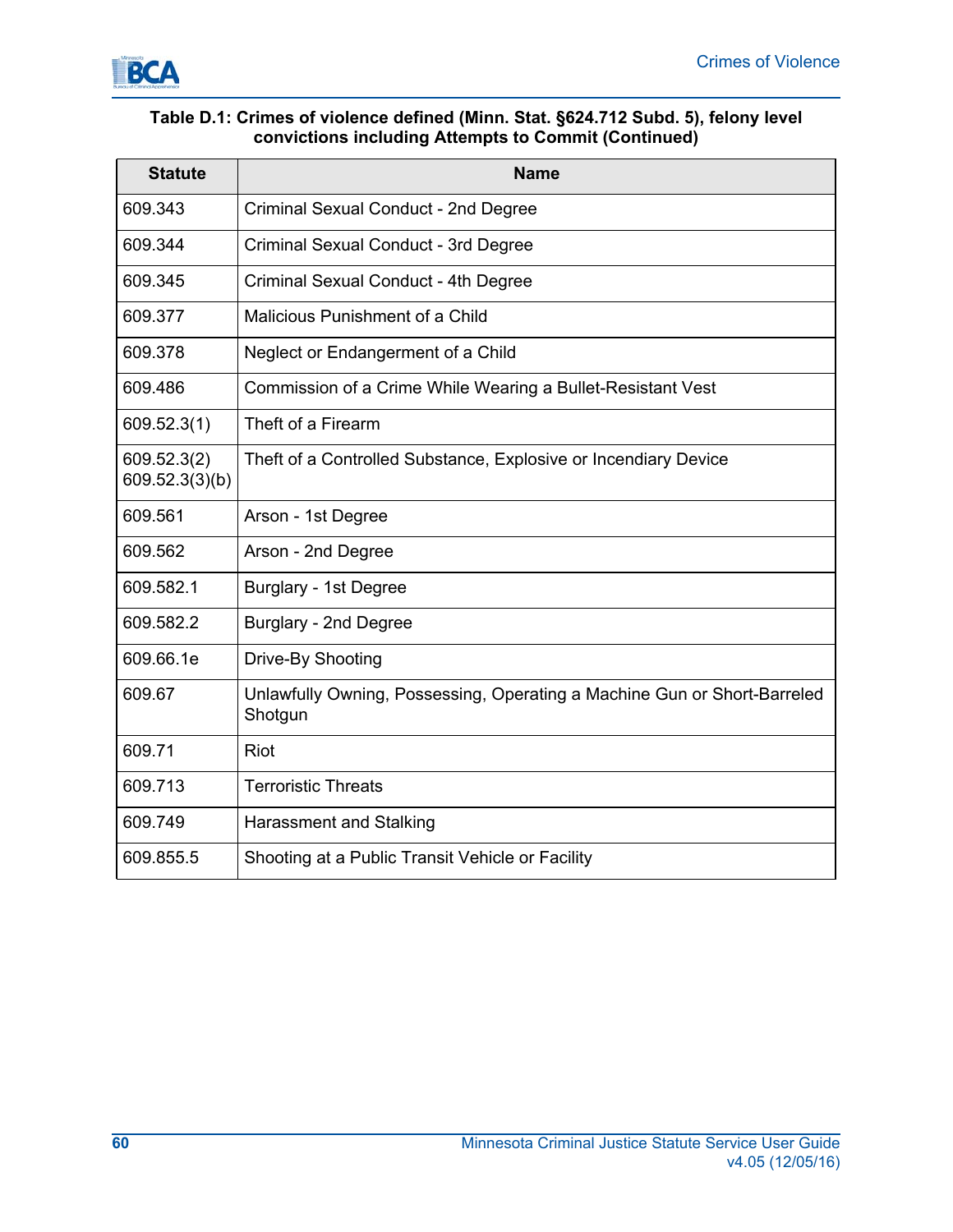

## **Targeted Misdemeanors**

#### **Table E.1: Targeted Misdemeanors Defined [Minn. Stat. 299c.10 Subd.1 (d)], Misdemeanorlevel crimes**

| <b>Statute</b>    | <b>Name</b>                          |
|-------------------|--------------------------------------|
| 169A.20           | Driving While Impaired               |
| 518B.01, Subd. 14 | Violation of an Order for Protection |
| 609.224           | Assault 5                            |
| 609.2242          | Domestic Assault                     |
| 609.746           | Interference With Privacy            |
| 609.748           | Harassment; Restraining Order        |
| 617.23            | <b>Indecent Exposure</b>             |
| 629.75            | Domestic Abuse No Contact Order      |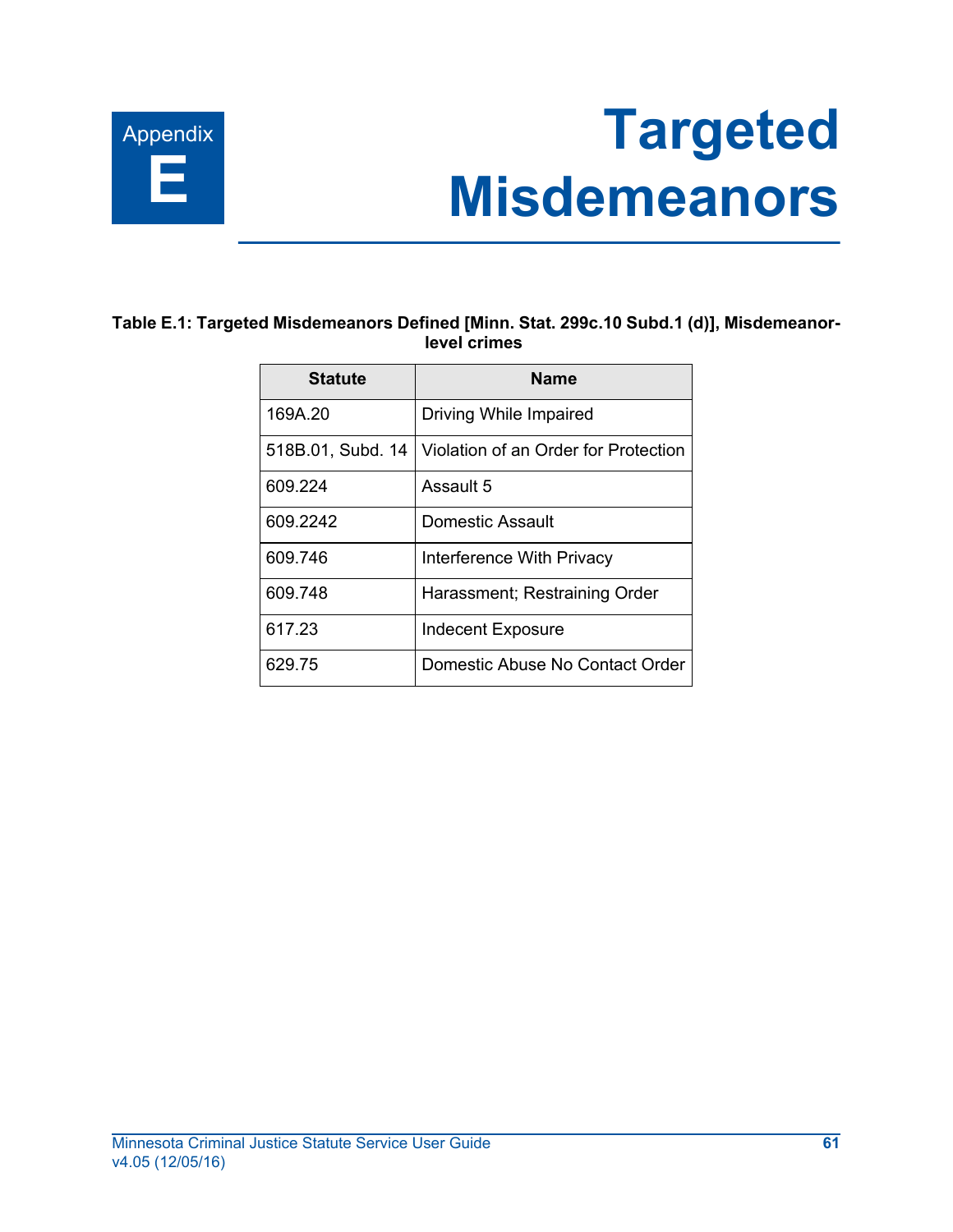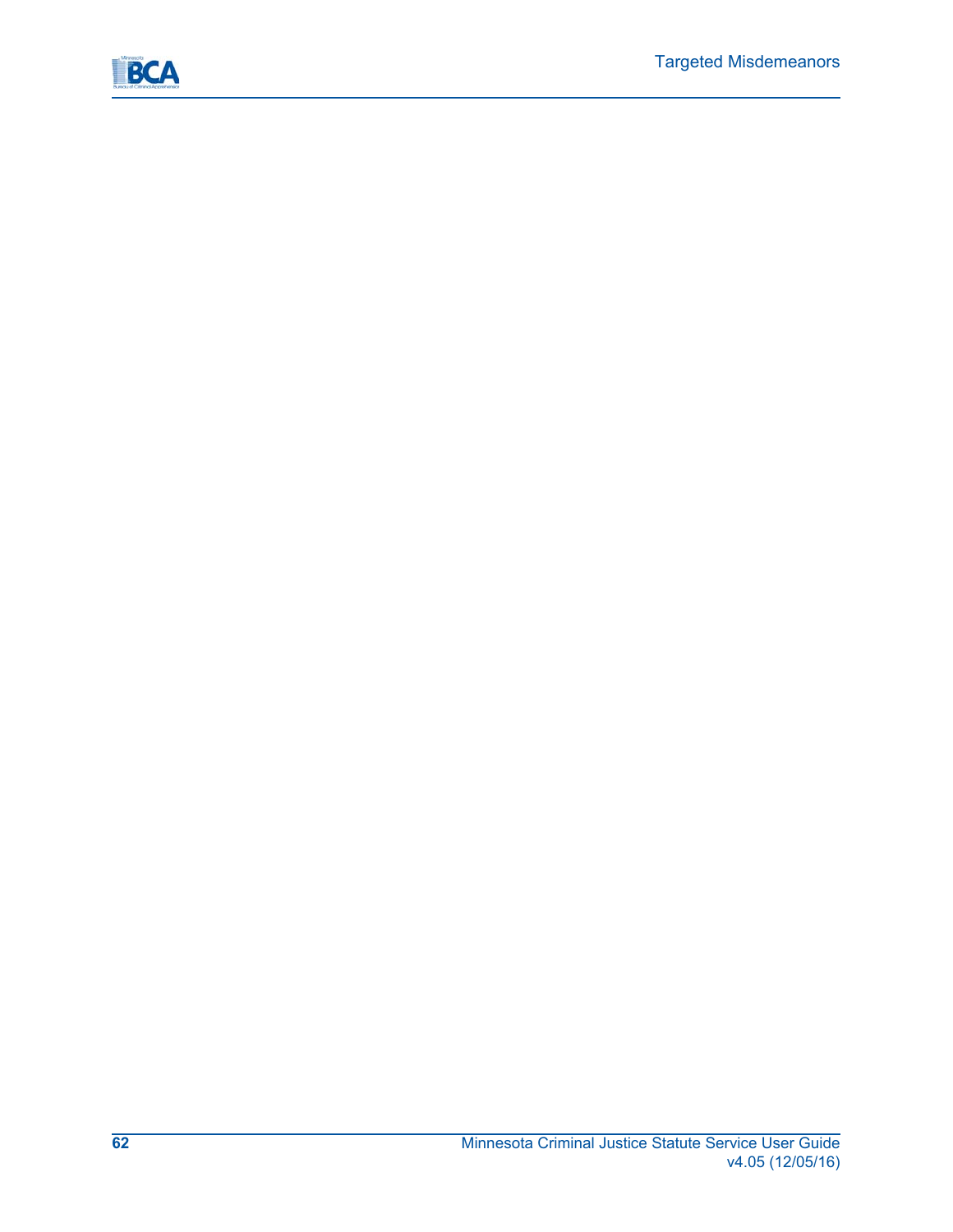

# **Predatory Offender Registration Review**

#### **Table F.1: Predatory Offender Registration Review:**

**(243.166), felony level convictions (except as noted) including attempt, aid & abet, & conspiracy to commit; and (243.167), convicted of a crime against a person and previously convicted or adjudicated delinquent for an offense listed in section 243.166**

| <b>Statute</b> | <b>Name</b>                                                                                                                    | <b>Notes</b>                                |
|----------------|--------------------------------------------------------------------------------------------------------------------------------|---------------------------------------------|
| 253B.185       | Procedures for Commitment of Sexual<br>Psychopaths                                                                             | Committed pursuant to a court<br>commitment |
| 609.165.1b     | Felon Convicted Crime of Violence, Firearm<br>Violation                                                                        |                                             |
| 609.185        | Murder 1                                                                                                                       |                                             |
| 609.185        | Murder - 1st Degree                                                                                                            |                                             |
| 609.19         | Murder - 2nd Degree                                                                                                            |                                             |
| 609.195        | Murder - 3rd Degree (Perpetrating Eminently<br>Dangerous Act and Evincing Depraved Mind)                                       |                                             |
| 609.20         | Manslaughter - 1st Degree                                                                                                      |                                             |
| 609.205        | Manslaughter - 2nd Degree                                                                                                      |                                             |
| 609.221        | Assault - 1st Degree                                                                                                           |                                             |
| 609.222        | Assault - 2nd Degree                                                                                                           |                                             |
| 609.223        | Assault - 3rd Degree                                                                                                           |                                             |
| 609.2231       | Assault - 4th Degree                                                                                                           |                                             |
| 609.224.2      | Assault - 5th Degree - Gross Misdemeanor                                                                                       |                                             |
| 609.224.4      | Assault - 5th Degree - Felony (Same Victim,<br>Two or More Previous Domestic Violence-<br>Related Convictions Within 10 Years) |                                             |
| 609.2242.2     | Domestic Assault - Gross Misdemeanor<br>(Subsequent Violation)                                                                 |                                             |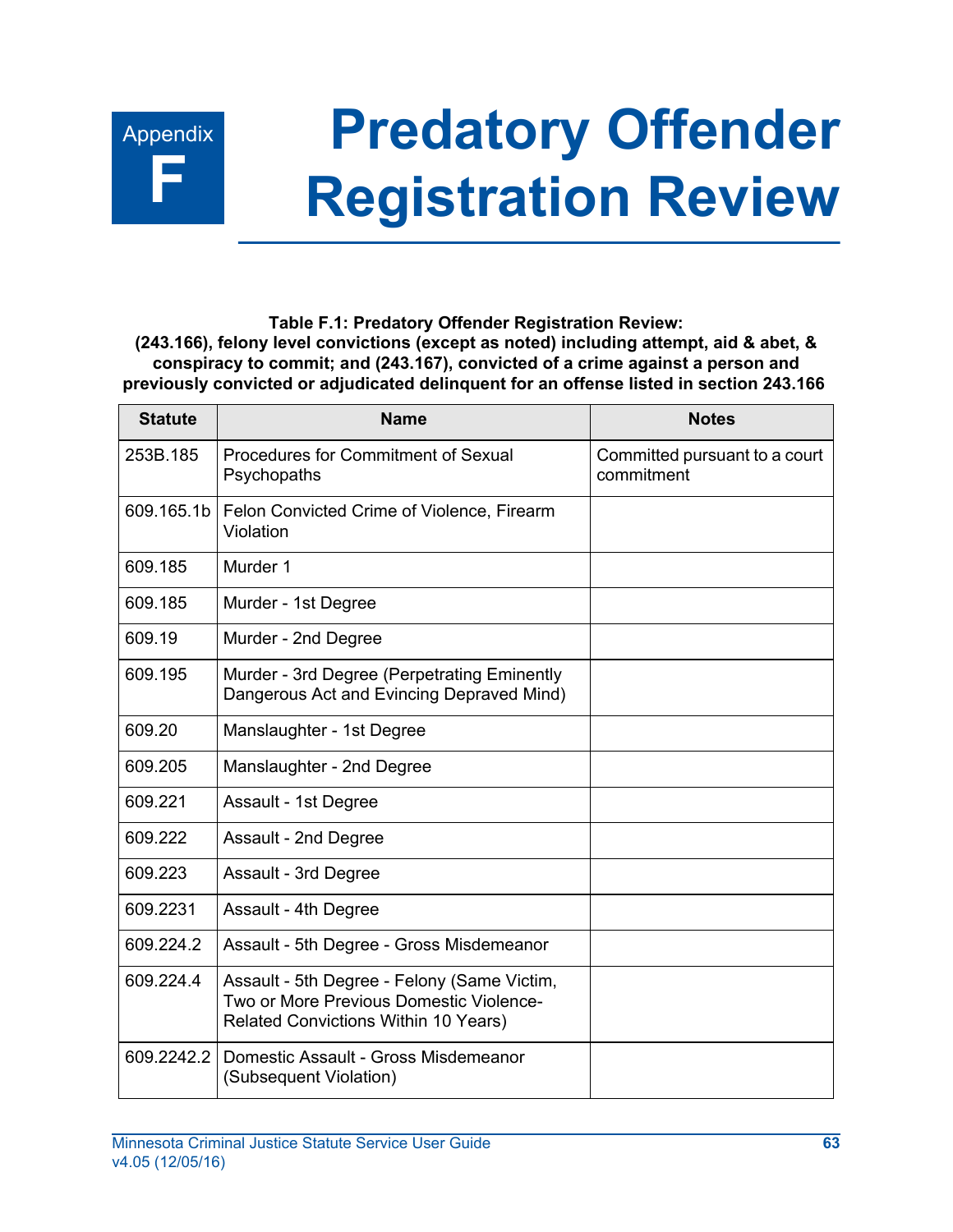

**Table F.1: Predatory Offender Registration Review:**

**(243.166), felony level convictions (except as noted) including attempt, aid & abet, & conspiracy to commit; and (243.167), convicted of a crime against a person and previously convicted or adjudicated delinquent for an offense listed in section 243.166** 

| <b>Statute</b> | <b>Name</b>                                                 | <b>Notes</b>                                             |
|----------------|-------------------------------------------------------------|----------------------------------------------------------|
| 609.2242.4     | Domestic Assault - Felony                                   |                                                          |
| 609.2247       | Domestic Assault - Strangulation                            |                                                          |
| 609.229        | Crime Committed for Benefit of Gang                         |                                                          |
| 609.2325.1     | <b>Criminal Abuse</b>                                       | Effective 08/01/2011                                     |
| 609.235        | Use of Drugs to Injure or Facilitate Crime                  |                                                          |
| 609.245.1      | Aggravated Robbery - 1st Degree                             |                                                          |
| 609.25         | Kidnapping                                                  |                                                          |
| 609.255        | False Imprisonment                                          | Any level                                                |
| 609.322        | Soliciting a Minor to Engage in Prostitution                | Any level                                                |
| 609.324        | Soliciting a Minor to Engage in Prostitution                | Any level                                                |
| 609.342        | Criminal Sexual Conduct - 1st Degree                        |                                                          |
| 609.343        | Criminal Sexual Conduct - 2nd Degree                        |                                                          |
| 609.344        | Criminal Sexual Conduct - 3rd Degree                        |                                                          |
| 609.345        | Criminal Sexual Conduct - 4th Degree                        |                                                          |
| 609.3451.2     | Criminal Sexual Conduct - 5th Degree - Gross<br>Misdemeanor |                                                          |
| 609.3451.3     | Criminal Sexual Conduct - 5th Degree - Felony               |                                                          |
| 609.3453       | <b>CSC Predatory Conduct</b>                                |                                                          |
| 609.3455.3     | Mandatory Sentence for Sex Offender                         | Sentenced using this statute<br>Effective August 1, 2006 |
| 609.352        | Soliciting a Minor to Engage in Sexual Conduct              | Any level                                                |
| 609.377        | Malicious Punishment of a Child - Felony                    |                                                          |
| 609.498.1      | Tampering with Witness - 1st Degree                         |                                                          |
| 609.582.1      | Burglary - 1st Degree                                       |                                                          |
| 609.749        | Stalking - Felony                                           |                                                          |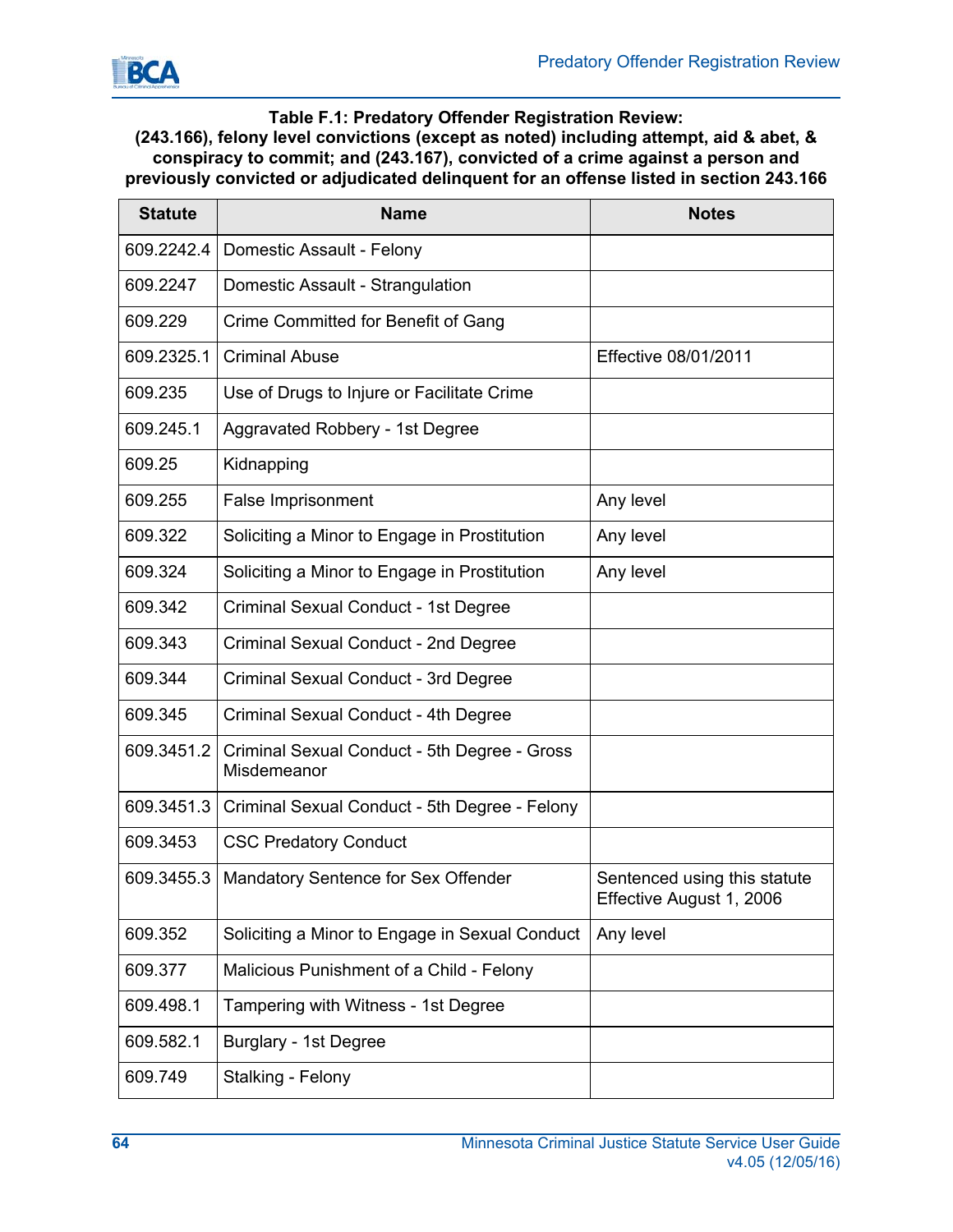

#### **Table F.1: Predatory Offender Registration Review:**

**(243.166), felony level convictions (except as noted) including attempt, aid & abet, & conspiracy to commit; and (243.167), convicted of a crime against a person and previously convicted or adjudicated delinquent for an offense listed in section 243.166** 

| <b>Statute</b> | <b>Name</b>                                                         | <b>Notes</b> |
|----------------|---------------------------------------------------------------------|--------------|
| 617.23.2       | Indecent Exposure - Gross Misdemeanor                               |              |
| 617.23.3       | Indecent Exposure - Felony                                          |              |
| 617.246        | Using a Minor in Sexual Performance                                 | Any level    |
| 617.247        | Possessing Pornographic Work Involving a<br>Minor                   |              |
| 624.713        | Possession of a Pistol or Assault Weapon by an<br>Ineligible Person |              |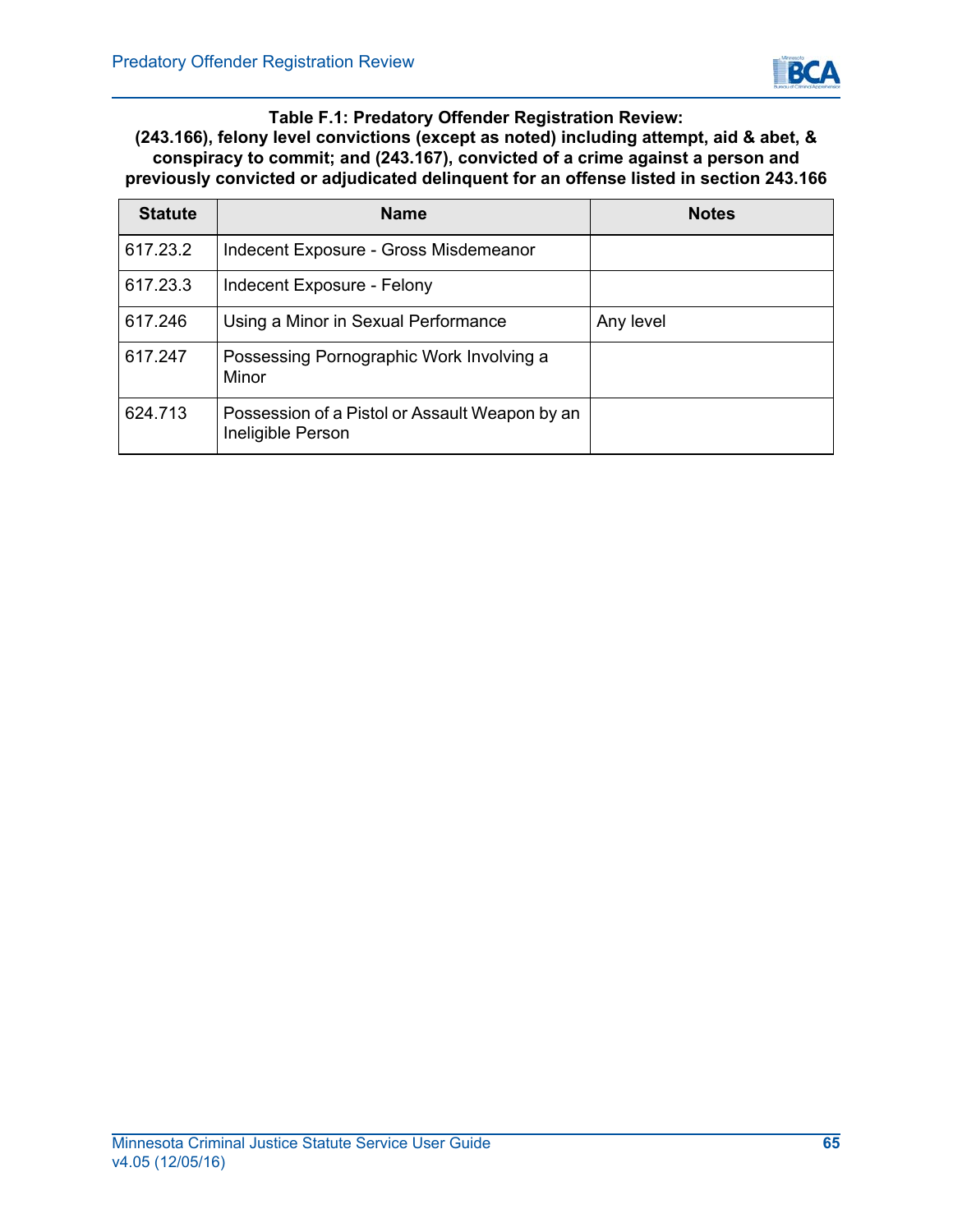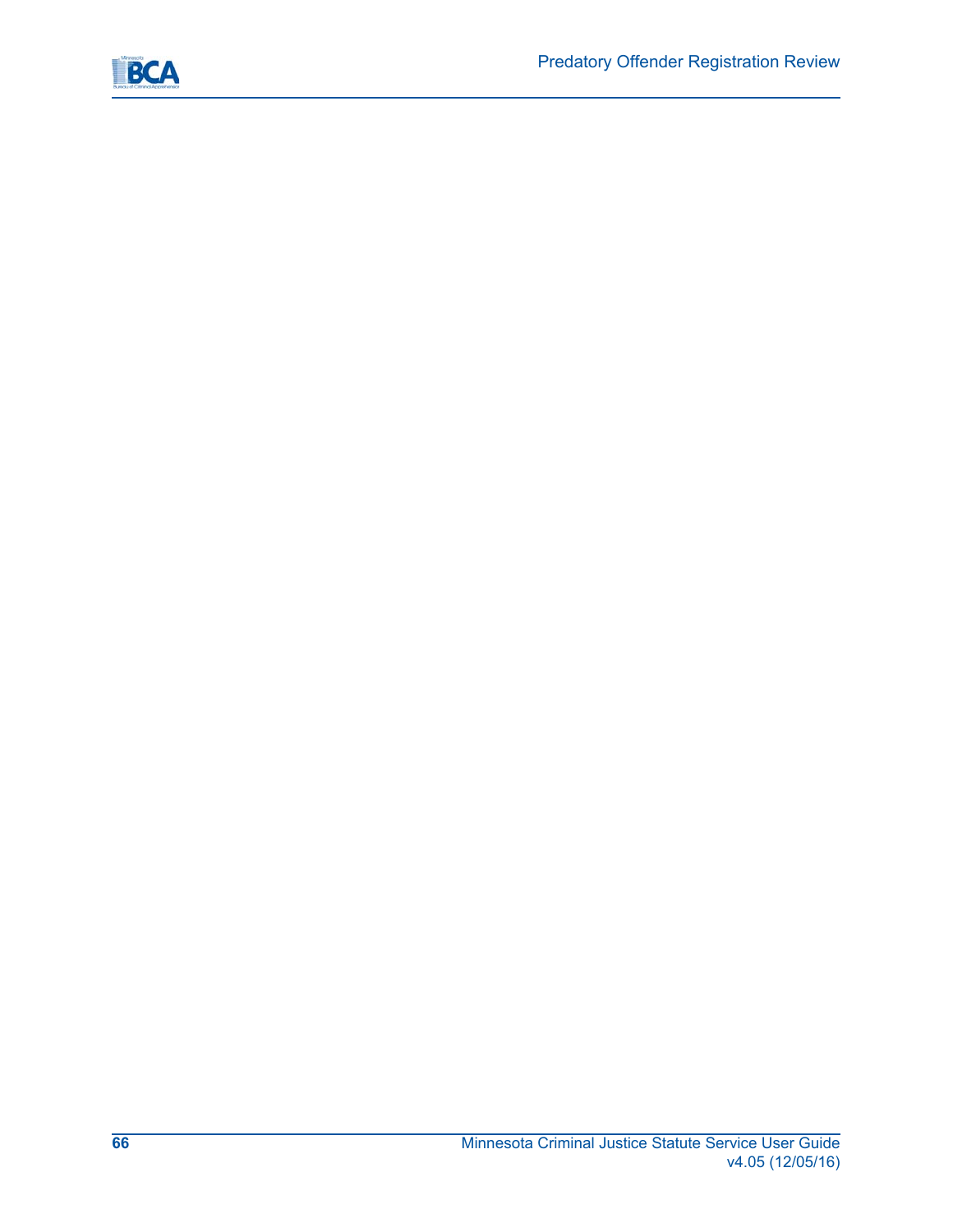

# **Qualified Domestic Violence Related Review**

### **Table G.1: Qualified Domestic Violence Related Review (609.02.16)**

| <b>Statute</b>  | <b>Description</b>                               |  |  |
|-----------------|--------------------------------------------------|--|--|
| 518B.01.14      | Violation of domestic abuse order for protection |  |  |
| 609.185         | <b>First Degree Murder</b>                       |  |  |
| 609.19          | Second Degree Murder                             |  |  |
| 609.221         | <b>First Degree Assault</b>                      |  |  |
| 609.222         | Second Degree Assault                            |  |  |
| 609.223         | <b>Third Degree Assault</b>                      |  |  |
| 609.2231        | <b>Fourth Degree Assault</b>                     |  |  |
| 609.224         | <b>Fifth Degree Assault</b>                      |  |  |
| 609.2242        | Domestic Assault                                 |  |  |
| 609.2245        | <b>Female Genital Mutilation</b>                 |  |  |
| 609.2247        | Domestic Assault by Strangulation                |  |  |
| 609.342         | <b>First Degree Criminal Sexual Conduct</b>      |  |  |
| 609.343         | Second Degree Criminal Sexual Conduct            |  |  |
| 609.344         | <b>Third Degree Criminal Sexual Conduct</b>      |  |  |
| 609.345         | Fourth Degree Criminal Sexual Conduct            |  |  |
| 609.337         | Malicious Punishment of a Child                  |  |  |
| 609.713         | <b>Terroristic Threats</b>                       |  |  |
| 609.748 Subd. 6 | Violation of Harassment Restraining Order        |  |  |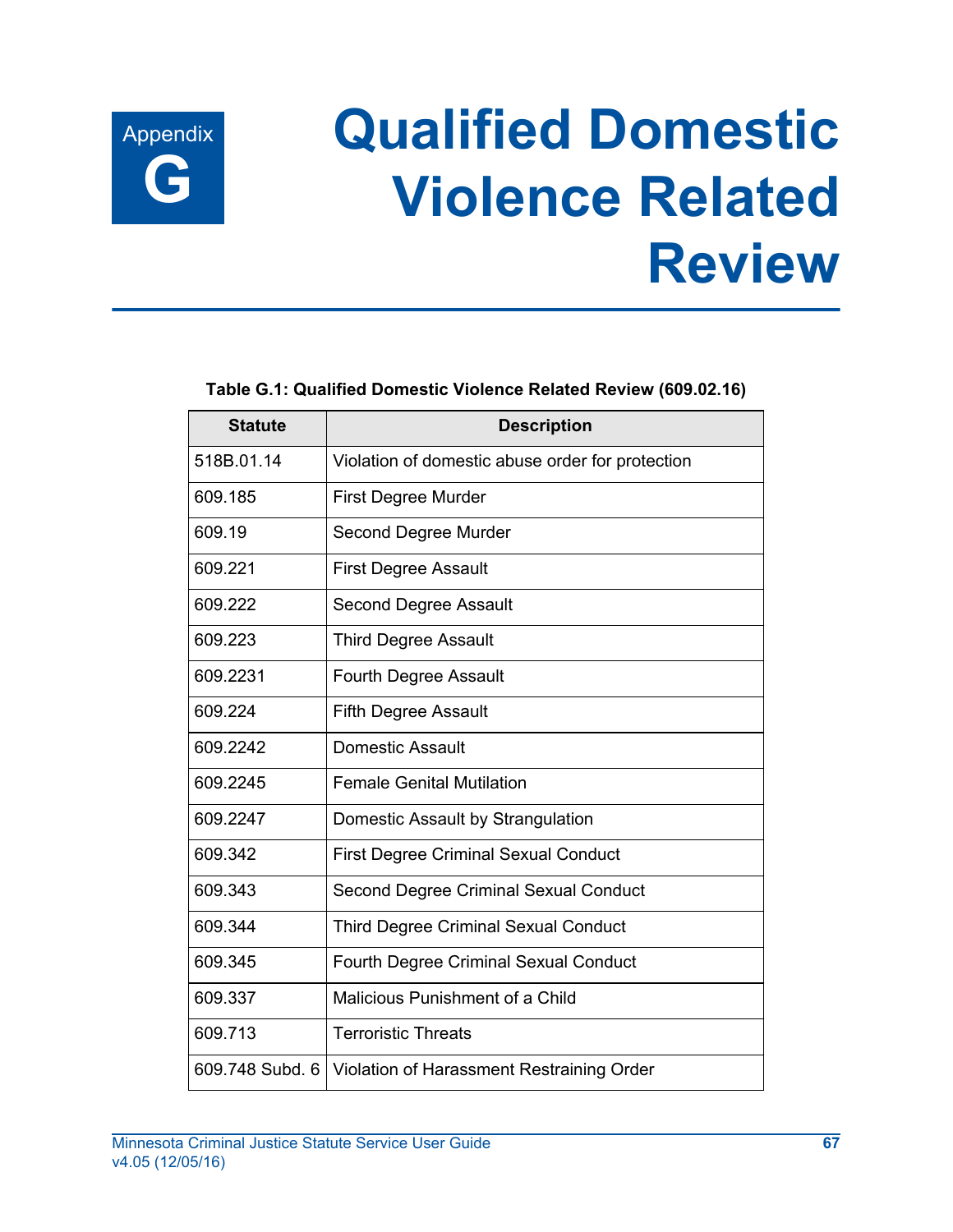

### **Table G.1: Qualified Domestic Violence Related Review (609.02.16)**

| <b>Statute</b> | <b>Description</b>                                   |
|----------------|------------------------------------------------------|
| 609.749        | Stalking                                             |
| 609.78 Subd. 2 | Interference with an Emergency Call                  |
| 617.261        | Nonconsensual Dissemination of Private Sexual Images |
| 629.75         | Violation of Domestic Abuse No Contact Order         |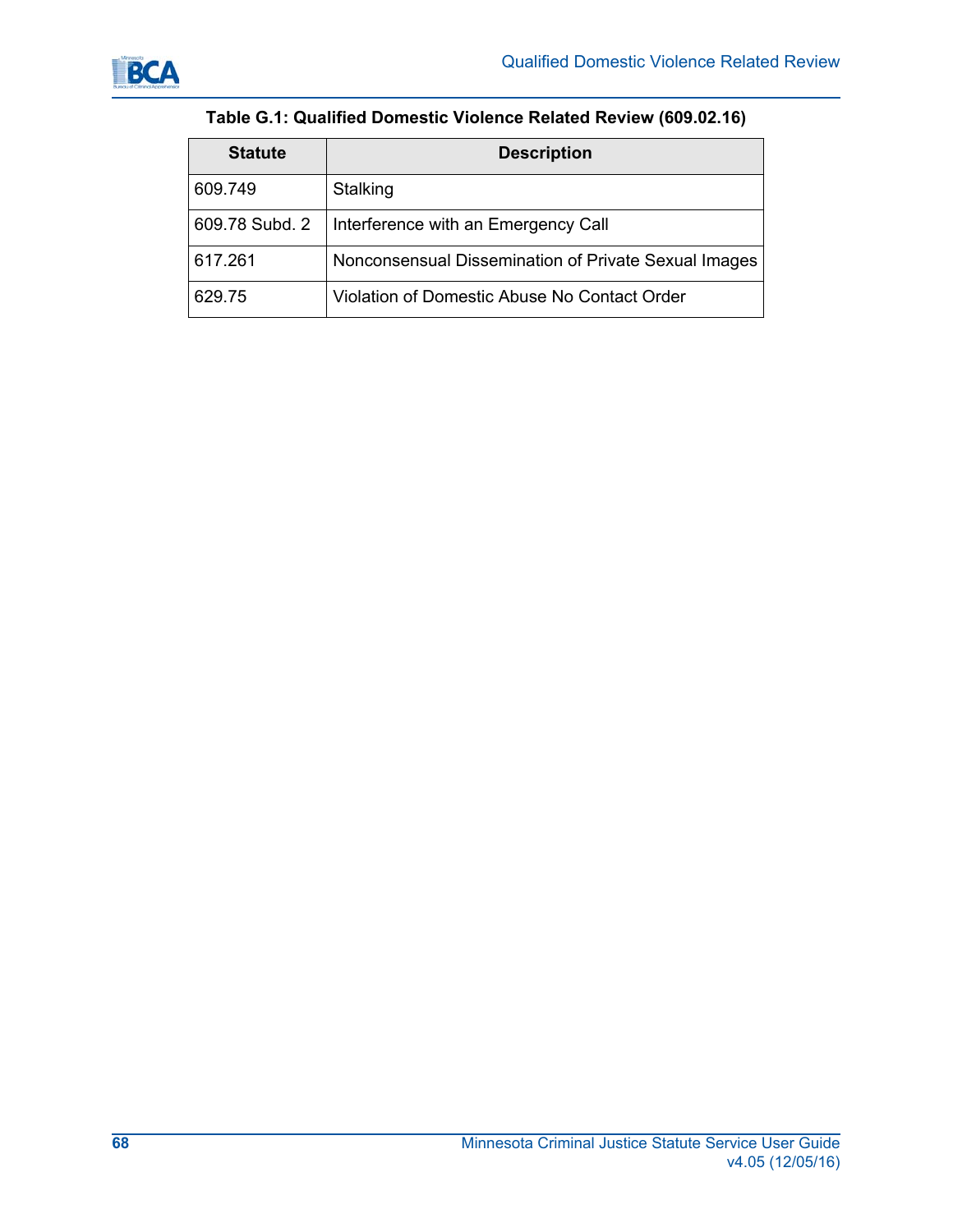## **BCA**

## Document Version and Revision Information

| <b>Date</b> | <b>Ver</b> | <b>Description</b>                                                                                                                                                                                                       | <b>Author</b> |
|-------------|------------|--------------------------------------------------------------------------------------------------------------------------------------------------------------------------------------------------------------------------|---------------|
| 12/??/2016  | 4.05       | • Added mention of Qualified Domestic Violence<br>Related flag to Section 3.3.                                                                                                                                           | David W. Hill |
|             |            | • Added description of Qualified Domestic Violence<br>Related flag to Section 3.5.3.                                                                                                                                     |               |
|             |            | • Updated Figure 4.3 to reflect addition of Statute<br><b>Function ID and Qualified Domestic Violence</b><br>Related flag.                                                                                               |               |
|             |            | Added description of Statute Function ID to Section<br>4.2.1.                                                                                                                                                            |               |
|             |            | • Added Appendix G to reflect addition of Qualified<br>Domestic Violence Related Review under Minn.<br>Stat. §609.02.16.                                                                                                 |               |
|             |            | Updated to FrameMaker 2015 template.<br>$\bullet$                                                                                                                                                                        |               |
| 11/02/2015  | 4.04       | Updated Section 4.2.2 to reflect addition of UCR Code<br>and Description section.                                                                                                                                        | David W. Hill |
| 04/06/2015  | 4.03       | <b>Corrected Predatory Offender Registration Review</b><br>(POR) flag description in Section 3.5.3.                                                                                                                      | David W. Hill |
| 07/16/2014  | 4.02       | • Updated Appendix D to reflect changes to Crime of<br>Violence statute (Minn. Stat. §624.712).                                                                                                                          | David W. Hill |
|             |            | • Corrected and reorganized Appendix F to include<br>additional statutes, convictions under which apply<br>under Minn. Stat. §243.167 (Registration Under<br>Predatory Offender Registration Law for Other<br>Offenses). |               |
| 06/04/2014  | 4.01       | Updated Appendices B and C to reflect changes to<br>offense summary codes based on changes to Criminal<br>Vehicular Operation statute (Minn. Stat. §609.21).                                                             | David W. Hill |

## **Table H.1: Document Version and Revision Information**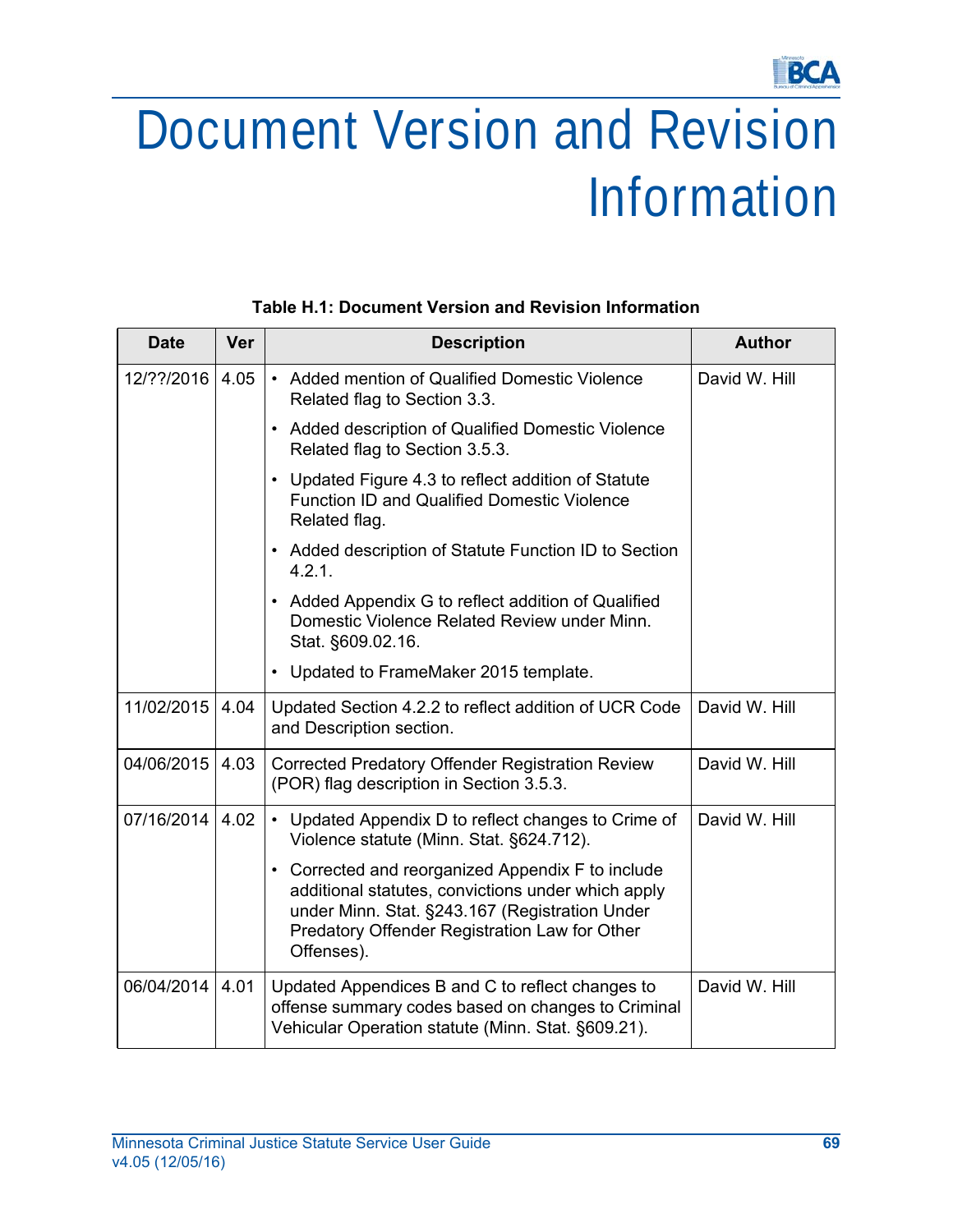

| Date       | Ver  | <b>Description</b>                                                        | Author           |
|------------|------|---------------------------------------------------------------------------|------------------|
| 08/23/2013 | 4.00 | Updated for inclusion of Third Violation Indicator<br>$\bullet$<br>flag.  | David W. Hill    |
|            |      | Updated to FrameMaker 11 template, including<br>§508/WCAG 2.0 compliance. |                  |
| 03/04/2013 | 3.00 | Update.                                                                   | Peggy Boisen     |
| 10/26/2012 | 2.00 | Update.                                                                   | Peggy Boisen     |
| 04/25/2007 | 1.00 | Initial version.                                                          | Suzanne Cellette |

| Table H.1: Document Version and Revision Information |  |  |  |
|------------------------------------------------------|--|--|--|
|------------------------------------------------------|--|--|--|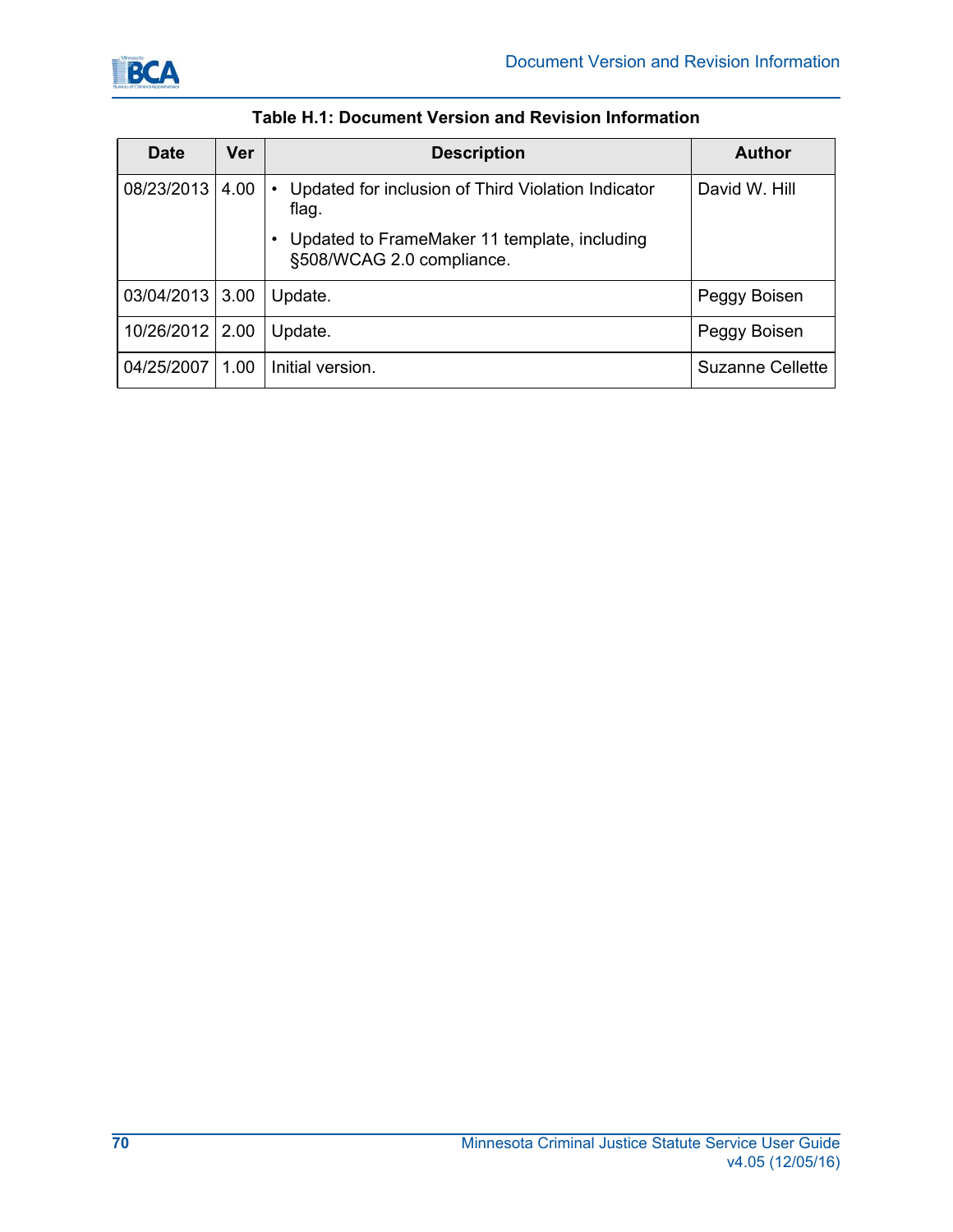